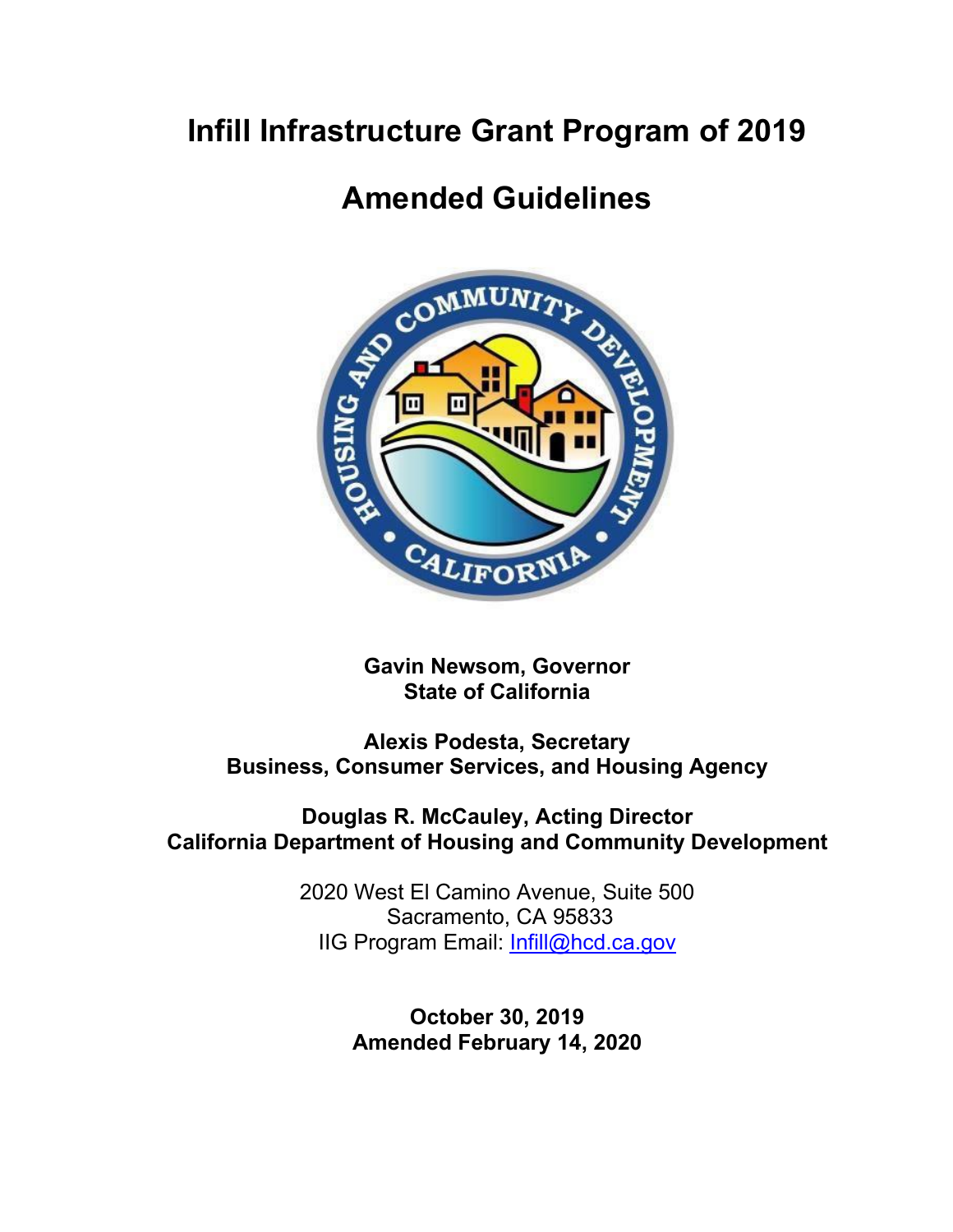| Section 309. Selection Criteria for Qualifying Infill Projects in Large Jurisdictions 23 |  |
|------------------------------------------------------------------------------------------|--|
| Section 310. Selection Criteria for Qualifying Infill Areas in Large Jurisdictions  35   |  |
|                                                                                          |  |
|                                                                                          |  |
|                                                                                          |  |
|                                                                                          |  |
|                                                                                          |  |

## **Contents**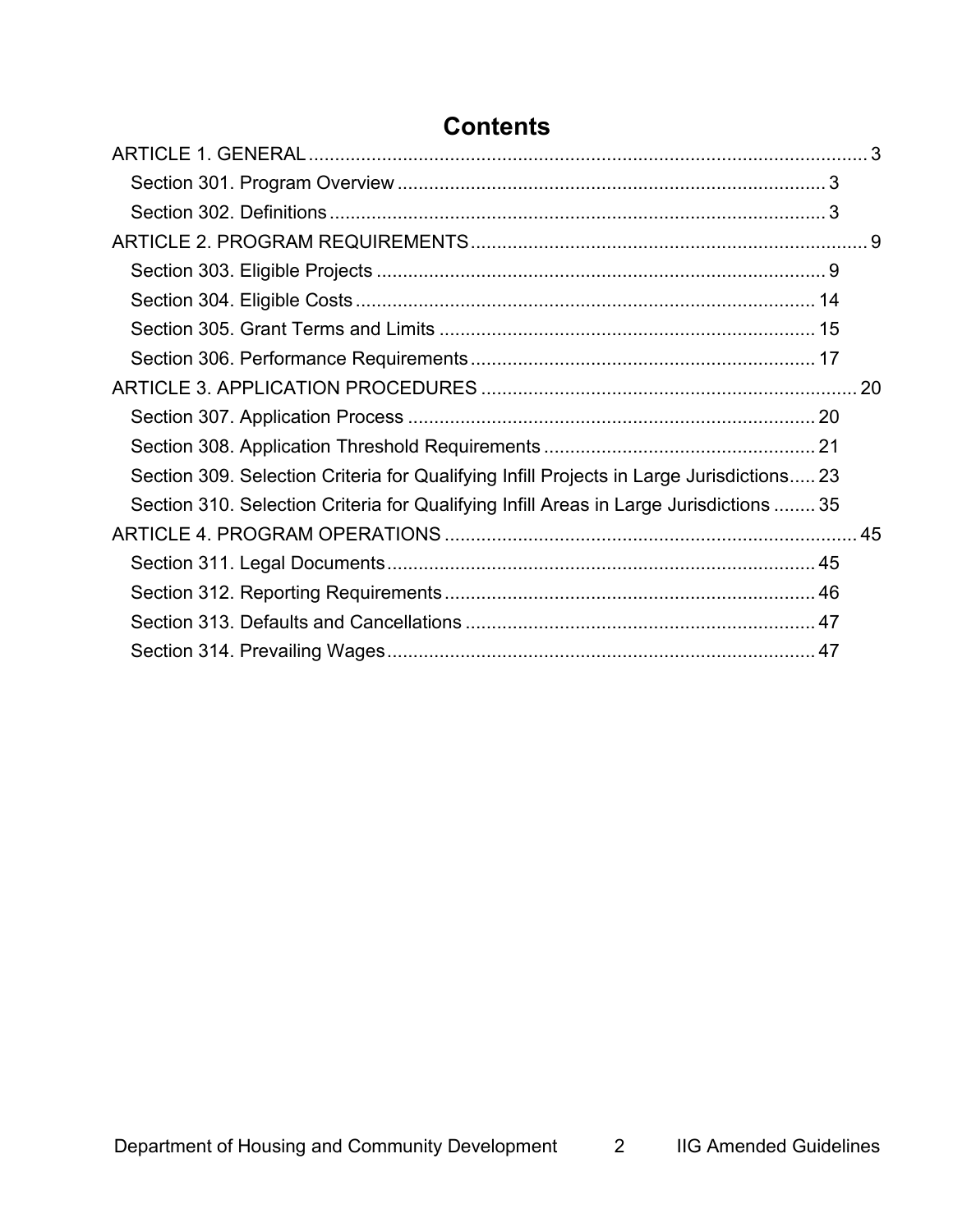#### **ARTICLE 1. GENERAL**

#### <span id="page-2-0"></span>**Section 300. Purpose and Scope**

The purpose of these Infill Infrastructure Grant Program of 2019 Guidelines (Guidelines) is to implement and interpret Assembly Bill 101 (Chapter 159, Statutes of 2019) and Part 12.5 (commencing with section 53559) of Division 31 of the Health and Safety Code, which establishes the Infill Infrastructure Grant Program of 2019, hereinafter referred to as the Infill Infrastructure Grant Program (IIG or Program).

#### <span id="page-2-1"></span>**Section 301. Program Overview**

The Program's primary objective is to promote infill housing development. The Program seeks to accomplish this objective by providing financial assistance for infrastructure improvements necessary to facilitate new infill housing development.

Under the program, grants are available as gap funding for infrastructure improvements necessary for specific residential or mixed-use infill development projects or areas. Both infill projects and areas must have either been previously developed or be largely surrounded by development. Eligible improvements include development or reconstruction of Parks or Open Space, water, sewer or other utility service improvements, streets, roads, parking structures, transit linkages, transit shelters, traffic mitigation features, sidewalks, and streetscape improvements.

#### <span id="page-2-2"></span>**Section 302. Definitions**

The following definitions apply to the capitalized terms used in these Guidelines:

- (a) "Affordable Unit" means a unit that is made available at an affordable rent, as defined in Health and Safety Code section 50053, to a household earning no more than 60 percent of the Area Median Income or at an affordable housing cost, as defined in Health and Safety Code section 50052.5, to a household earning no more than 120 percent of the Area Median Income. Rental units shall be subject to a recorded covenant ensuring affordability for a duration of at least 55 years. Ownership units shall initially be sold to and occupied by a qualified household, and shall be subject to a recorded covenant that includes either a resale restriction for at least 30 years or equity sharing upon resale.
- (b) "Area Median Income" means the most recent applicable county median family income published by the California Tax Credit Allocation Committee (TCAC).
- (c) "Bus Hub" means an intersection of three or more bus routes, where one route or a combination of routes has a minimum scheduled headway of 10 minutes or at least six buses per hour during peak hours. Peak hours means the time between 7 a.m. to 10 a.m., inclusive, and 3 p.m. to 7 p.m., inclusive, Monday through Friday or the alternative peak hours designated for the transportation corridor by the transit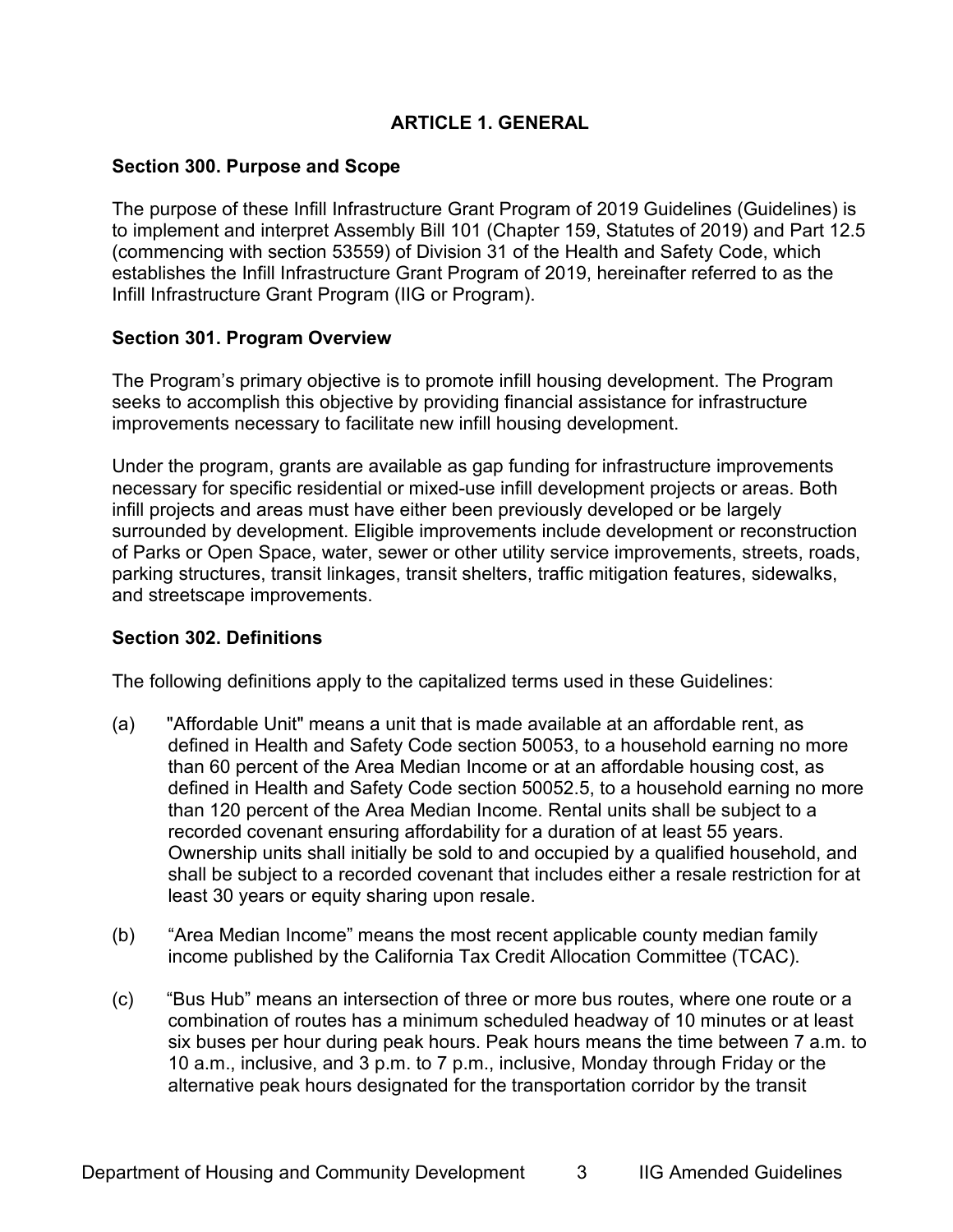agency.

- (d) "Bus Transfer Station" means an arrival, departure, or transfer point for the area's intercity, intraregional, or interregional bus service having a permanent investment in multiple bus docking facilities, ticketing services, and passenger shelters.
- (e) "Capital Asset" means a tangible physical property with an expected useful life of 15 years or more. "Capital Asset" also means a tangible physical property with an expected useful life of 10 to15 years for costs not to exceed 10 percent of the Program grant. "Capital Asset" includes major maintenance, reconstruction, demolition for purposes of reconstruction of facilities, and retrofitting work that is ordinarily done no more often than once every 5 to 15 years or expenditures that continue or enhance the useful life of the Capital Asset. "Capital Asset" also includes equipment with an expected useful life of two years or more. Costs allowable under this definition include costs incidentally but directly related to construction or acquisition, including, but not limited to, planning, engineering, construction management, architectural, and other design work, environmental impact reports and assessments, required mitigation expenses, appraisals, legal expenses, site acquisitions, and necessary easements.
- (f) "Capital Improvement Project" or "Project" means the construction, rehabilitation, demolition, relocation, preservation, acquisition, or other physical improvement of a Capital Asset that is an integral part of, or necessary to facilitate the development of, a Qualifying Infill Project or Qualifying Infill Area. Capital Improvement Projects that may be funded under the Program include, but are not limited to, those described in Section 304 (a).
- (g) "CCR" means the California Code of Regulations.
- (h) "Covenant" means an instrument which imposes development, use, and affordability restrictions on the real property site(s) of the Qualifying Infill Project or of the designated housing in the Qualifying Infill Area, and which is recorded against the fee interest in such real property site(s). The Covenant is executed as consideration for the IIG Program award to the Recipient.
- (i) "Department" means the California Department of Housing and Community Development.
- (j) "Developer" means an Eligible Applicant that the Department may rely upon for Site Control of either the Qualifying Infill Project or the Qualifying Infill Area.
- (k) "Eligible Applicant" means one of the following:
	- (1) A city, county, city and county, or public housing authority that has jurisdiction over a Qualifying Infill Area, or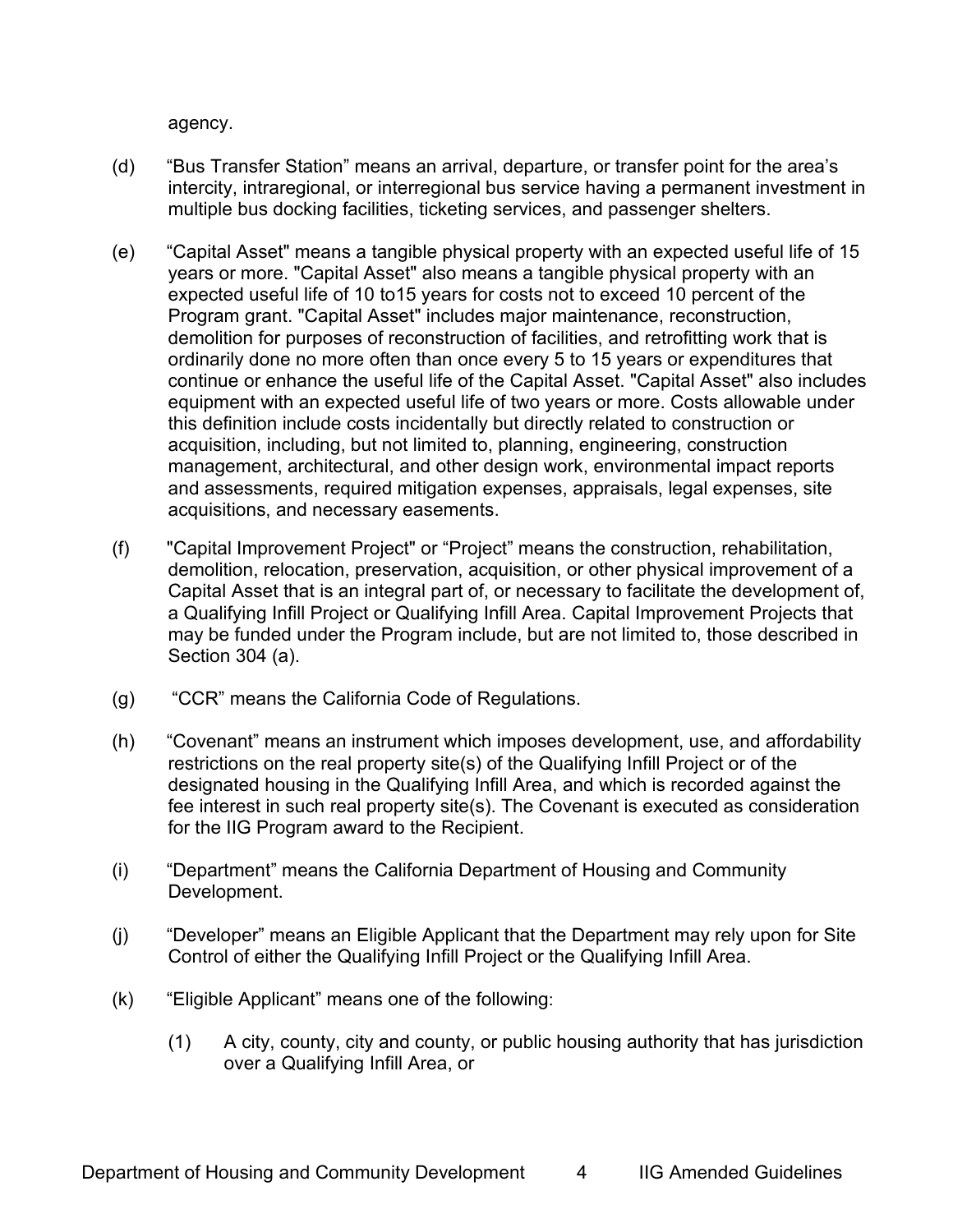- (2) A nonprofit or for-profit Developer of a Qualifying Infill Project applying jointly with a city, county, city and county, or public housing authority that has jurisdiction over a Qualifying Infill Area.
- (l) "Large Jurisdiction" means a county that is not a Small Jurisdiction, or any city within that county.
- (m) "Local Support" means support of local public agencies.
- (n) "Locality" means a California city, county, or city and county.
- (o) "Lower Income" has the meaning set forth in Health and Safety Code section 50079.5.
- (p) "Major Transit Stop" means an existing rail transit station, a ferry terminal served by either a bus or rail transit service, or the intersection of two or more major bus routes with a frequency of service interval of 15 minutes or less during the morning and afternoon peak commute periods (as defined in Public Resources Code section 21064.3).
- (q) "Master Development" means the proposed residential units within the Qualifying Infill Area identified in the Program application.
- (r) "Moderate-Income" has the meaning set forth in Health and Safety Code section 50093.
- (s) "MHP" shall mean the Multifamily Housing Program authorized and governed by Health and Safety Code sections 50675 through 50675.14 and the Multifamily Housing Program Guidelines.
- (t) "Net Density" means the total number of dwelling units per acre of land to be developed for residential or mixed use, excluding allowed deductible areas. Allowed deductible areas are public dedications of land which are for public streets, public sidewalks, public Open Space, and public drainage facilities. Non-allowed deductible areas include utility easements, setbacks, private drives and walkways, general landscaping, common areas and facilities, off street parking, and traditional drainage facilities exclusive to a development project. Mitigations required for development will not be included in the allowed deductible areas.
- (u) "NOFA" means a Notice of Funding Availability for the Program issued by the Department.
- (v) "Nondiscretionary Local Approval Process" means a process for development approval involving little or no personal judgment by the public official as to the wisdom or manner of carrying out the project. The public official merely ensures that the proposed development meets all the "objective zoning standards," "objective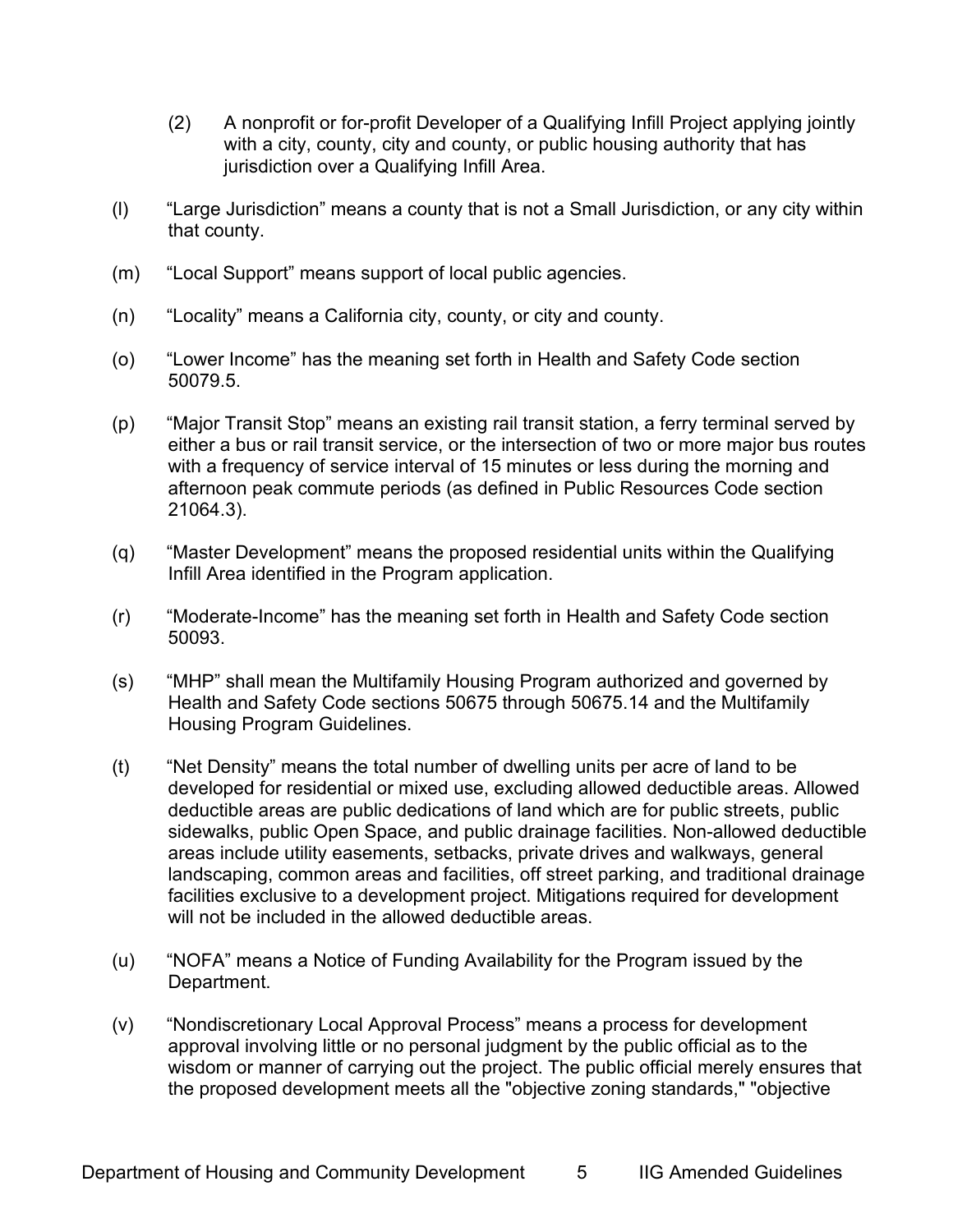subdivision standards," and "objective design review standards" in effect at the time that the application is submitted to the local government, but uses no special discretion or judgment in reaching a decision.

- (w) "Open Space" means a parcel or area of land or water that is essentially unimproved and dedicated to one or more of the following purposes: (1) the preservation of natural resources; (2) the managed production of resources; (3) public and/or residential outdoor recreation; or (4) public health and safety.
- (x) "Park" means a facility that provides benefits to the community and includes, but is not limited to, places for organized team sports, outdoor recreation, and informal turf play; non-motorized recreational trails; permanent play structures; landscaping; community gardens; places for passive recreation; multipurpose structures designed to meet the special recreational, educational, vocational, and social needs of youth, senior citizens, and other population groups; recreation areas created by the redesign and retrofit of urban freeways; community swim centers; regional recreational trails; and infrastructure and other improvements that support these facilities.
- (y) "Program" means the Infill Infrastructure Grant Program of 2019 as implemented by these Guidelines.
- (z) "Qualifying Infill Area" means an area designated in the Program application that meets the criteria for a Qualifying Infill Area set forth in Section 303.
- (aa) "Qualifying Infill Project" means a residential or mixed-use residential development project designated in the Program application that meets the criteria for a Qualifying Infill Project set forth in Section 303.
- (bb) "Recipient" means the city, county, city and county, public housing authority and/or Developer receiving a commitment of Program funds for an approved Capital Improvement Project.
- (cc) "Rural Area" has the meaning set forth in Health and Safety Code section 50199.21.
- (dd) "Site Control" means the Eligible Applicant and/or Developer has sufficient control of the property through one or more of the following:
	- (1) fee title;
	- (2) a leasehold interest on the property with provisions that enable the lessee to make improvements on and encumber the property provided that the terms and conditions of any proposed lease shall permit, prior to grant funding, compliance with all Program requirements;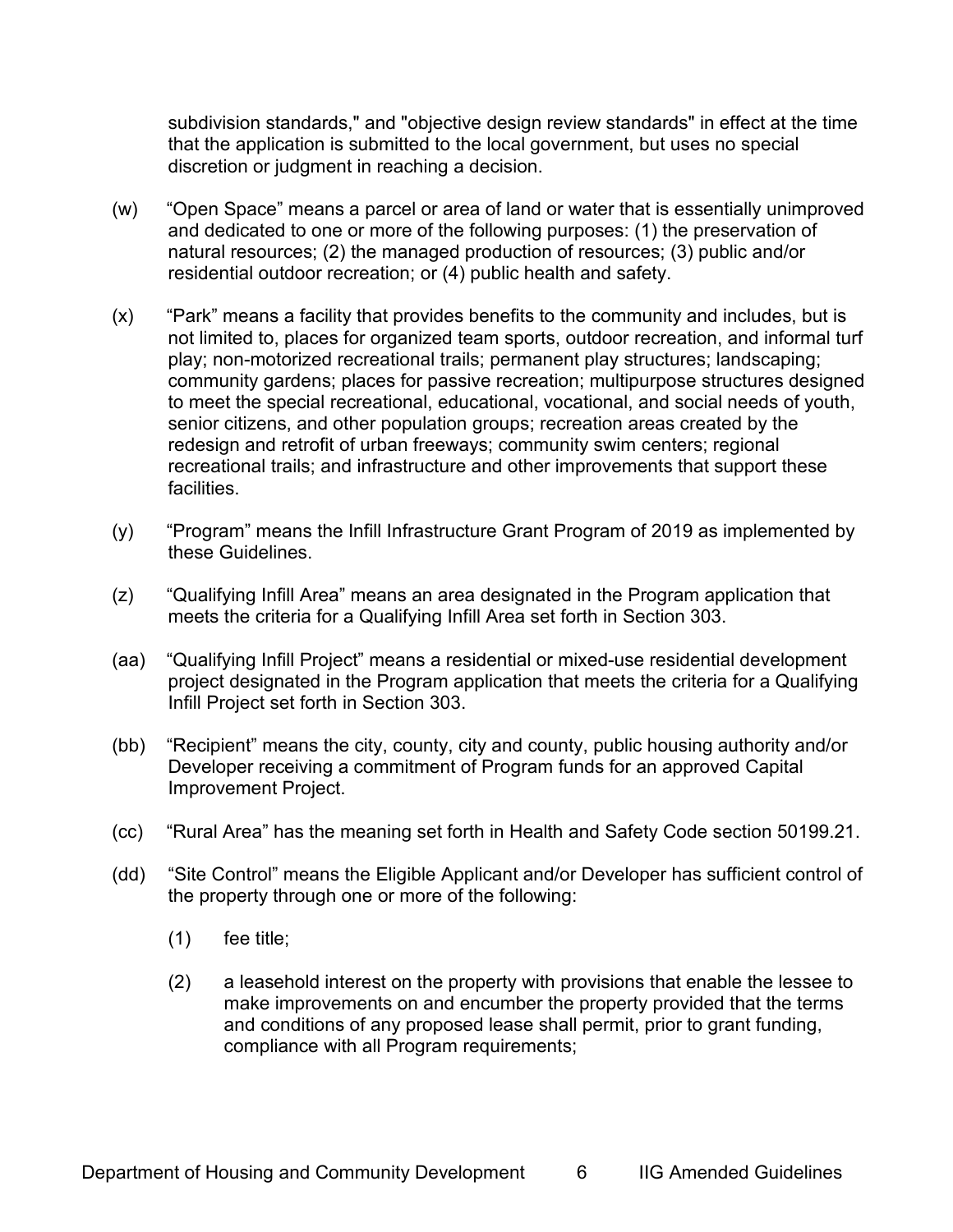- (3) an enforceable option to purchase or lease which shall extend through the anticipated date of the Program award as specified in the Notice of Funding Availability;
- (4) an executed disposition and development agreement, or irrevocable offer of dedication to a public agency;
- (5) a right of way or easement, which is either perpetual, or of sufficient duration to meet Program requirements, and which allows the Eligible Applicant and/or Developer to access, improve, occupy, use, maintain, repair, and alter the property underlying the right of way or easement;
- (6) an executed encroachment permit for construction of improvements or facilities within the public right of way or on public land;
- (7) an executed agreement with a public agency that gives the Eligible Applicant exclusive rights to negotiate with the agency for the acquisition of the site; provided that the major terms of the acquisition have been agreed to by all parties;
- (8) a land sales contract or other enforceable agreement for the acquisition of the property; or
- (9) other forms of Site Control that give the Department equivalent assurance that the Eligible Applicant or and/Developer will be able to complete the Project and all housing designated in the application in a timely manner and in accordance with all the requirements of the Program.
- (ee) "Small Jurisdiction" means a county with a population of less than 250,000 as of January 1, 2019, or any city within that county.
- (ff) "TCAC" means the California Tax Credit Allocation Committee.
- (gg) "Transit Priority Area" means an area within one-half mile of a major transit stop that is existing or planned, if the planned stop is scheduled to be completed within the planning horizon included in a transportation improvement program adopted pursuant to Title 23 of the Code of Federal Regulations section 450.216 or 450.322.
- (hh) "Transit Station" means a rail or light-rail station, ferry terminal, Bus Hub, or Bus Transfer Station. Included in this definition are planned Transit Stations otherwise meeting this definition whose construction is programmed into a regional or state transportation improvement program to be completed no more than five years from the deadline for submittal of applications set forth in the NOFA.
- (ii) "Urbanized Area" means an incorporated city or an Urbanized Area or urban cluster as defined by the United States Census Bureau. For unincorporated areas outside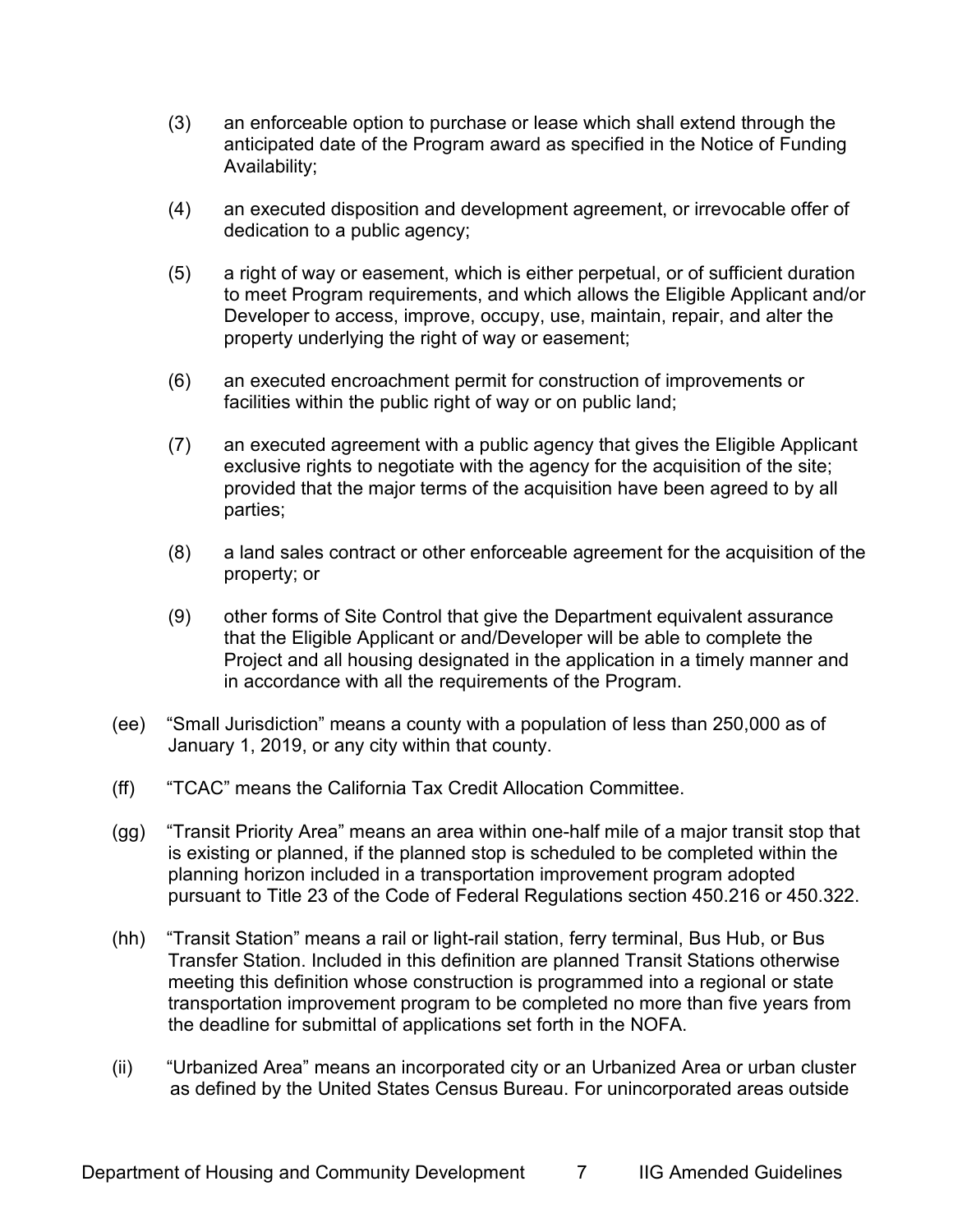of an urban area or urban cluster, the area must be within a designated urban service area that is designated in the local general plan for urban development and is served by the public sewer and water.

- (jj) "Urban Uses" means any residential, commercial, industrial, public institutional, transit or transportation passenger facility, or retail use, or any combination of those uses.
- (kk) "Very-low Income" has the meaning set forth in Health and Safety Code section 50105.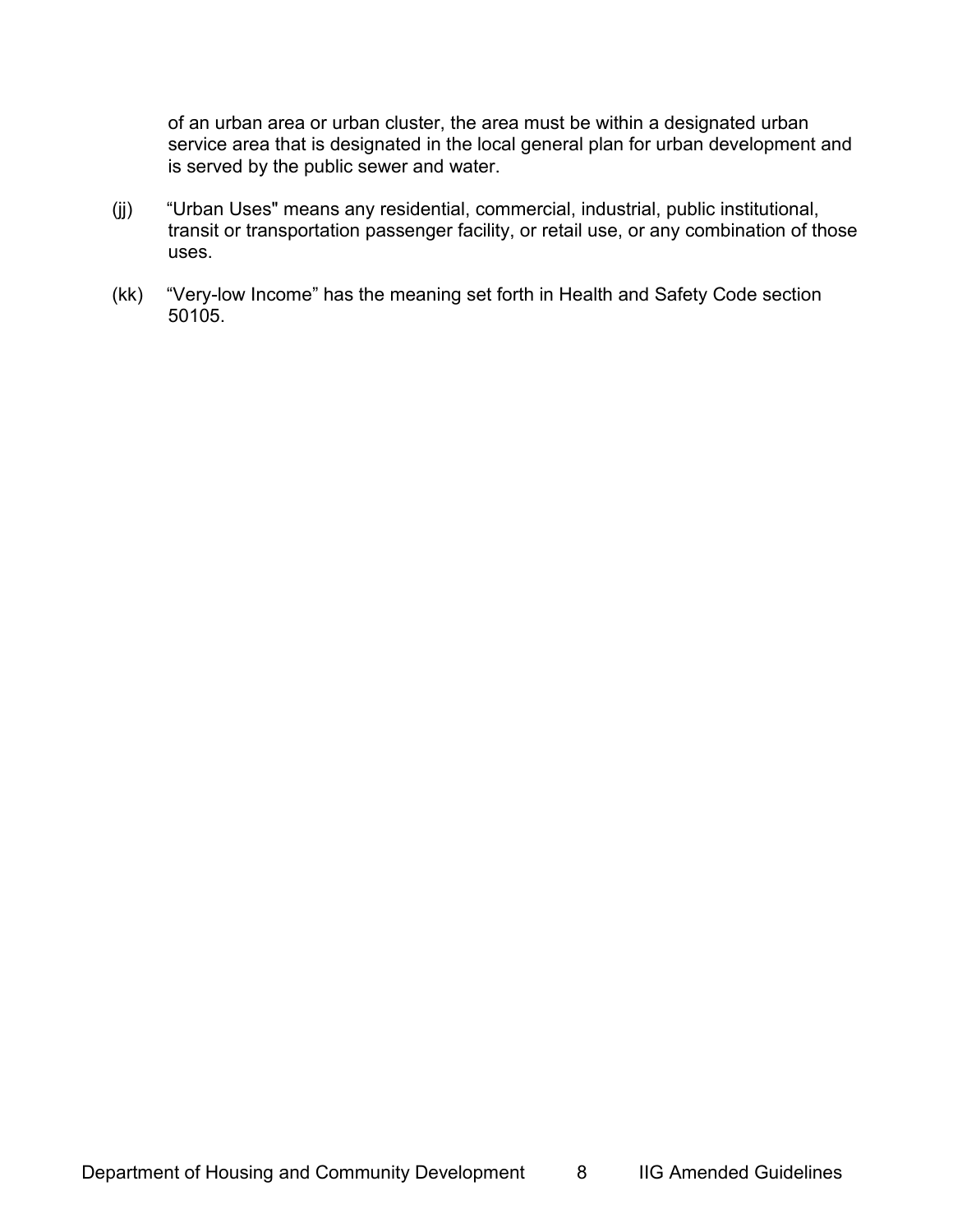#### **ARTICLE 2. PROGRAM REQUIREMENTS**

#### <span id="page-8-1"></span><span id="page-8-0"></span>**Section 303. Eligible Projects**

- (a) To be eligible for funding, a Capital Improvement Project must be an integral part of, or necessary for the development of either a Qualifying Infill Project or housing designated within a Qualifying Infill Area.
- (b) To be eligible for funding, applications from Large Jurisdictions must include a Qualifying Infill Project, including those Qualifying Infill Projects used to establish the eligibility of a Qualifying Infill Area, as those terms are defined by these Guidelines and Health and Safety Code section 53559, subdivision (c). Applications from Small Jurisdictions must provide a complete description of a Qualifying Infill Project or a Qualifying Infill Area, as those terms are defined by these Guidelines and Health and Safety Code section 53559, subdivision (d). Applications from both Large and Small Jurisdictions must identify the units and/or affordability covenants that satisfy the affordability requirement under Health and Safety Code section 53559, subdivision (e)(3), as well as the units that factor into the calculation of the Program award.
- (c) For both Large Jurisdictions and Small Jurisdictions, the Qualifying Infill Project or Qualifying Infill Area must:
	- (1) Be located in an Urbanized Area.
	- (2) Be located in a Locality with an adopted housing element that has been found by the Department to be in substantial compliance with the requirements of Article 10.6 (commencing with section 65580) of Chapter 3 of Division 1 of Title 7 of the Government Code, pursuant to Government Code section 65585 at time of application
	- (3) Be located in a Locality that, at the time of application, has submitted its housing element annual progress reports as required by Government Code section 65400 to the State of California for 2017 through the most recently required annual progress report.
	- (4) Include not less than 15 percent of the total residential units to be developed in the Qualifying Infill Project or Qualifying Infill Area as Affordable Units.
		- (A) For developments that contain both rental and ownership units, units of either or both product types may be included in the calculation of the percentage of Affordable Units.
		- (B) To the extent included in a Capital Improvement Project grant application, for the purpose of calculating the percentage of Affordable Units, the Department may consider the entire Master Development in which the development seeking grant funding is included.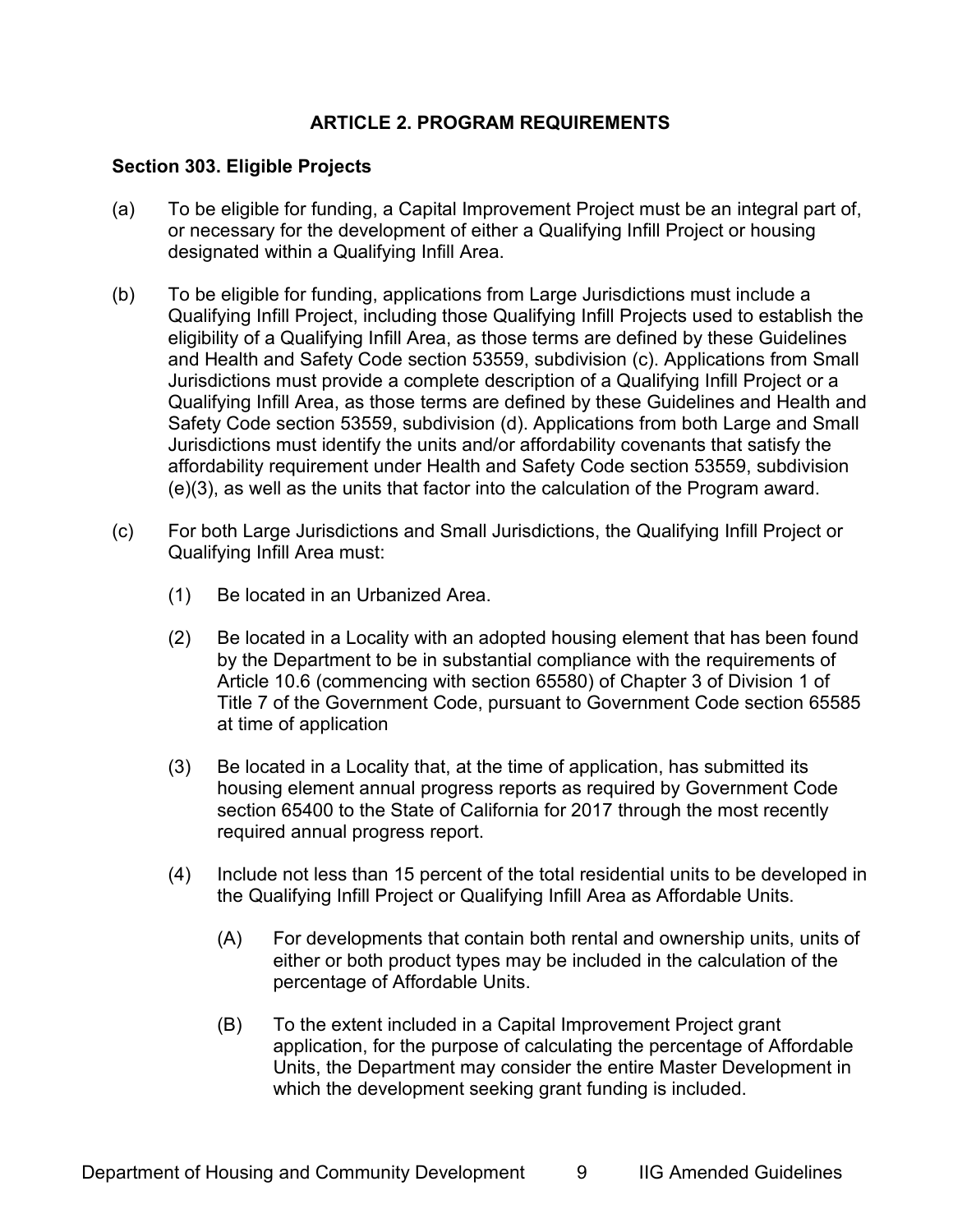- (C) Where applicable, an Eligible Applicant may include a replacement housing plan to ensure that dwelling units housing persons and families of low or Moderate-Income are not removed from the low- and Moderate-Income housing market. Residential units to be replaced shall not be counted toward meeting the affordability threshold required for eligibility for funding under this section.
- (D) A Qualifying Infill Project or Qualifying Infill Area for which a recorded disposition and development agreement or other recorded project- or area-specific agreement between the Developer and the local agency having jurisdiction over the project has been executed on or before July 31, 2019, shall be deemed to meet the affordability requirement of this paragraph if the agreement includes affordability restrictions that subject the Qualifying Infill Project or the Qualifying Infill Area to the production of affordable units for Very Low, Lower- or Moderate-Income households.
- (E) New housing units that replace demolished units that have been occupied by low or Moderate-Income households within the last five years from the deadline for submittal of applications shall not count toward meeting the requirements of this paragraph.
- (5) Include average residential Net Densities on the parcels to be developed that are equal to or greater than the densities described in subparagraph (B) of paragraph (3) of subdivision (c) of section 65583.2 of the Government Code, except that in a Rural Area the average residential Net Densities on the parcels to be developed shall be at least 10 units per acre. Minimum densities for Localities that are not Rural Areas may be found in Appendix 1 of the housing element law memorandum issued by the Department's Division of Housing Policy Development dated June 20, 2012.
	- (A) A city with a population greater than 100,000 in a standard metropolitan statistical area or a population of less than 2,000,000 may petition the Department for, and the Department may grant, an exception to the density requirements set forth in this subsection, if the city believes it is unable to meet the density requirements described herein. The city shall submit the petition with its application and shall include the reasons why the city believes the exception is warranted. The city shall provide information supporting the need for the exception, including, but not limited to, any limitations that the city may encounter in meeting the density requirements specified in subsection (5). Any exception shall be for the purposes of this section only. This subdivision shall become inoperative on January 1, 2023.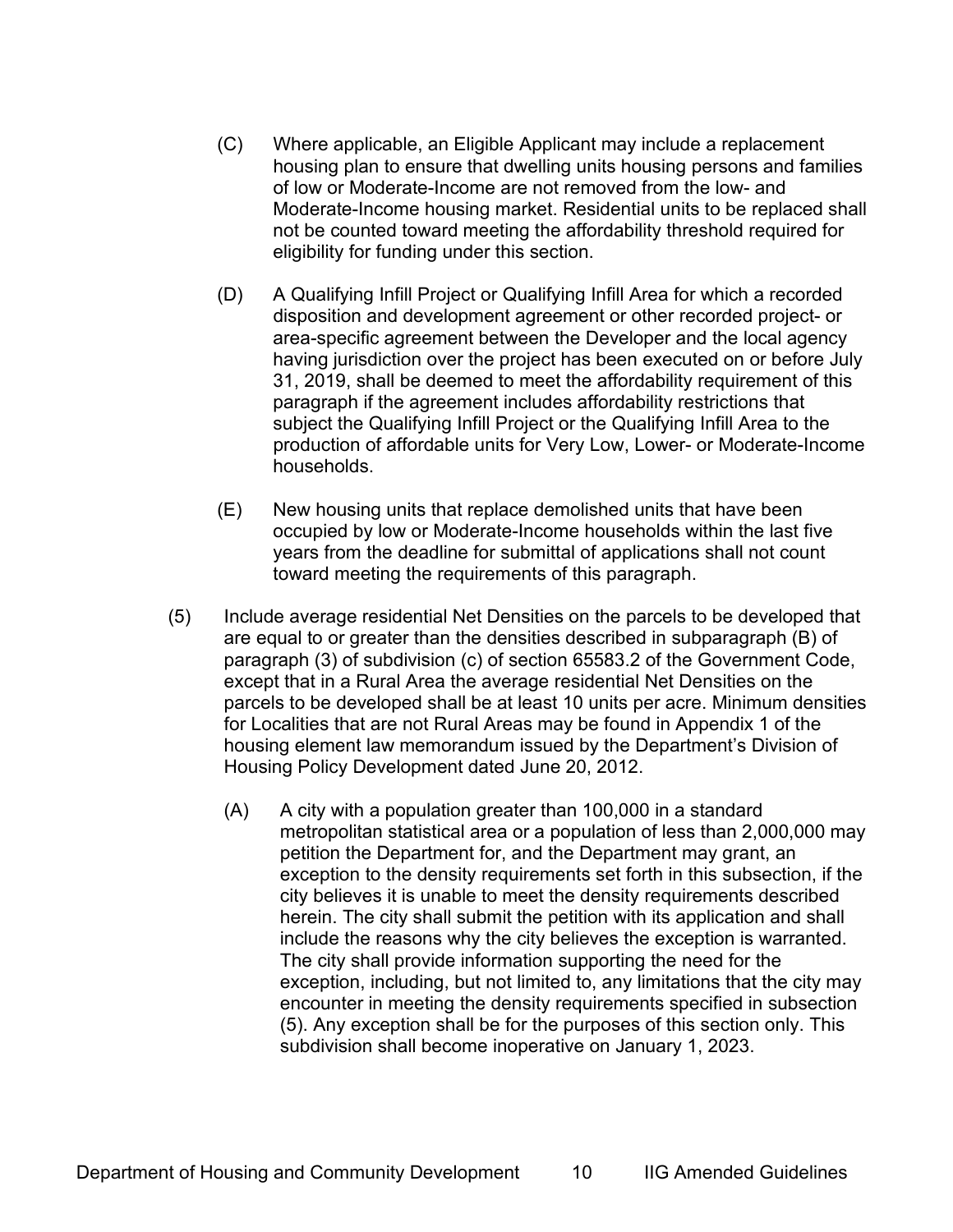- (6) Be located in an area designated for mixed-use or residential development pursuant to one of the following:
	- (A) A general plan, or general plan amendment, adopted pursuant to Government Code section 65300.
	- (B) A sustainable communities strategy adopted pursuant to Government Code section 65080.
	- (C) A specific plan adopted pursuant to Government Code section 65450
	- (D) A workforce housing opportunity zone established pursuant to Government Code section 65620.
	- (E) A housing sustainability district established pursuant to Government Code section 66201.
- 7) The Eligible Applicant must identify a mechanism, such as a minimum density ordinance or a recorded, binding covenant, acceptable to the Department to reliably ensure that future development will occur at an overall Net Density equaling or exceeding that set forth in Section 303(c)(5) and the Net Density proposed in the application for the purposes of rating pursuant to Section 309 (c) and section 310 (c), and determining the maximum grant amount pursuant to Section 305. This mechanism must be in effect and legally enforceable prior to the disbursement of Program funds.
- (8) Eligible Applicants shall designate the proposed residential units in the Qualifying Infill Project, or within the Qualifying Infill Area, that the Eligible Applicant intends to utilize for the purpose of establishing the maximum Program grant amount pursuant to Section 305, and for the purpose of rating applications pursuant to Sections 309 or 310. Any such designated units must be utilized for both purposes in applications from Large Jurisdictions.
- (9) The application must demonstrate that the percentage of Affordable Units, and units restricted to other income limits and rents as designated for the purpose of determining the maximum Program grant amount in Section 305 and for rating purposes pursuant to Sections 309 or 310, shall be maintained or exceeded through the completion of each residential development proposed in the application. The Department may modify the requirement set forth in the previous sentence to conform to a similar local public agency requirement, provided that it determines that the local requirement will reliably result in completion of the required Affordable Units within a reasonable period of time.
- (10) Construction shall not have commenced on any units designated in the application prior to the deadline for applications submittal set forth in the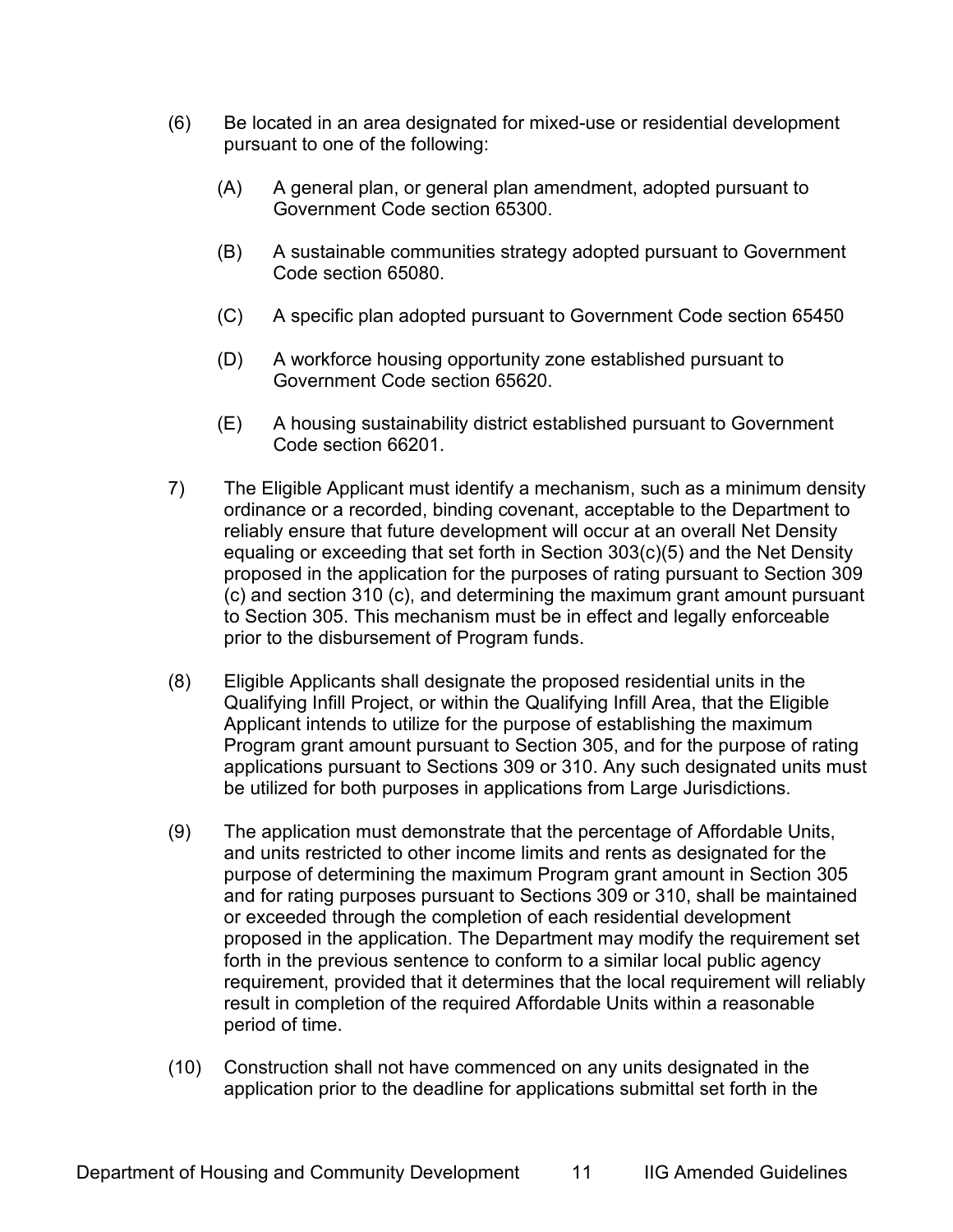NOFA, except for Affordable Units identified in a disposition and development agreement or other project- or area-specific agreement between the Developer and the local agency having jurisdiction over the Affordable Units executed on or before July 31, 2019 that requires the Affordable Units to be built as a condition of local approval for the other units designated in the application, where the Developer of the other units contributed funds or land to cover costs of developing the Affordable Units, in an amount not less than 25 percent of the total development cost of the Affordable Units.

- (d) For purposes of evaluating applications from Large Jurisdictions:
	- (1) "Qualifying Infill Area" means a contiguous area located within an Urbanized Area (i) that has been previously developed, or where at least 75 percent of the perimeter of the area adjoins parcels that are developed with Urban Uses, and (ii) in which at least one development application has been approved or is pending approval for a residential or mixed-use residential project that meets the definition and criteria in this section for a Qualifying Infill Project.
	- (2) "Qualifying Infill Project" means a residential or mixed-use residential project located within an Urbanized Area on a site that has been previously developed, or on a vacant site where at least 75 percent of the perimeter of the site adjoins parcels that are developed with urban uses. Each Qualifying Infill Project must be a discrete development and all housing development components must have been planned as one development and jointly considered for local land use approval, with common, affiliated or contractually related ownership and financing structures.
- (e) For purposes of evaluating applications from Small Jurisdictions:
	- (1) "Qualifying Infill Area" means a contiguous area located within an Urbanized Area that meets either of the following criteria:
		- (A) The area contains sites included on the inventory of land suitable and available for residential development in the housing element of the applicable city or county general plan pursuant to paragraph (3) of subdivision (a) of section 65583 of the Government Code, and at least 50 percent of the perimeter of the area shall adjoin parcels that are developed with urban uses.
		- (B) The Capital Improvement Project for which funding is requested is necessary, as documented by an environmental review or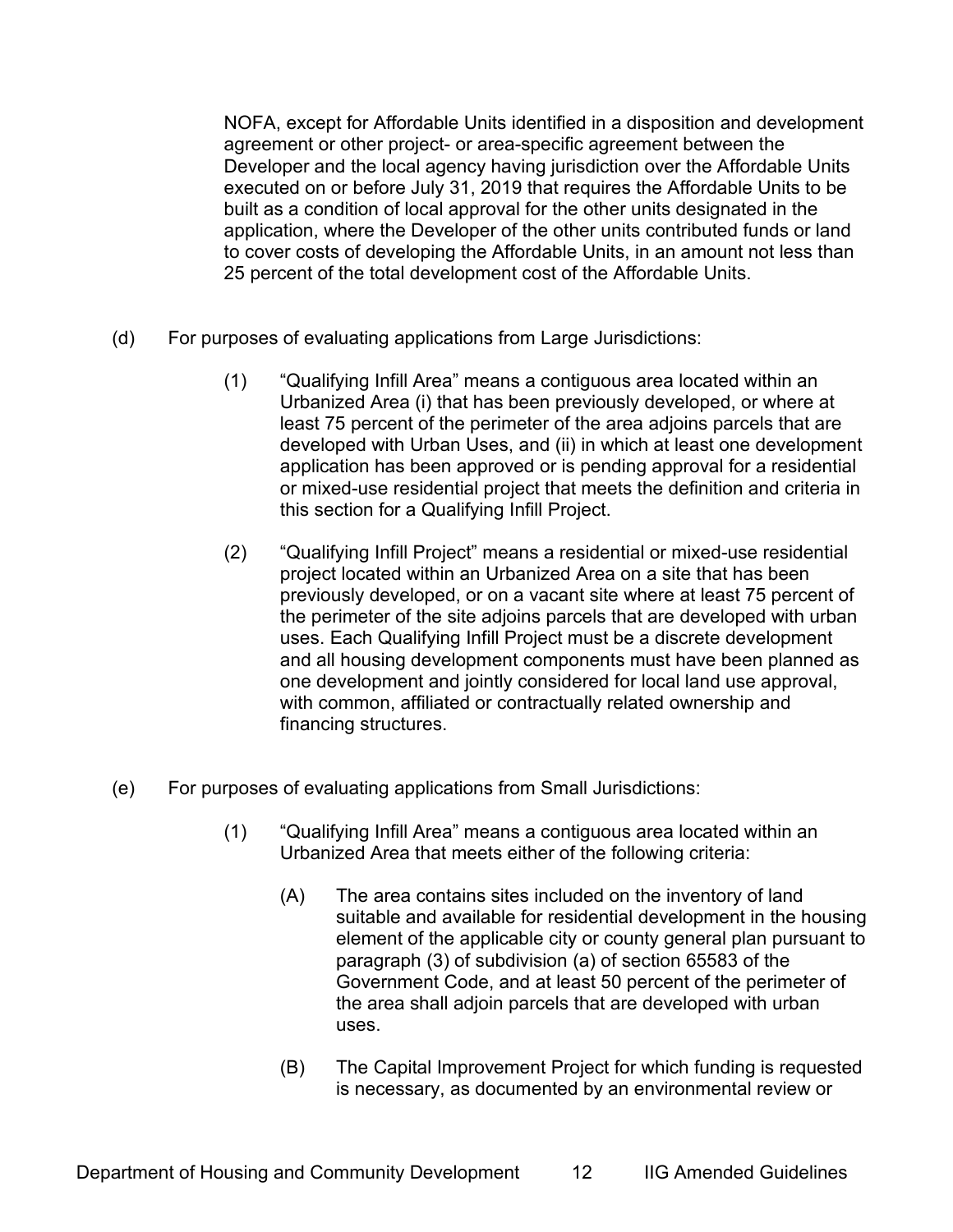some other adopted planning document, to make the area suitable and available for residential development, or to allow the area to accommodate housing for additional income levels, and the area otherwise meets the requirements for inclusion on the inventory of land suitable and available for residential development in the housing element of the applicable city or county general plan pursuant to paragraph (3) of subdivision (a) of section 65583 of the Government Code. At least 50 percent of the perimeter of the area shall adjoin parcels that are developed with Urban Uses.

- (2) "Qualifying Infill Project" means a residential or mixed-use residential project located within an Urbanized Area on a site that has been previously developed, or on a vacant site where at least 50 percent of the perimeter of the site adjoins parcels that are developed with Urban Uses. Each Qualifying Infill Project must be a discrete development and all housing development components must have been planned as one development and jointly considered for local land use approval, with common, affiliated or contractually related ownership and financing structures.
- (3) Applications from Small Jurisdictions must include a complete description of the Capital Improvement Project and requested grant funding for the Project. The application must describe how the project is necessary to support the development of housing, and how it meets the criteria of this section, including:
	- (A) A financial document that shows the gap financing needed for the project.
		- (i) For a Qualifying Infill Project located in the unincorporated area of the county, the Department shall allow an Eligible Applicant to satisfy the requirement in this paragraph by submitting copies of an application or applications for other sources of state or federal funding for a Qualifying Infill Project.
	- (B) Documentation of all necessary entitlement and permits, and a certification from the Eligible Applicant that the project is shovel-ready.
		- (i) For a Qualifying Infill Project located in the unincorporated area of the county, the department shall allow the Eligible Applicant to meet the requirement described in this paragraph by submitting a letter of intent from a willing affordable housing Developer that has previously completed at least one comparable housing project, certifying that the Developer is willing to submit an application to the county for approval by the county of a Qualifying Infill Project within the area in the event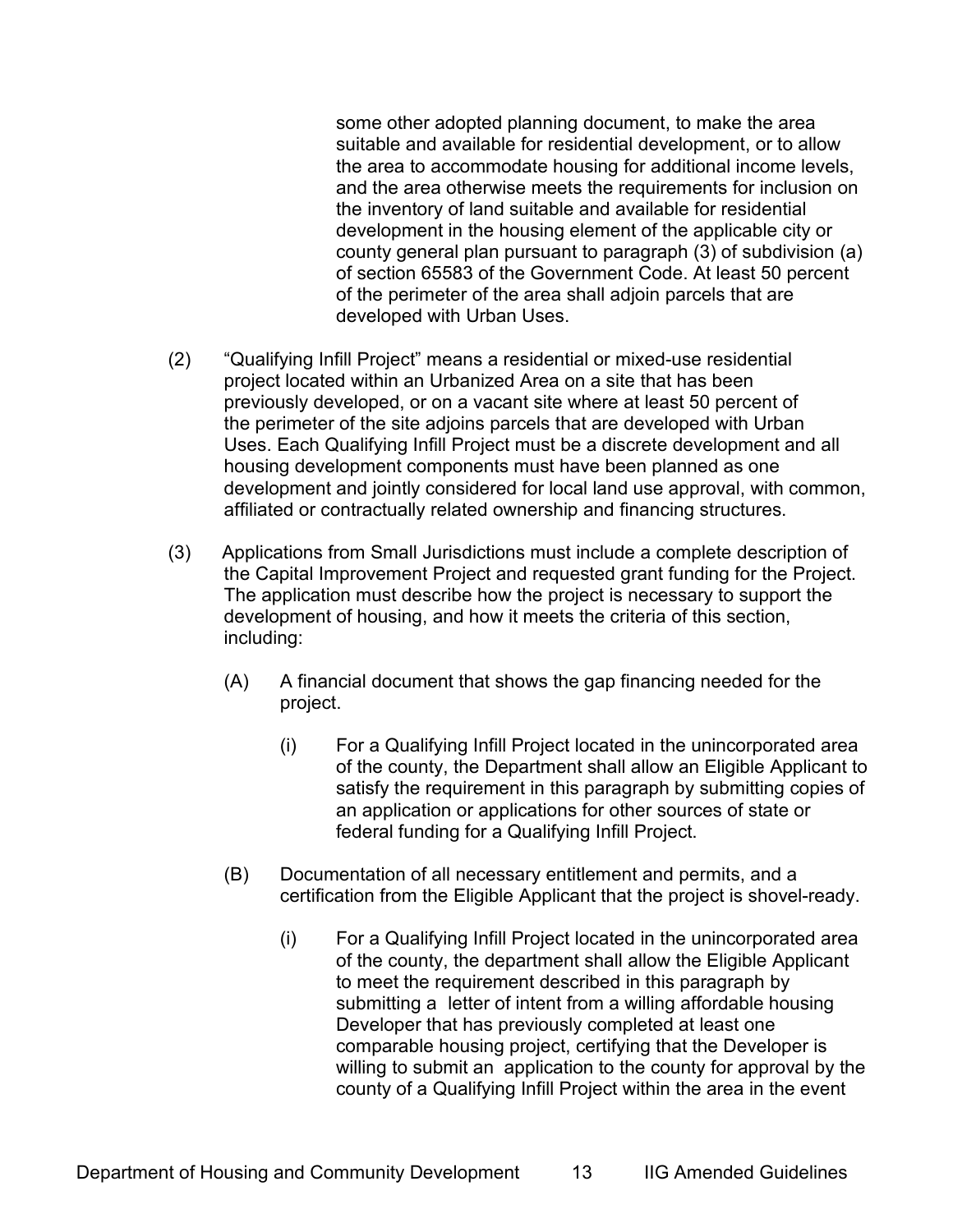that the funding requested pursuant to this subdivision is awarded.

#### <span id="page-13-0"></span>**Section 304. Eligible Costs**

- (a) Program grant funds must be used for reasonable and necessary costs of a Capital Improvement Project. Costs must be reasonable compared to similar infrastructure projects of modest design in the general area of the Capital Improvement Project. Eligible costs include the construction, rehabilitation, demolition, relocation, preservation, acquisition, or other physical improvements of the following:
	- (1) The creation, development, or rehabilitation of Parks or Open Space.
	- (2) Water, sewer, or other utility service improvements and relocation.
	- (3) Street, road, and bridge construction and improvement.
	- (4) Required replacement of Transit Station parking spaces, not to exceed \$50,000 per space.
	- (5) Residential parking and mechanical parking lifts. The minimum residential per unit parking spaces in parking structures, as required by local land-use entitlement approval, not to exceed one parking space per residential unit, and not to exceed \$50,000 per permitted space.
	- (6) Transit linkages and facilities, including, but not limited to, related access plazas or pathways, or bus and transit shelters.
	- (7) Facilities that support pedestrian or bicycle transit.
	- (8) Traffic mitigation devices, such as street signals.
	- (9) Site clearance, grading, preparation and demolition.
	- (10) Sidewalk or streetscape improvements, including, but not limited to, the reconstruction or resurfacing of sidewalks and streets or the installation of lighting, signage, or other related amenities, including shade structures, seating, landscaping, streetscaping, public safety improvements, and public art. Program funding for public art may not exceed 5 percent of the total Program award.
	- (11) Storm drains, stormwater detention basins, culverts, and similar drainage features.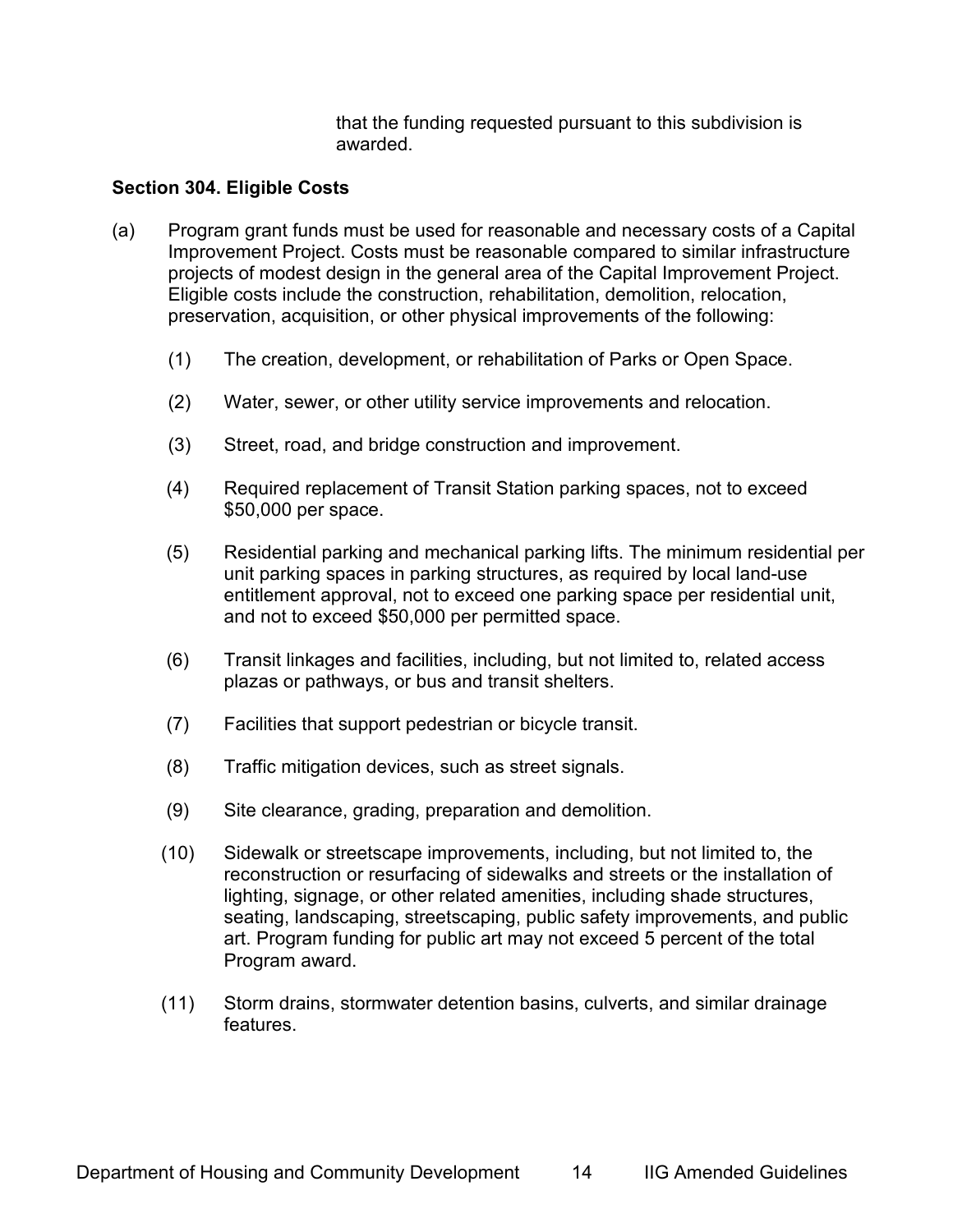- (12) Required environmental remediation necessary for the development of the Capital Improvement Project, where the cost of the remediation does not exceed 50 percent of the Program grant amount.
- (13) Site acquisition or control for the Capital Improvement Project including, but not limited to, easements and rights of way. Such costs must be deemed reasonable and demonstrated by documentation that may include appraisals, purchase contracts, or any other documentation as determined by the Department.
- (14) Other capital asset costs approved by the Department and required as a condition of local approval for the Capital Improvement Project.
- (15) Impact fees required by local ordinance are eligible for Program funding only if used for the identified Capital Improvement Project. Funded impact fees may not to exceed 5 percent of the Program award.
- (b) The following costs are not eligible:
	- (1) Parking spaces and structures, except as provided in Section 304 (a)(4) and (5).
	- (2) Costs of site acquisition for housing and mixed-use structural improvements.
	- (3) Costs of housing or mixed-use structures.
	- (4) Soft costs related to ineligible costs.
	- (5) In-lieu fees for local inclusionary programs.

#### <span id="page-14-0"></span>**Section 305. Grant Terms and Limits**

- (a) The total maximum grant amount shall be limited based on the number of units in the Qualifying Infill Project or Qualifying Infill Area, the bedroom count of these units, and the density and affordability of the housing to be developed. Replacement housing units may be included in the calculation of the total maximum grant amount. The Department shall publish a table listing per unit grant limits for each NOFA based on these factors. The total actual grant amount shall be based upon the lesser of the amount necessary to fund the Capital Improvement Project or the maximum amount calculated from the table published by the Department.
- (b) The Program establishes the following minimum and maximum award amounts:
	- (1) For Qualifying Infill Projects, the Program grant amount shall not be less than \$1 million, or \$500,000 for Rural Areas, and shall not exceed \$7.5 million for each NOFA.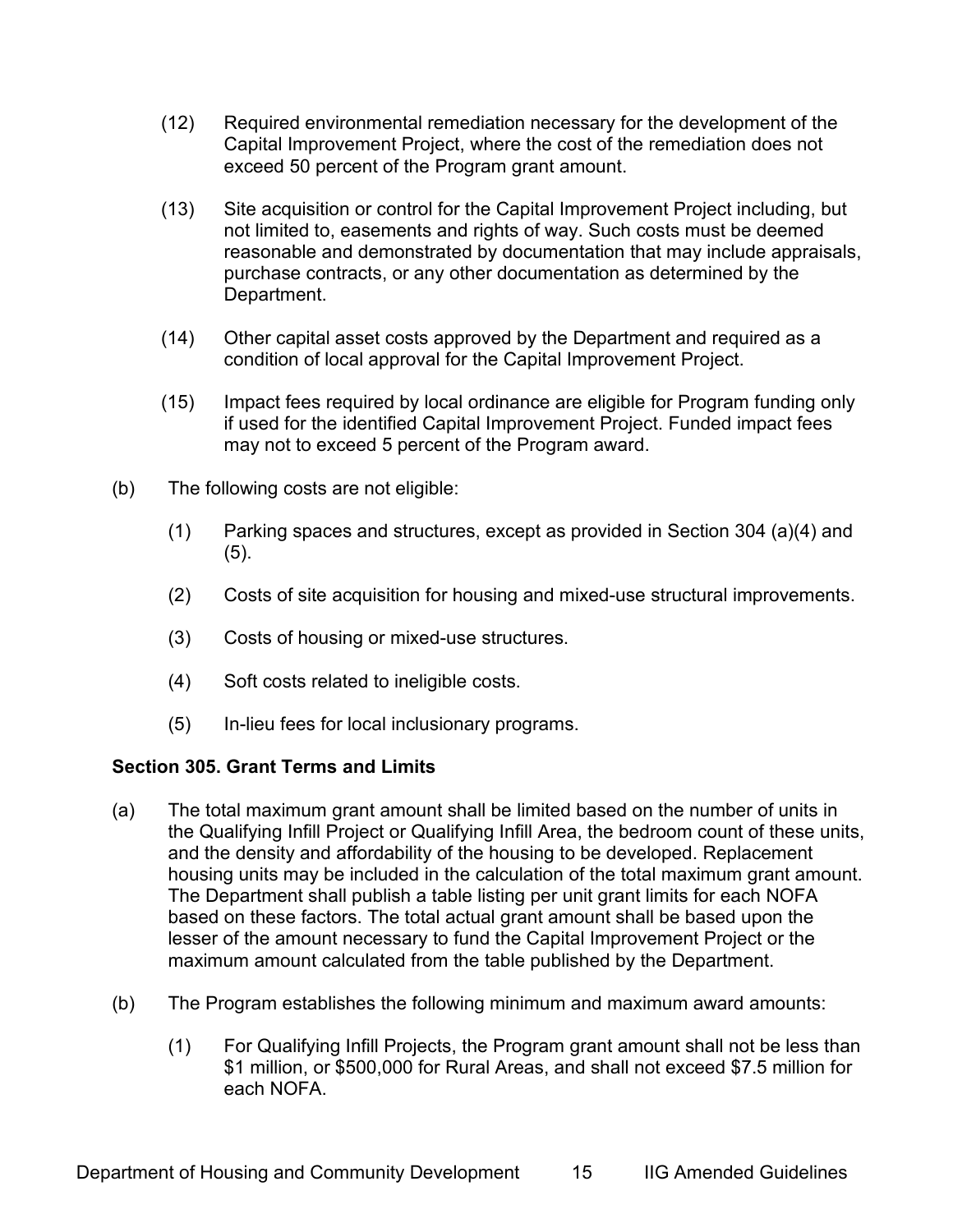- (2) For Qualifying Infill Areas, the Program grant amount shall not be less than \$2 million, or \$1 million for Rural Areas, and shall not exceed \$30 million for each NOFA.
- (3) Over the life of the Program, the total of all Program awards, including previous and future awards made under the Infill Infrastructure Grant Program of 2007, shall not exceed \$60 million for any single Qualifying Infill Project or Qualifying Infill Area.
- (4) The Department will fund only one application for each Capital Improvement Project or portion thereof.
- (5) In each NOFA, the Department will fund only one application for each Qualifying Infill Project and Qualifying Infill Area.
- (c) The Eligible Applicant must demonstrate that the grant does not result in the Developer(s) benefiting from the Qualifying Infill Project, Qualifying Infill Area or the Capital Improvement Project by realizing a profit that is within the limits set forth in California Code of Regulations, title 4, section 10327.
- (d) The Eligible Applicant must demonstrate that Program funds are reasonably necessary for Project feasibility and no other source of funding is reasonably available.
- (e) The Eligible Applicant must demonstrate that the Qualifying Infill Project or the housing to be developed in the Qualifying Infill Area, as proposed in the application, is financially feasible as evidenced by documentation such as, but not limited to, a market study, Project proforma, sources and uses statement, or other feasibility documentation that is standard industry practice for the type of proposed housing development, except as described in Section 303 (e)(3).
- (f) Where the Qualifying Infill Project is receiving low-income housing tax credits, the Recipient may provide Program funds to the Developer of the Qualifying Infill Project in the form of a zero (0) percent, deferred payment loan, with a term of at least 55 years. The loan may be secured by a deed of trust, which may be recorded with the local county recorder's office, provided, however, the beneficiary of the loan shall not under any circumstances exercise any remedy, including, without limitation, foreclosure, under the deed of trust without the prior written consent of the Department, in its sole and absolute discretion. The loan may not be sold, assigned, assumed, conveyed or transferred to any third party without prior written Department approval in its sole and absolute discretion. For Projects assisted by other Department funding programs, repayment of the loan between the Recipient and the Developer shall be limited to (1) no repayments to the Recipient until the maturity date or (2) repayment only from "distributions" from the Project within the meaning of California Code of Regulations, title 25, section 8301(h). The Recipient shall be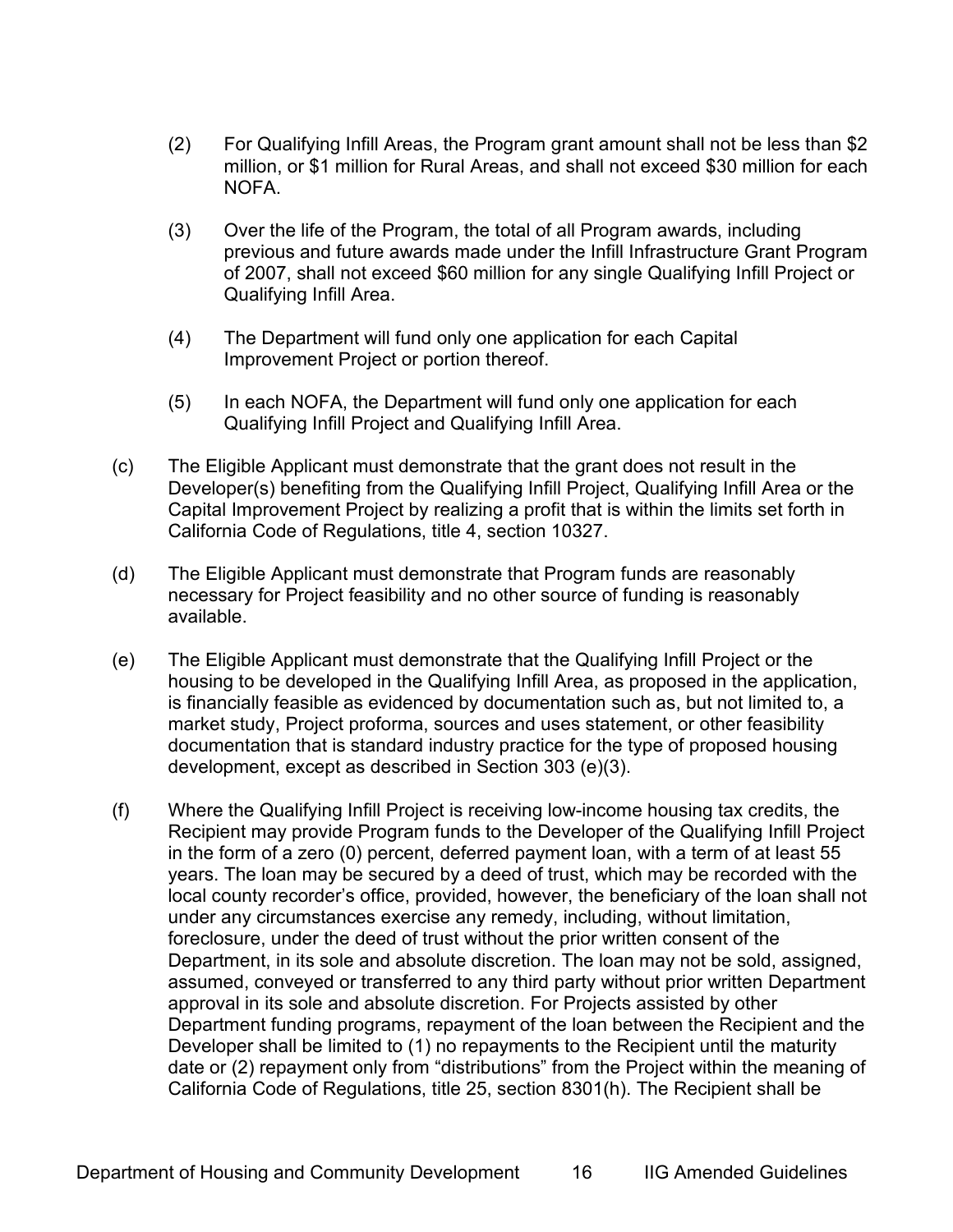responsible for all aspects of establishing and servicing the loan. The provisions governing the loan shall be entirely consistent with these Guidelines and all documents required by the Department with respect to the use and disbursement of Program funds. All documents governing the loan between the Recipient and the Developer borrower shall contain all the terms and conditions set forth in this subdivision and shall be subject to the review and approval of the Department prior to making the loan. This subdivision shall apply to any Qualifying Infill Project receiving low-income housing tax credits regardless of the date of the Program award.

- (g) Conditions precedent to the first disbursement of Program funds shall include receipt of all required public agency entitlements and all required funding commitments for any proposed Qualifying Infill Project supported by the Capital Improvement Project.
- (h) Funds will be disbursed as progress payments for approved eligible costs incurred subject to the requirements of these Guidelines.
- (i) Where approval by a local public works department, or an entity with equivalent jurisdiction, is required for the Capital Improvement Project, the Recipient must submit, prior to the disbursement of grant funds, a statement or other documentation acceptable to the Department, indicating that the Capital Improvement Project is consistent with all applicable policies and plans enforced or implemented by that department or entity.
- (j) The Uniform Multifamily Regulations (UMRs) in title 25, division 1, chapter 7, subchapter 19 (commencing with section 8300) of the California Code of Regulations is hereby incorporated by reference into these Guidelines. In the event of a conflict between the UMRs and these Guidelines, the provisions of these Guidelines shall prevail.

#### <span id="page-16-0"></span>**Section 306. Performance Requirements**

- (a) Large Jurisdiction Recipients shall, within the time set forth in the Standard Agreement, but not more than two (2) years from the date of the Program award, begin construction of the housing units which were used as the basis for calculating the Program award. Small Jurisdiction Recipients shall, within the time set forth in the Standard Agreement, but not more than five (5) years from the date of the Program award, begin construction of the housing units which were used as the basis for calculating the Program award.
- (b) Large Jurisdiction Recipients shall, within the time set forth in the Standard Agreement, but not more than five (5) years from the date of the Program award, complete construction of the housing units which were used as the basis for calculating the Program award. Small Jurisdiction Recipients shall, within the time set forth in the Standard Agreement, but not more than seven (7) years from the date of the Program award, complete construction of the housing units which were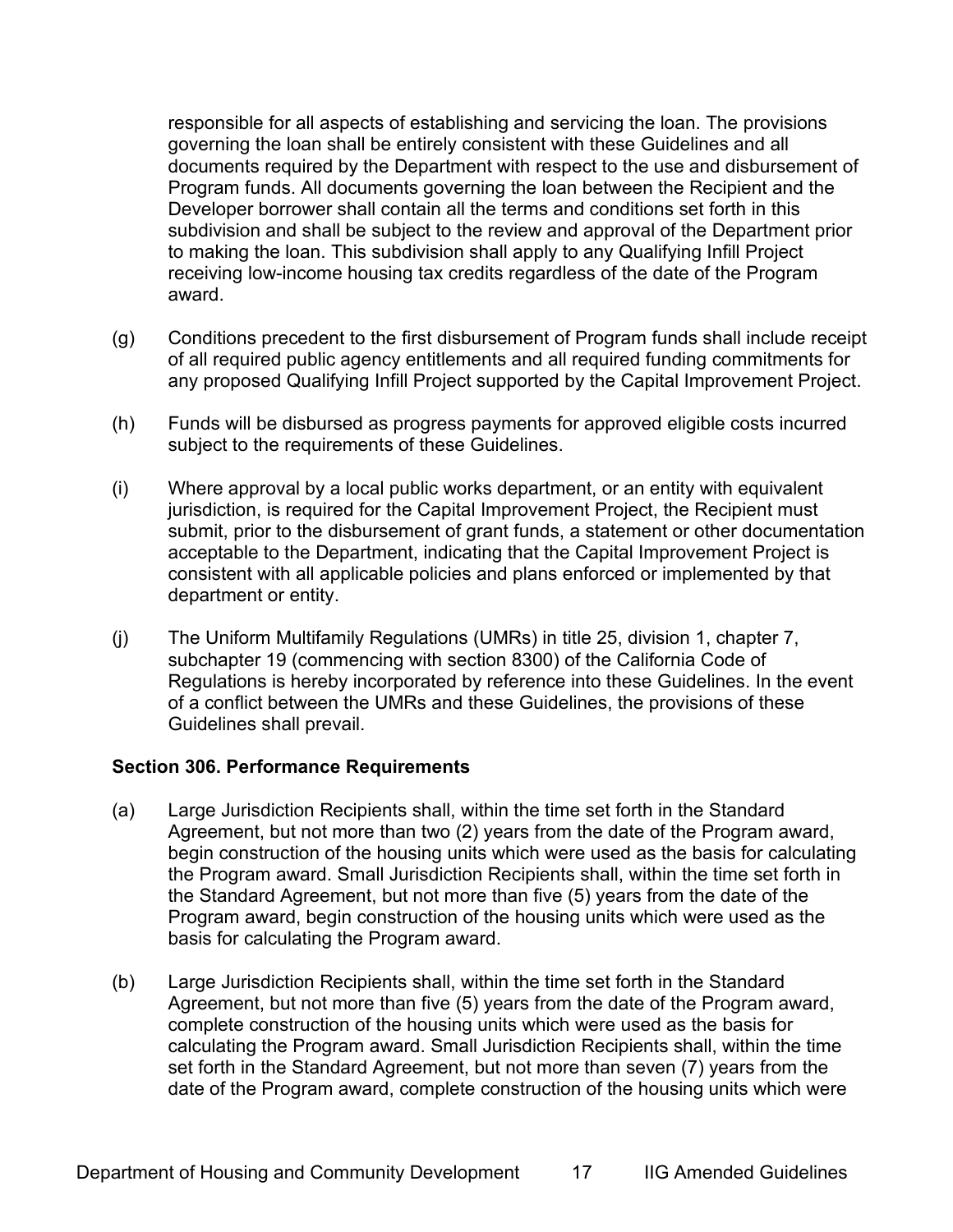used as the basis for calculating the Program award. In all cases, completion of construction must be evidenced by a certificate of occupancy or equivalent documentation.

- (c) The Standard Agreement and disbursement agreement must be executed in accordance with the following subsections. Failure to meet the requirements of Section 306 (c)(1) and 306 (c)(2) will result in the Department's recapture of the grants awarded.
	- (1) The Standard Agreement must be executed within two (2) years from the date of award.
	- (2) The disbursement agreement must be executed within two (2) years from the date of award.
- (d) Program funds must be disbursed in accordance with the deadlines specified in the Standard Agreement, and in no event later than the following disbursement deadlines.
	- (1) Program funds must be disbursed within four (4) years from the date of award.
	- (2) The maximum disbursement extension deadline is seven (7) years from the date of award.
		- (A) The Department may approve a disbursement extension deadline request up to the applicable maximum disbursement extension deadline if the Recipient demonstrates, to the satisfaction of the Department, that it has complied with performance milestones identified in the Standard Agreement.
- (e) For applications from Large Jurisdictions, recipients will be required to repay disbursed Program grant funds where construction of residential units used as the basis for calculating the grant amount pursuant to Section 305(a) has not received building permits within two years from the date of the Program grant award. For applications from Small Jurisdictions, recipients will be required to repay disbursed Program grant funds where construction of residential units used as the basis for calculating the grant amount pursuant to Section 305(a) has not received building permits within five years from the date of the Program grant award The amount to be repaid shall be the same proportion to the total grant amount as the number of residential units where construction has not timely commenced to the total number of designated residential units. For applications from Large and Small Jurisdictions, the Department may exercise its reasonable discretion to disencumber funds discussed under this provision or to grant an extension of time; provided however that any extensions are in all events subject to any and all applicable encumbrances, deadlines, and limitations, including but not limited to HSC 53559(g).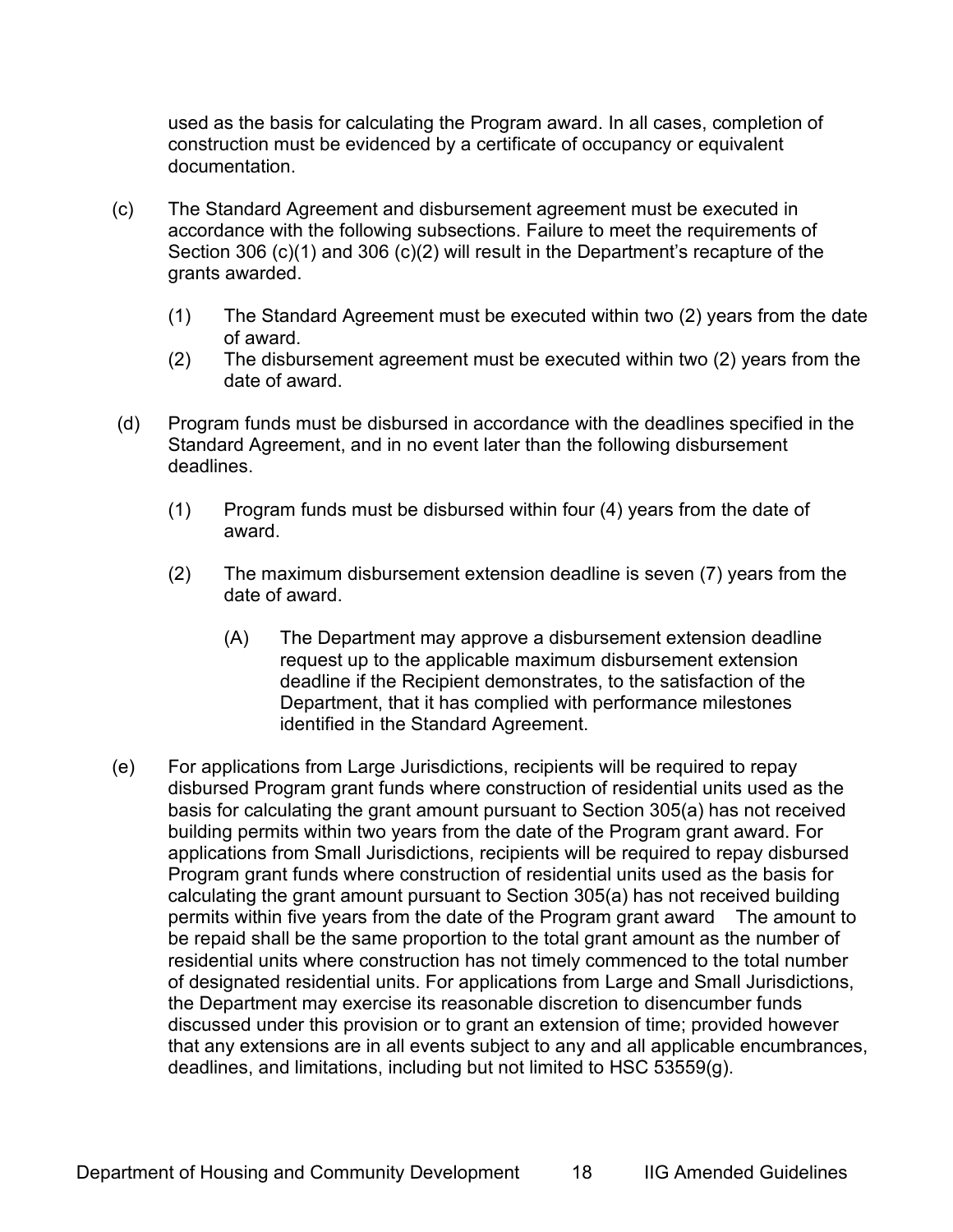- (f) Where a Locality is participating in the Program pursuant to Section 307, that Locality shall not be held liable for the construction and continued operation of the Qualifying Infill Project or the housing designated in the Qualifying Infill Area.
- (g) Recipients of Qualifying Infill Area awards must have closed construction period financing on a Qualifying Infill Project before a subsequent Program application is submitted within the same project area or adjoining project areas.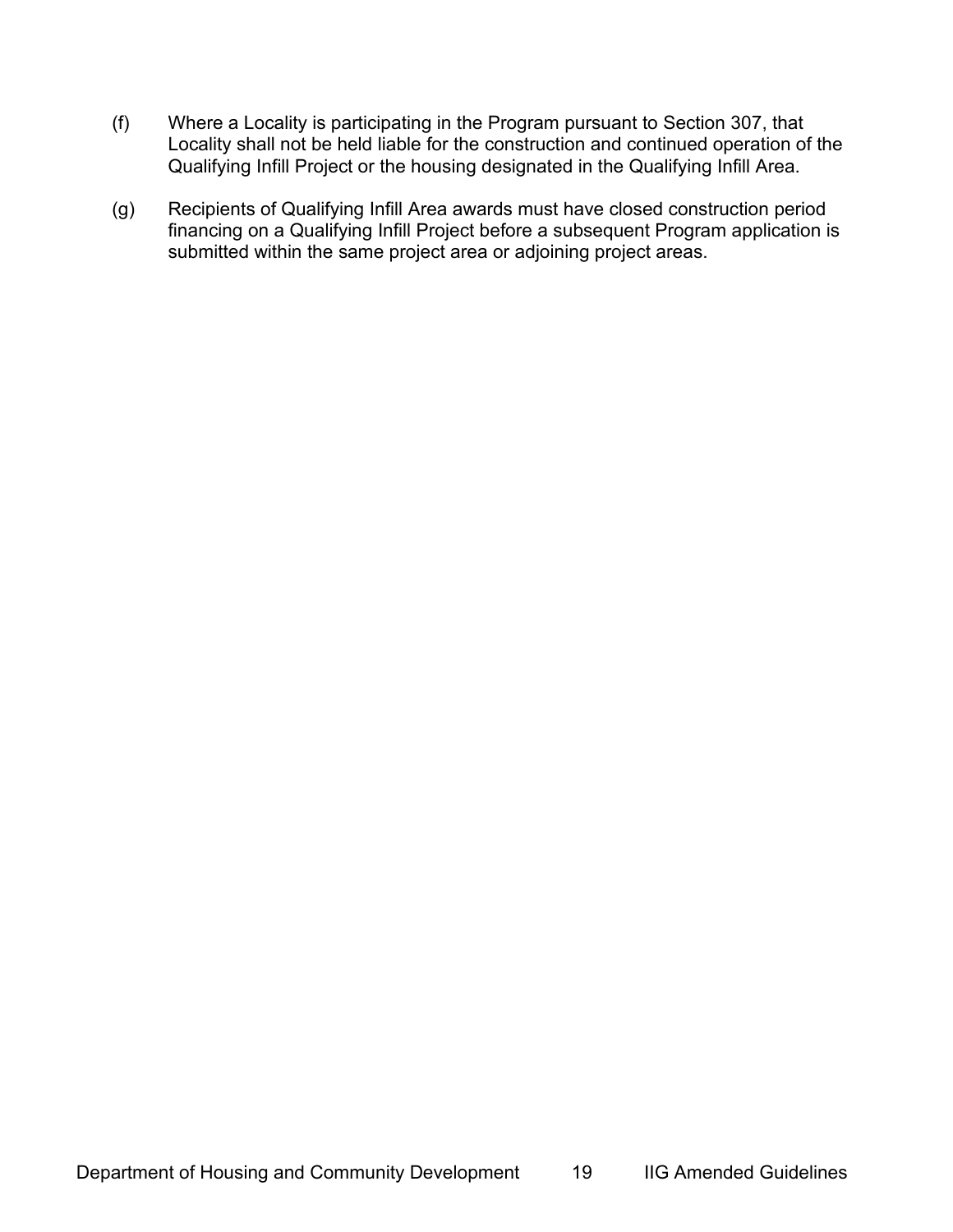#### **ARTICLE 3. APPLICATION PROCEDURES**

#### <span id="page-19-1"></span><span id="page-19-0"></span>**Section 307. Application Process**

- (a) The Department shall offer Program funds through Notices of Funding Availability. Applications shall be made on forms made available by the Department, except as indicated in Section 303 (e)(3). Applications selected for funding shall be approved subject to conditions specified by the Department.
- (b) The Large Jurisdiction Notice of Funding Availability will specify the amount of funds available, application requirements, minimum eligibility point scores, the deadline for submittal of applications, the schedule for rating and ranking applications and awarding funds, a list of counties eligible to apply under this NOFA, and the general terms and conditions of funding commitments.
	- (1) The Department shall accept applications for Projects in Large Jurisdictions and evaluate them on a competitive basis. The NOFA for Large Jurisdictions may specify a minimum number of ranking points for a Project to be eligible for funding.
	- (2) The Department may elect to not evaluate compliance with some or all threshold requirements for applications from Large Jurisdictions that are not within a fundable range, as indicated by a preliminary point scoring.
	- (3) In the event of two or more applications having the same rating and ranking scores, the Department will apply a tie- breaking criterion outlined in the NOFA.
	- (4) The Department shall evaluate applications from Large Jurisdictions for compliance with the threshold requirements listed in Section 308, and score them based on the application selection criteria listed in Sections 309 or 310. The highest scoring Large Jurisdiction applications that meet all threshold requirements shall be selected for funding as specified in the NOFA, except that the Department may make adjustments in this procedure to meet approximately the following geographic distribution objectives of each NOFA:
		- (A) Target 45 percent of total funds to projects located in Southern California (Kern, Los Angeles, Orange, Riverside, Santa Barbara, San Bernardino, San Diego, San Luis Obispo, and Ventura counties);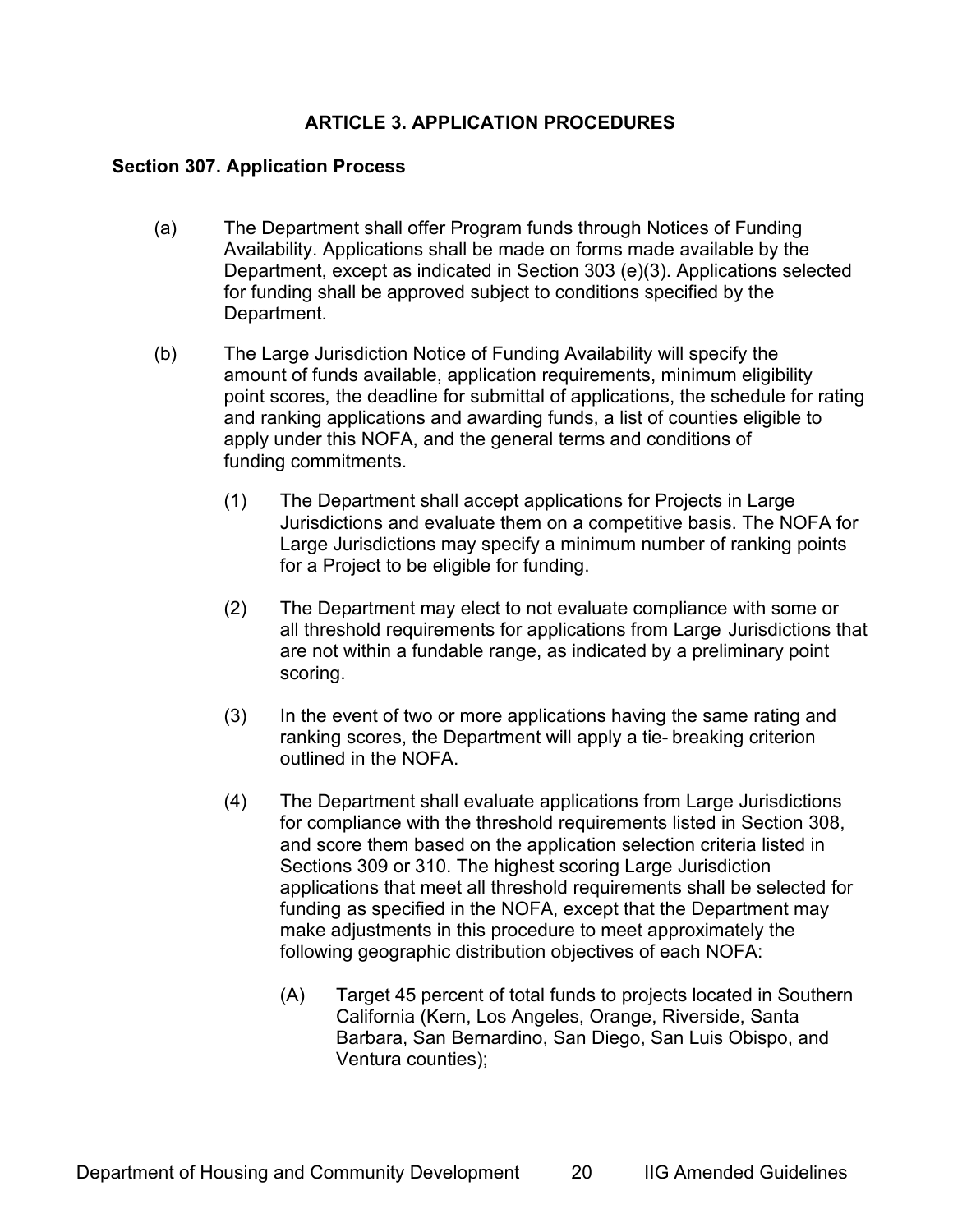- (B) Target 10 percent of total funds to projects located in the Central Valley (Fresno, Merced, San Joaquin, Stanislaus and Tulare counties); and
- (C) Target 45 percent of total funds to projects located in Northern California Large Jurisdiction counties (those not located in the Large Jurisdiction counties specified in previous paragraphs).
- (c) The NOFA for Small Jurisdictions will specify the amount of funds available, application requirements, the date the Department will begin accepting applications, a list of counties eligible to apply under this NOFA, and the general terms and conditions of funding commitments.
	- (1) The Department shall accept applications for Projects in Small Jurisdictions on an over the counter basis and evaluate them for compliance with the eligibility requirements listed in Section 303 and threshold requirements listed in Section 308. Small Jurisdiction applications that meet all threshold and eligible Project requirements shall be selected for funding as specified in these Guidelines and the NOFA for Small Jurisdictions.
- (d) All applications shall include a Locality or a public housing authority as an applicant.
	- (1) A Locality or public housing authority identified as an applicant of either a Qualifying Infill Area or Qualifying Infill Project shall only be a party to the Standard Agreement when that Locality or public housing authority has an ongoing ownership interest in the Capital Improvement Project identified in the application.
	- (2) Where a Locality or public housing authority is participating in the Program pursuant to Section 307(d)(2), and has no on-going ownership interest in the Capital Improvement Project, that Locality's responsibility shall be limited to providing an official written certification of support for the Capital Improvement Project, and that Locality shall not be required to be party to the Standard Agreement.

#### <span id="page-20-0"></span>**Section 308. Application Threshold Requirements**

- (a) The Capital Improvement Project set forth in the application must be eligible pursuant to Section 303, and the Eligible Applicant must be eligible pursuant to Section 307. Additionally, the following requirements apply to all applications:
	- (1) Construction of the Capital Improvement Project has not commenced as of the deadline for submittal of applications set forth in the NOFA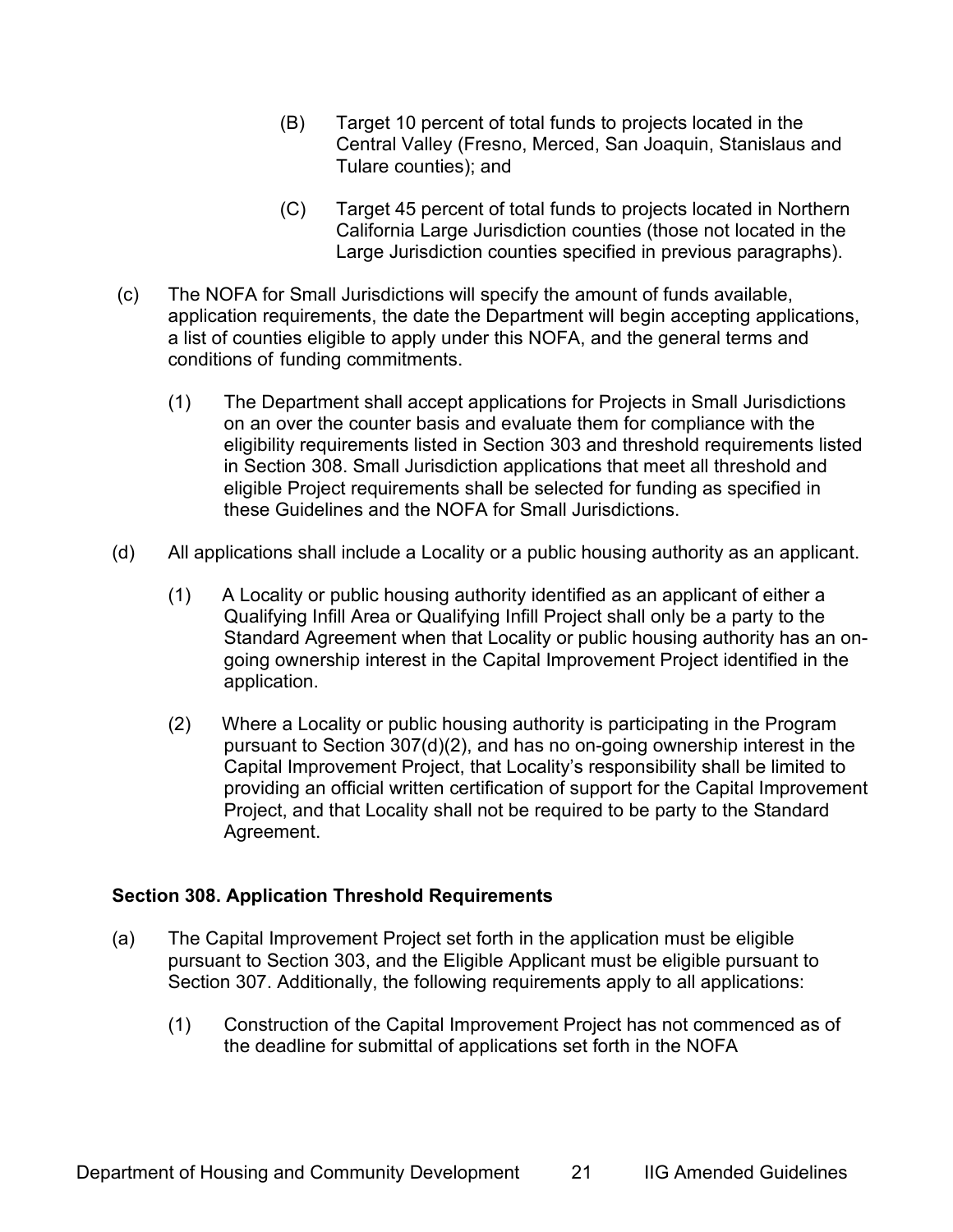- (2) The Capital Improvement Project is infeasible without Program funds, and other available funds are not being supplanted by Program funds.
- (3) The Eligible Applicant of the Capital Improvement Project must have Site Control sufficient to ensure the timely commencement of the Capital Improvement Project as determined by the Department.
- (4) All proposed uses of Program funds must be eligible pursuant to Section 304.
- (5) Funds awarded pursuant to this section shall supplement, not supplant, other available funding.
- (b) The application must be sufficiently complete to assess the feasibility of the application and its compliance with Program requirements.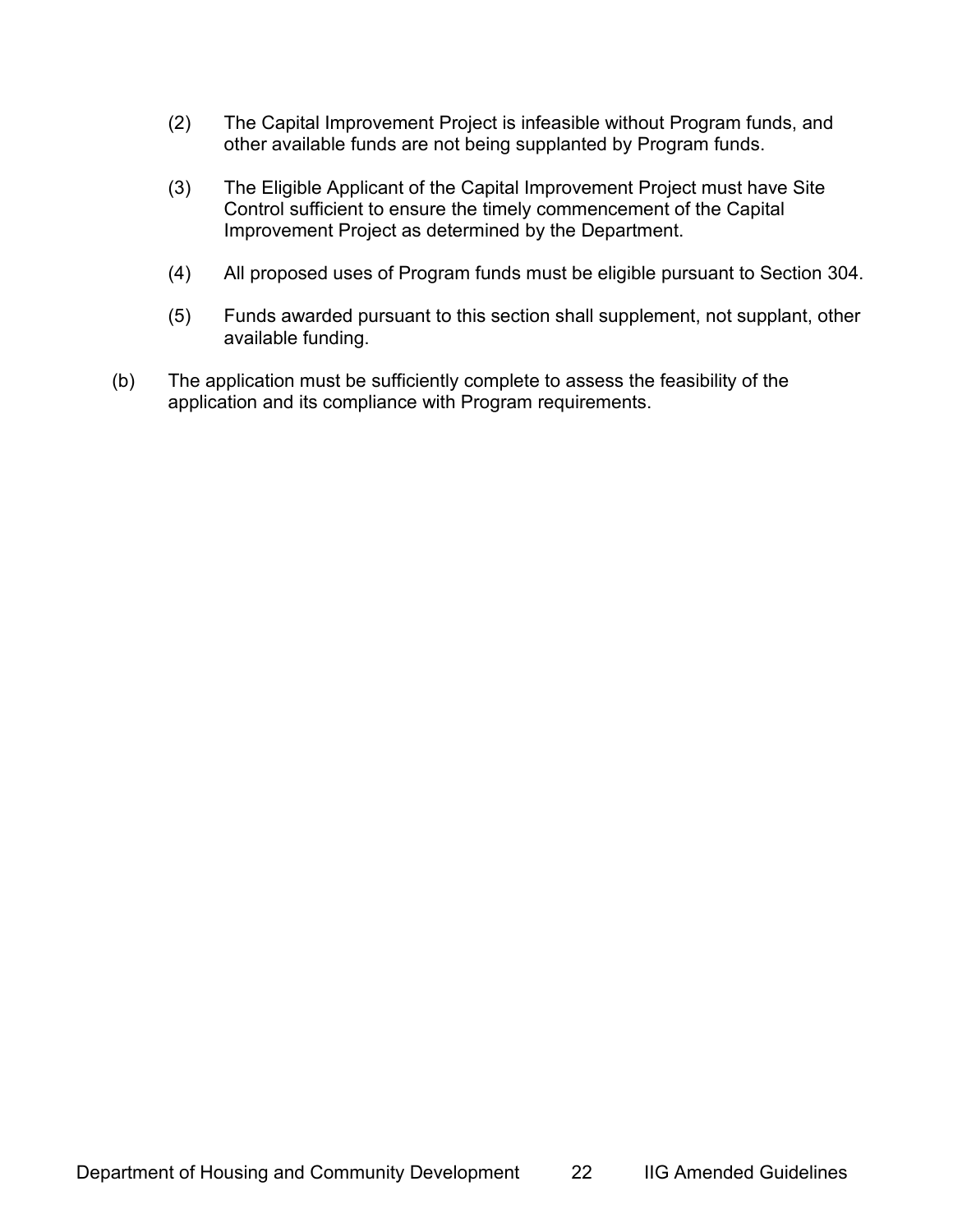#### <span id="page-22-0"></span>**Section 309. Selection Criteria for Qualifying Infill Projects in Large Jurisdictions**

Applications for Qualifying Infill Projects in Large Jurisdictions shall be rated using the criteria detailed below. Eligible Applicants may elect to exclude from consideration discrete phases or portions of their developments, provided these portions or phases are not included for other purposes under these Guidelines, including rating pursuant to this Section, and determining the maximum grant amount calculated pursuant to Section 305(a). Points are not cumulative within each subparagraph unless otherwise specified.

| <b>Criterion: Qualifying Infill Project</b> | <b>Maximum</b><br><b>Score</b> |
|---------------------------------------------|--------------------------------|
| <b>Project Readiness</b>                    | 100                            |
| Affordability                               | 60                             |
| Density                                     | 40                             |
| <b>Access to Transit</b>                    | 20                             |
| <b>Proximity to Amenities</b>               | 20                             |
| <b>Consistency with Regional Plans</b>      | 10                             |
| Total                                       | 250                            |

a) Project Readiness – 100 points maximum

Readiness points will be awarded as follows:

(1) Environmental Review Status - 30 points maximum

Applications will be awarded points based on the extent to which environmental reviews have been completed for the Qualifying Infill Project:

- (A) Documented compliance with the California Environmental Quality Act and the National Environmental Policy Act, if applicable. All applicable time periods for filing appeals or lawsuits must have lapsed, shall receive 30 points.
- (B) Issuance of a public notice of the availability of a draft environmental impact report, negative declaration, or environmental assessment, shall receive 15 points.
- (2) Land Use Entitlement Status 30 points maximum

Applications will be awarded points based on the extent that the Qualifying Infill Project can secure necessary entitlements from the local jurisdiction within a reasonable period of time, as follows: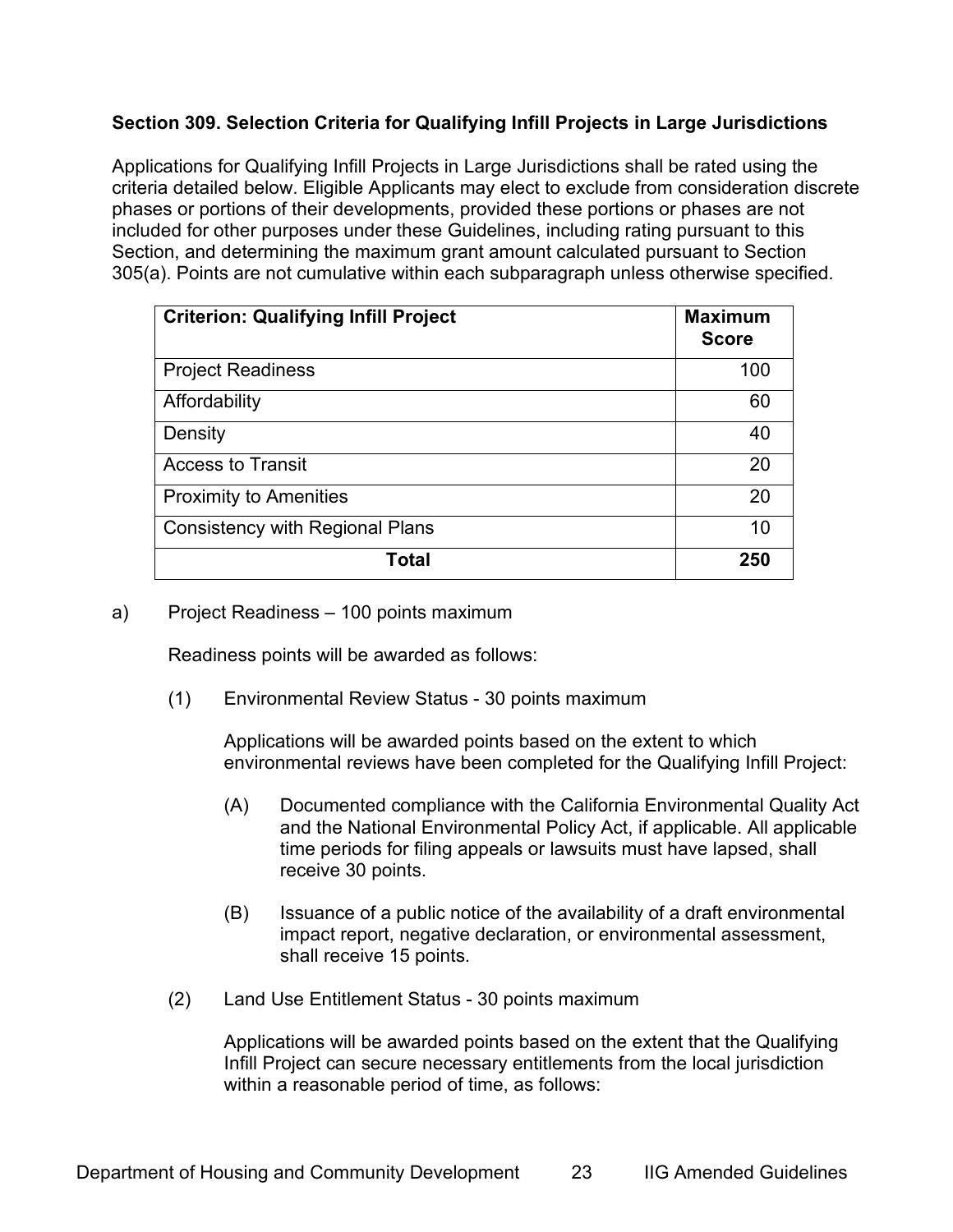- (A) Applications which demonstrate that all necessary local land use approvals, excluding design review, have been granted for the Qualifying Infill Project, as determined by a local land use authority (e.g., planning or community development director or zoning administrator) shall receive 30 points.
- (B) Applications which demonstrate that the Qualifying Infill Project is eligible to receive all necessary local land use approvals pursuant to a Nondiscretionary Local Approval Process and has submitted all applications for such necessary approvals shall receive 15 points.
- (C) Applications which demonstrate that the Qualifying Infill Project is consistent with all relevant local planning documents and zoning ordinances and applications for all necessary discretionary local land use approvals, excluding design review, have been submitted, accepted, and deemed complete by the appropriate local agencies shall receive 15 points.
- (3) Funding Commitments 20 points maximum

Applications will be awarded points as follows based on the extent the Eligible Applicant has secured enforceable funding commitments for the combined development cost of the Capital Improvement Project and the Qualifying Infill Project.

(A) Funding Commitment Levels:

Rental housing developments

| Construction        | Permanent           | Points |
|---------------------|---------------------|--------|
| Financing           | Financing           |        |
| At least 90% of the | At least 90% of the | 20     |
| total development   | total development   |        |
| cost, less deferred | cost, less deferred |        |
| costs               | costs               |        |
|                     |                     |        |
| Construction        | Permanent           | Points |
| Einancing           | Einancing           |        |

| <b>UUIISHUUHUII</b> | <u>Feillidheill</u> | голлы |
|---------------------|---------------------|-------|
| Financing           | Financing           |       |
| At least 75% of the | At least 75% of the | 10    |
| total development   | total development   |       |
| cost, less deferred | cost, less deferred |       |
| costs               | costs               |       |
|                     |                     |       |

| Construction | <b>Points</b> |
|--------------|---------------|
| Financing    |               |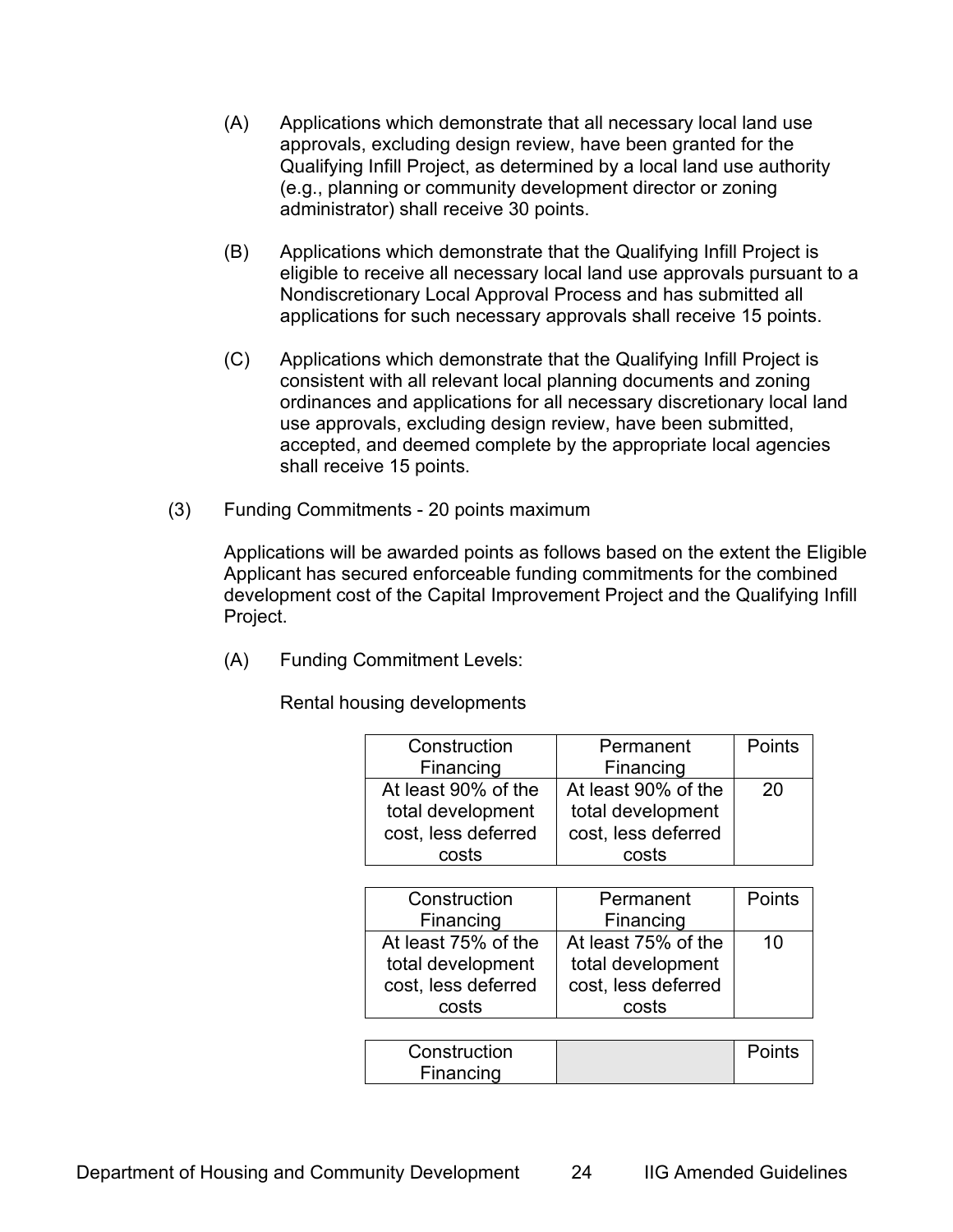| At least 50% of the |  |
|---------------------|--|
| total development   |  |
| cost, less deferred |  |
| costs               |  |

#### Ownership developments

| Construction        | Permanent           | Points |
|---------------------|---------------------|--------|
|                     |                     |        |
| Financing           | Financing           |        |
| At least 90% of the | At least 90% of the | 20     |
| total development   | total development   |        |
| cost including all  | cost including all  |        |
| necessary public    | necessary public    |        |
| agency funds, less  | agency funds, less  |        |
| deferred costs      | private mortgage    |        |
|                     | financing and       |        |
|                     | deferred costs      |        |

| Construction         | Permanent           | Points |
|----------------------|---------------------|--------|
| Financing            | Financing           |        |
| At least 75% of the  | At least 75% of the | 10     |
| total development    | total development   |        |
| costs, less deferred | cost, less deferred |        |
| costs                | costs               |        |

| Construction        | Points       |
|---------------------|--------------|
| Financing           |              |
| At least 50% of the | $\mathbf{5}$ |
| total development   |              |
| cost including all  |              |
| necessary public    |              |
| agency funds, less  |              |
| deferred costs      |              |

#### Combined rental and ownership developments

Applications designating both rental and ownership units will be awarded points on the funding commitments for the combined development cost of the Capital Improvement Project and the Qualifying Infill Project on a percentage basis in proportion to the number of rental and ownership units. For example, in a 100 unit development consisting of 80 rental units and 20 ownership units, the number of points will be weighted 80 percent for the funding commitments associated with the rental units and 20 percent for the funding commitments associated with the ownership units, then the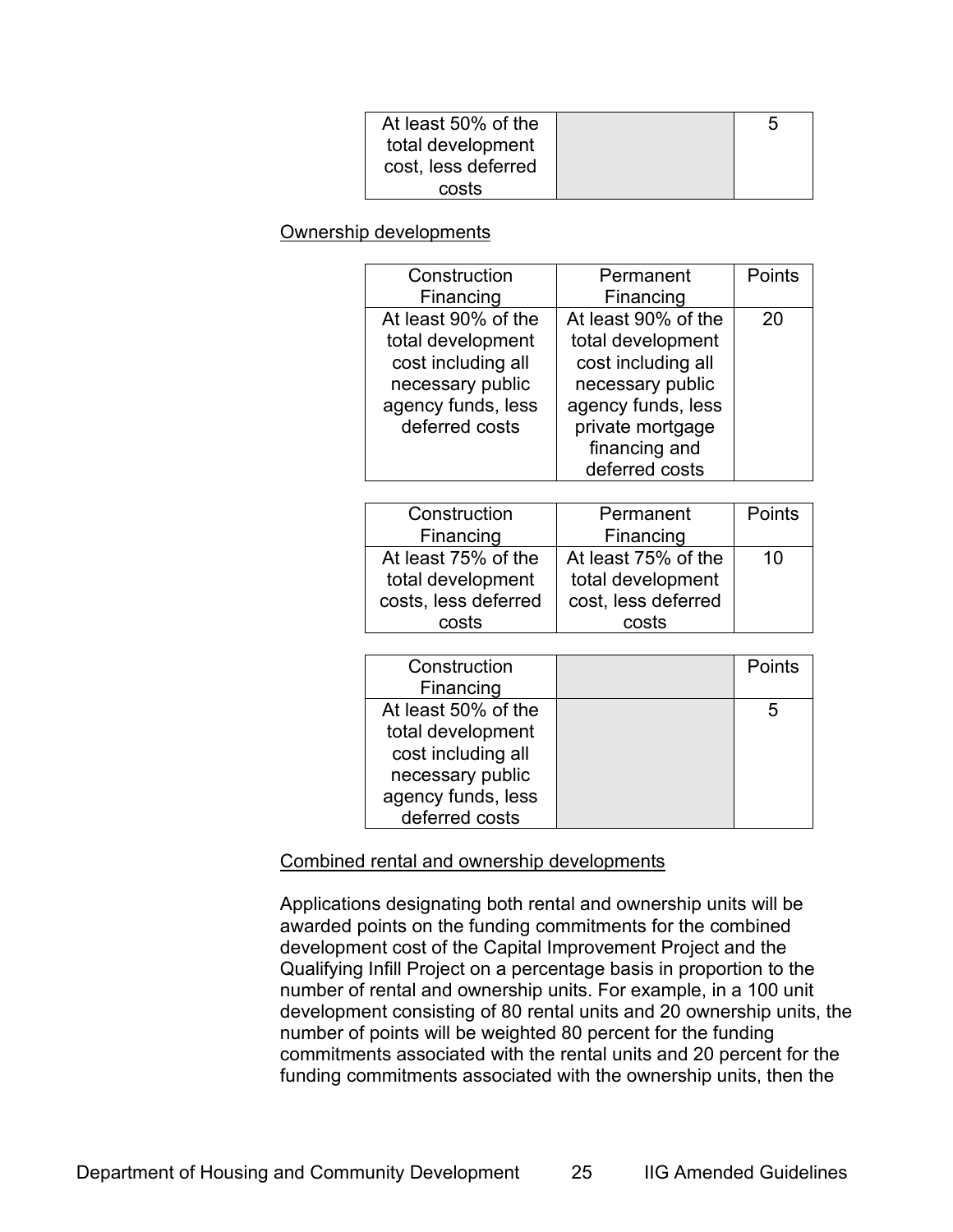respective scores for each component will be combined, not to exceed 20 points.

- (B) Allowable Program funds and 4 percent low-income housing tax credit equity contributions (without the necessity of a tax credit reservation letter) will be considered committed in this calculation. A Land Donation in fee for no other consideration that is supported by an appraisal or purchase/sale agreement ("Land Donation") or a Local Fee Waiver resulting in quantifiable cost savings for the Project where those fees are not otherwise required by federal or state law ("Local Fee Waiver") may be considered a funding commitment. The value of the Land Donation will be the greater of either the original purchase price or the current appraised value as supported by an independent third-party appraisal prepared by a qualified appraiser who is a Member of the Appraisal Institute (MAI) conducted within one year of the application deadline. A funding commitment in the form of a Local Fee Waiver must be supported by written documentation from the local public agency. Funds conditionally reserved under the following programs shall be accepted as funding commitments: the United States Department of Housing and Urban Development's (HUD) Continuum of Care (CoC), Home Investment Partnerships Program (HOME), and the Community Development Block Grant Program (CDBG). Deferred-payment financing, grant funds and subsidies from other Department programs proposed for Project financing must be awarded for Large Jurisdictions prior to final rating and ranking for the IIG application or prior to application submission for a Small Jurisdiction.
- (C) For self-help homeownership developments utilizing United States Department of Agriculture (USDA) 502 Loans, those funds shall be considered committed if the Eligible Applicant is an active 523 grantee that has Site Control of the Capital Improvement Project and a letter of support from USDA.
- (D) Owner equity contributions or Developer funds shall not be substituted later with a different funding source or forgone if committed in the application, except that a substitution may be made for up to 50 percent of deferred developer fee. The Department may require the Eligible Applicant to evidence the availability of the proposed amount of owner equity or developer funds.
- (4) Local Support 12 points maximum
	- (A) Points will be awarded for one of the following: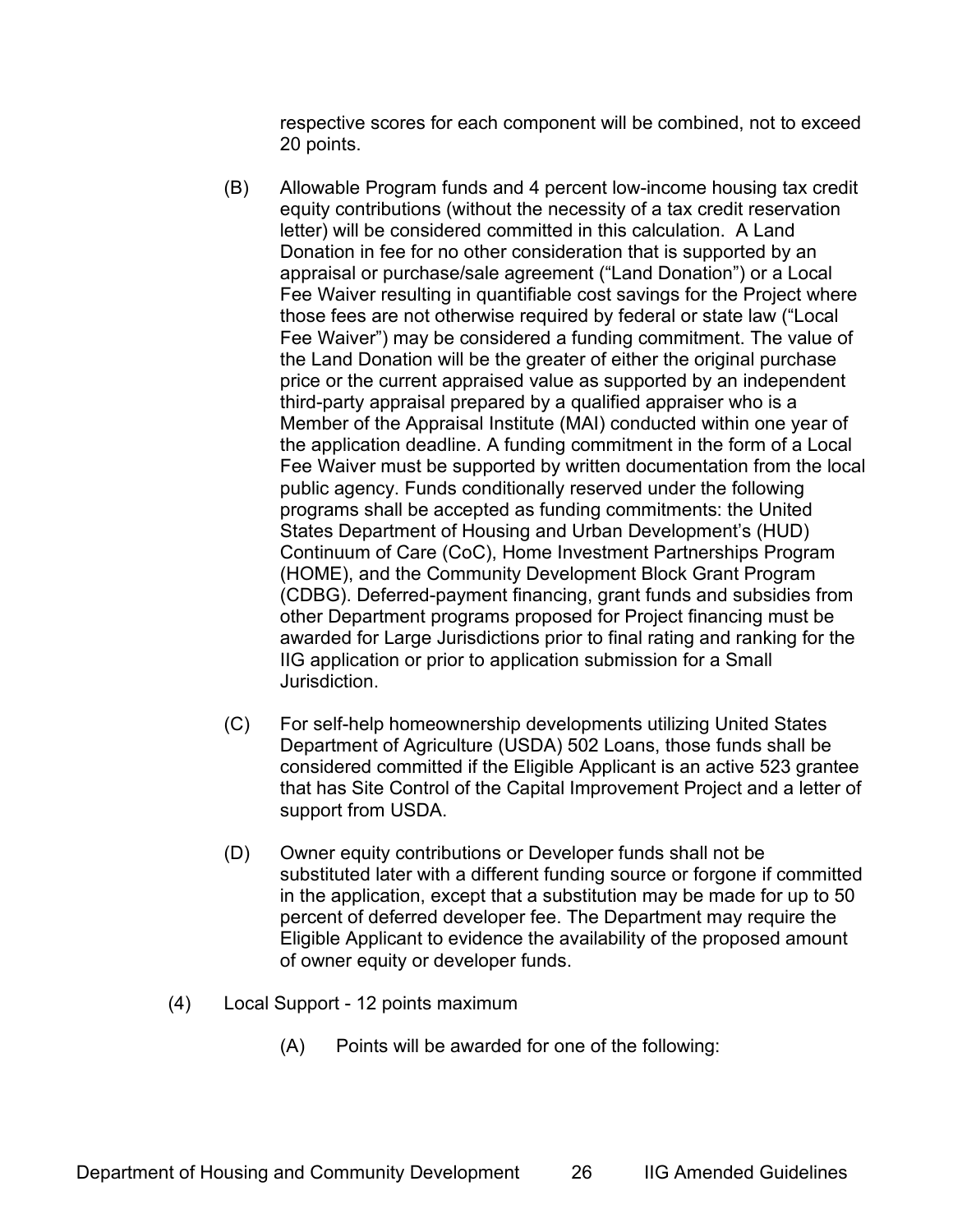- (i) Obtaining a funding commitment or commitments from a local public agency or agencies for the Qualifying Infill Project or Capital Improvement Project equivalent to at least 25 percent of the Program grant will be awarded 12 points.
- (ii) Obtaining a funding commitment or commitments from a local public agency or agencies for the Qualifying Infill Project or Capital Improvement Project equivalent to at least 15 percent of the Program grant will be awarded 3 points.
- (B) For purposes of awarding points pursuant to this section, the following will also be considered a commitment of Local Support:
	- (i) Conditionally reserved federal or state program funds administered by a local public agency or agencies for the Qualifying Infill Project or Capital Improvement Project shall also be accepted as funding commitments demonstrating Local Support. Such programs include, but are not limited to, the HUD Continuum of Care (CoC), Home Investment Partnerships Program (HOME), and Community Development Block Grant Program (CDBG).
	- (ii) A Land Donation or a Local Fee Waiver may be considered a commitment of Local Support. The value of the Land Donation will be the greater of either the original purchase price or the current appraised value as supported by an independent third-party appraisal prepared by a qualified appraiser who is a Member of the Appraisal Institute (MAI) conducted within one year of the application deadline. A commitment of Local Support in the form of a Local Fee Waiver must be evidenced by written documentation from the local public agency.
- (5) Prohousing Policies 8 points maximum
	- (A) Points will be awarded for each of the following:
		- (i) Four (4) points will be awarded to Projects located in jurisdictions that have implemented programs over the last five years that finance infrastructure with accompanying increased housing capacity or provide local financial incentives for housing, including, but not limited to, a local housing trust fund or fee waivers.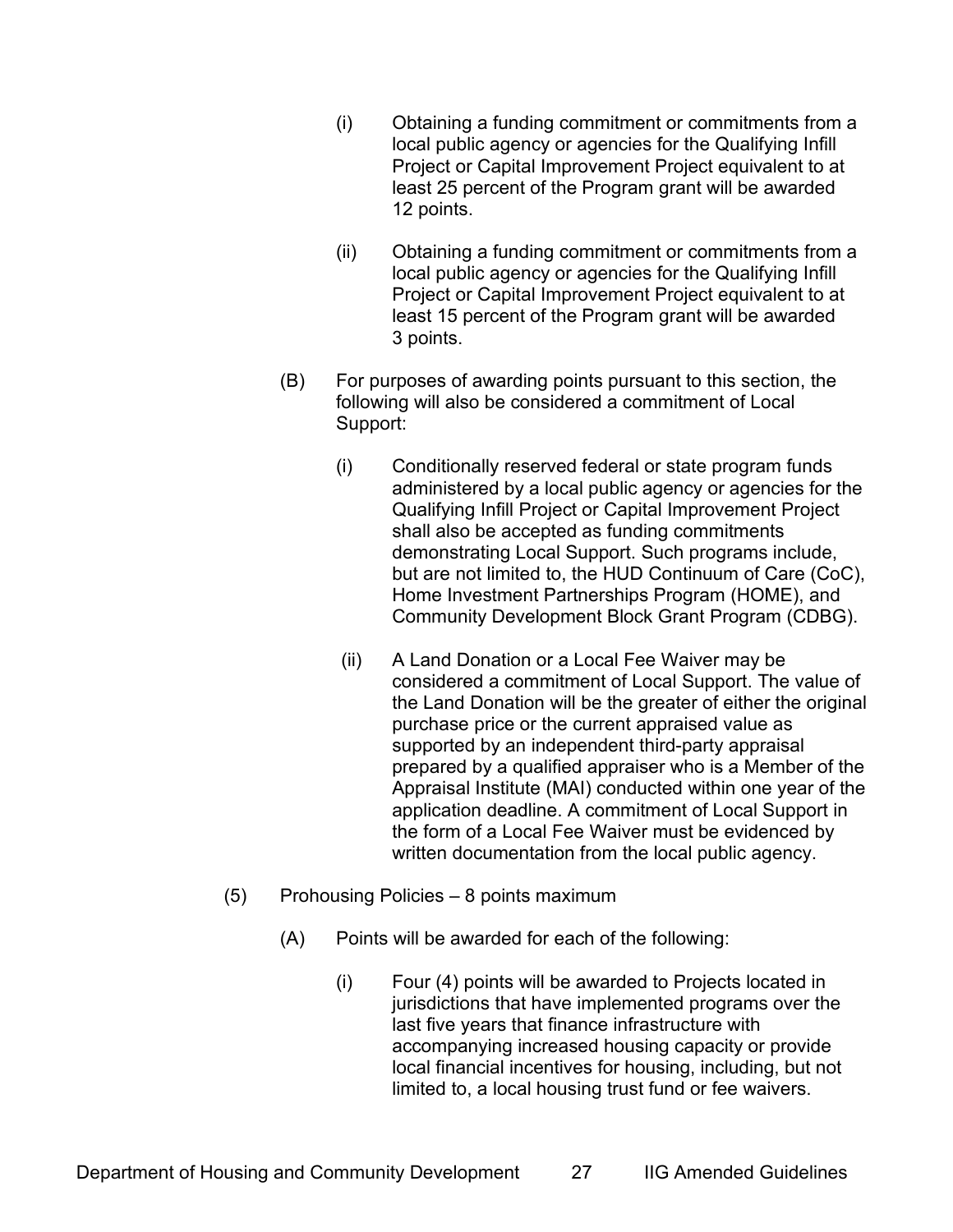- (ii) Four (4) points will be awarded to Projects located in jurisdictions that have adopted a Nondiscretionary Local Approval Process for residential and mixed-use development in all zones permitting multifamily housing, established a Workforce Housing Opportunity Zone, as defined in Government Code section 65620, or a housing sustainability district, as defined in Government Code section 66200.
- (iii) Four (4) points will be awarded to Projects located in jurisdictions that zone more sites for residential development or zoning sites at higher densities than is required to accommodate 150 percent of the minimum regional housing need allocation for the Lower Income allocation in the current housing element cycle.
- (iv) Four (4) points will be awarded to Projects in jurisdictions that have adopted accessory dwelling unit ordinances or other mechanisms that reduce barriers for property owners to create accessory dwelling units beyond the requirements outlined in Government Code section 65852.2, as follows:
	- parking reductions to 0.75 or fewer spaces per accessory dwelling unit in areas not already exempt from parking pursuant to Government Code section 65852.2,
	- processing and impact fee waivers or reductions of 50 percent or more,
	- ministerial approval in fewer than 45 days,
	- reduction or modifications of development standards for side yard setbacks of five feet or less,
	- reduction or modifications of development standards to two story heights,
	- reduction or modifications of development standards to allow 60 percent or more lot coverage,
	- no minimum lot size requirement,
	- provisions for affordability, or
	- offering support programs such as a user-friendly website.
- (v) Four (4) points will be awarded to Projects located in jurisdictions that only use objective design standards for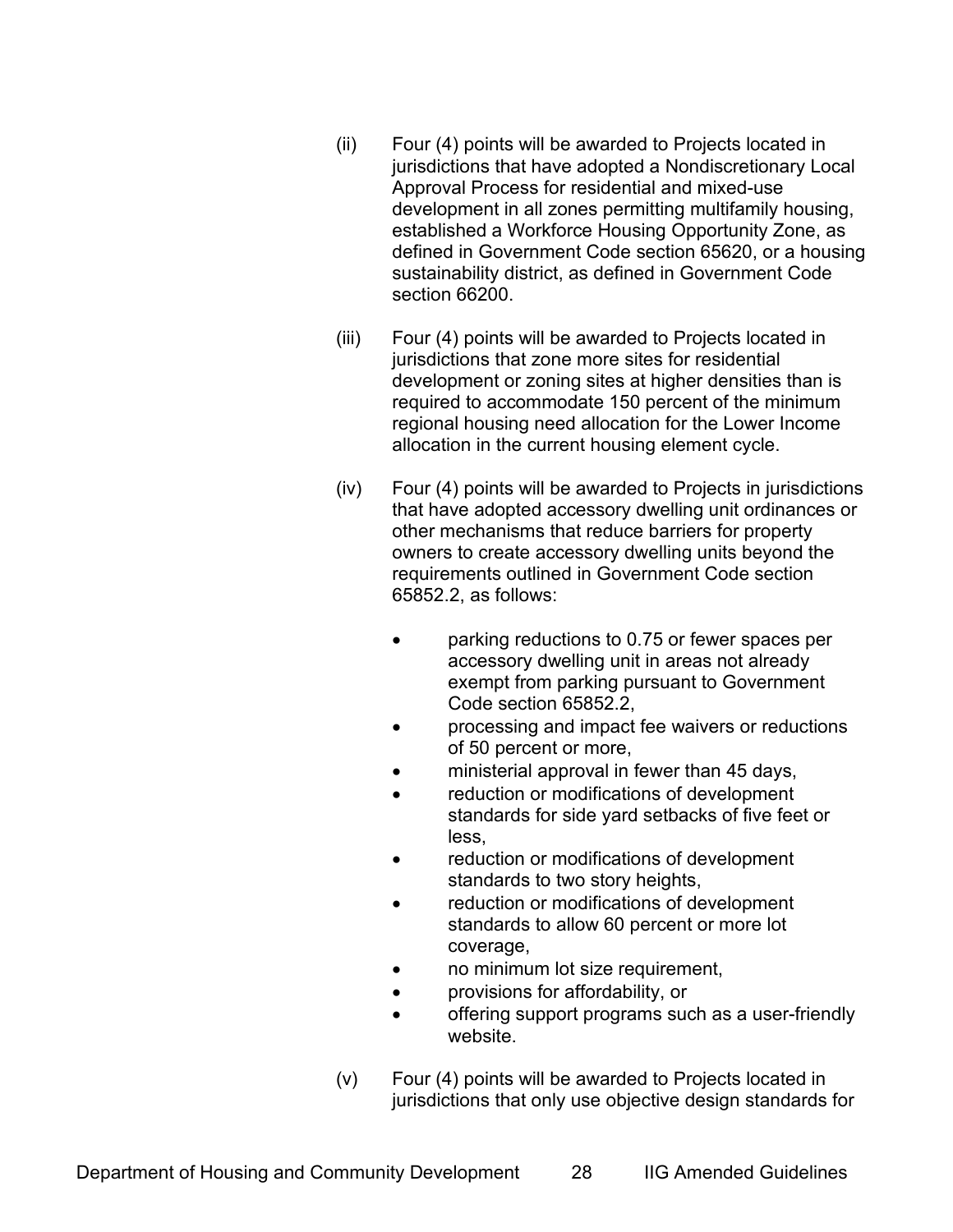multifamily residential development or adopt fee transparency measures including publicly available fee calculators.

(b) Affordability – 60 points maximum

Applications will be awarded points based on the percentage of units in the Qualifying Infill Project restricted to occupancy by various income groups. Applications designating only rental units in the Qualifying Infill Project may elect to have their applications scored in accordance with any one of the two following scales. Applications designating ownership units, or a combination of rental and ownership units, must utilize the scale set forth in paragraph 2 below.

- (1) The scale used by MHP, as specified in the Multifamily Housing Program Guidelines section 7320(b)(1). Eligible Applicants making this election shall be awarded 60/35 points for every 1 point they would be eligible to receive using MHP's system (applications eligible for the maximum possible 35 points using the MHP scale receive the maximum possible points in this category for the Program).
- (2) The following scale:
	- (A) .30 points will be awarded for each percent of total units that are owner-occupied and restricted to occupancy by households with incomes not exceeding the Moderate-Income limit.
	- (B) .80 points will be awarded for each percent of total units that are owner-occupied and restricted to occupancy by households with incomes not exceeding the Lower Income limit.
	- (C) .40 points will be awarded for each percent of total units that are rental units restricted to occupancy by households with incomes not exceeding 50 percent of Area Median Income.
	- (D) 2.0 points will be awarded for each percent of total units that are rental units restricted to occupancy by households with incomes less than or equal to 30 percent of Area Median Income, or that are or will be covered by a long-term, project-based rental or operating subsidy contract under a program that either has a history of predominately serving households at this income level or that by design will reliably serve this population.
- (3) Owner-occupied units shall be subject to a recorded covenant with a duration of at least 30 years that includes either a resale restriction or a requirement for sharing equity upon resale.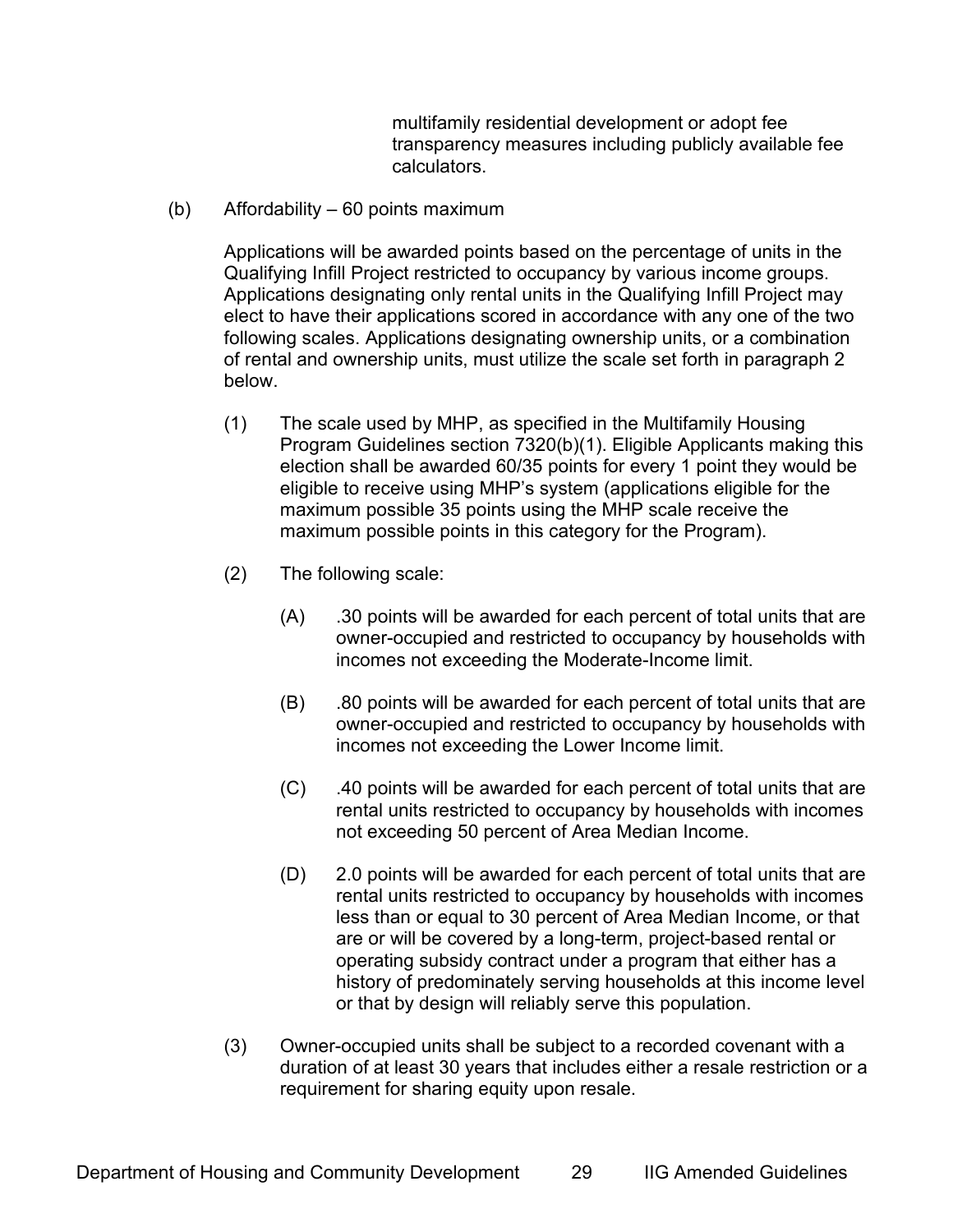(4) For rental units used as the basis for point scores in the application, rent limits for initial occupancy and for each subsequent occupancy shall be based on unit type, applicable income limit, and area in which the Qualifying Infill Project is located, following the calculation procedures used by TCAC. Rents shall be restricted in accordance with the rent and income limits specified in the application and approved by the Department and set forth in a legally binding agreement recorded against the Qualifying Infill Project with a duration of at least 55 years. Rents shall not exceed 30 percent of the applicable income eligibility level.

(c) Density – 40 points maximum

Applications will be scored based on the extent to which the average Net Density of the Qualifying Infill Project, adjusted by unit size, exceeds the required density specified in Section 303(c)(5). Net Density calculations shall be evidenced by a date stamped map certified by a licensed State of California professional such as an architect, engineer, or surveyor.

> (1) Net density will be adjusted by unit size (and commercial space as applicable) as follows:

Example = Mixed-use project, three-quarter  $(3/4)$  acre, urban site, with twelve 1-bedroom units at 800 sq. ft. each, twelve 2-bedroom units at 1,100 sq. ft. each, and 5,000 sq. ft. of commercial space.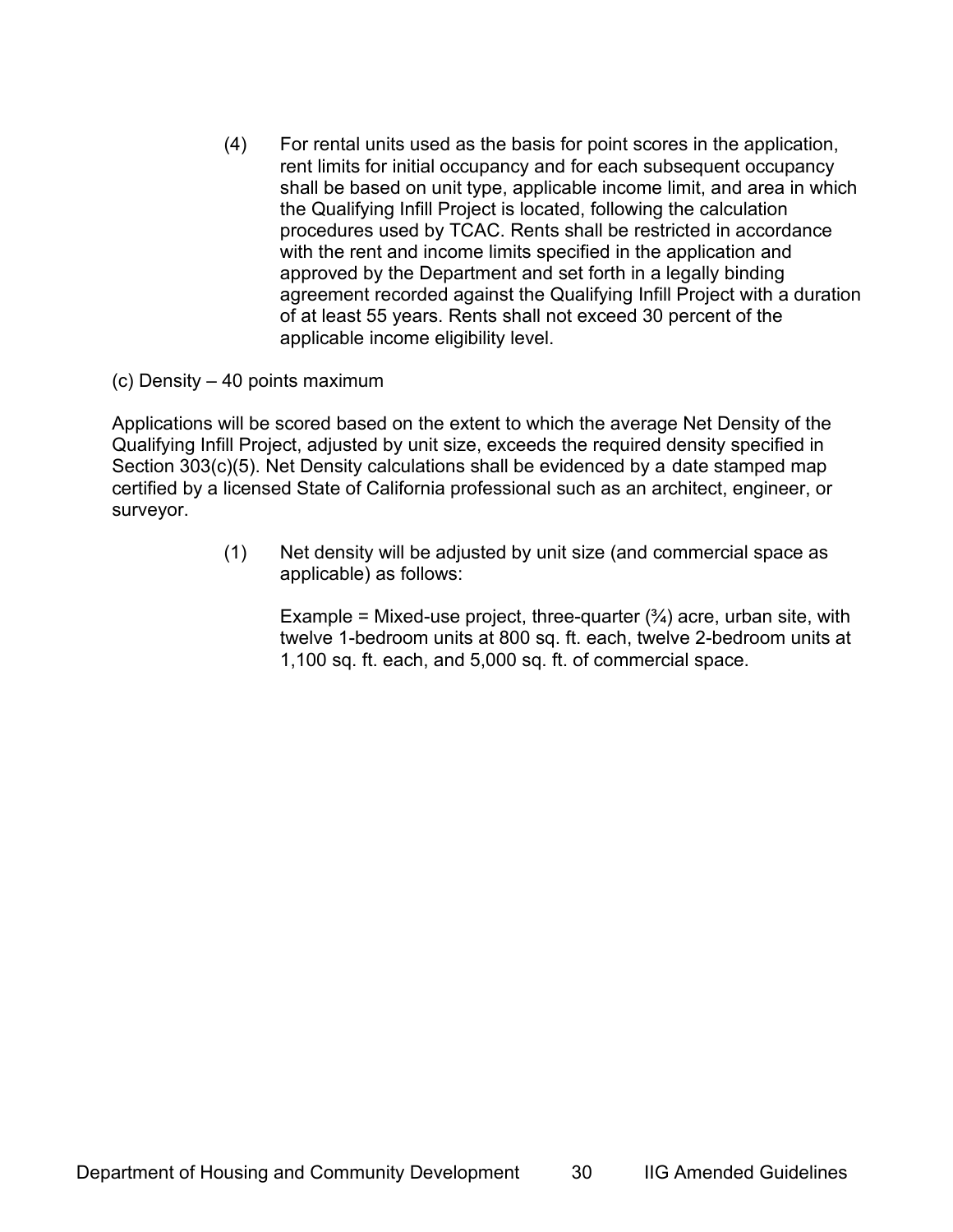Based on the density factors in the chart below, the equation looks like this:

12 x 0.9 (1 bedroom units) =  $10.8$ 12 x 1.2 (2 bedroom units) =  $14.4$ 

To attribute density to the commercial space, utilize the square footage and bedroom count of the largest unit in the project to determine how many whole units would fit into the square footage of the commercial space.

For this example, the largest unit is a 2-bedroom, 1,100 square foot unit. 5,000 square feet (commercial space) would accommodate four (4) of these units. Multiply that result by the appropriate factor:

4 x 1.2 (2-bedroom units) =  $4.8$ 

To calculate the percentage at which this project meets or exceeds the required density, add all three resulting calculations above, and divide by the minimum density required for the project site (in this case 30 units/acre for an urban site), then by the number of acres in the project, then multiply by 100 (for percentage):

```
(10.8+14.4+4.8)/30 = 1/75=1.3333x100=133.33%
```

| <b>Unit Size</b> | Factor |
|------------------|--------|
| (Bedrooms)       |        |
| 0-Bedroom        | 0.7    |
| 1-Bedroom        | 0.9    |
| 2-Bedroom        | 1.2    |
| 3-Bedroom        | 1.6    |
| 4-Bedroom        | 18     |

(2) Points will be awarded in accordance with the following schedule:

| <b>Adjusted Net</b>     | Points |
|-------------------------|--------|
| Density as a            |        |
| Percentage of           |        |
| <b>Required Density</b> |        |
| 150% or More            | 40     |
| 140% to 149.9%          | 30     |
| 130% to 139.9%          | 20     |
| 120% to 129.9%          | 15     |
| 110% to 119.9%          | 10     |
| Less than 110%          | 0      |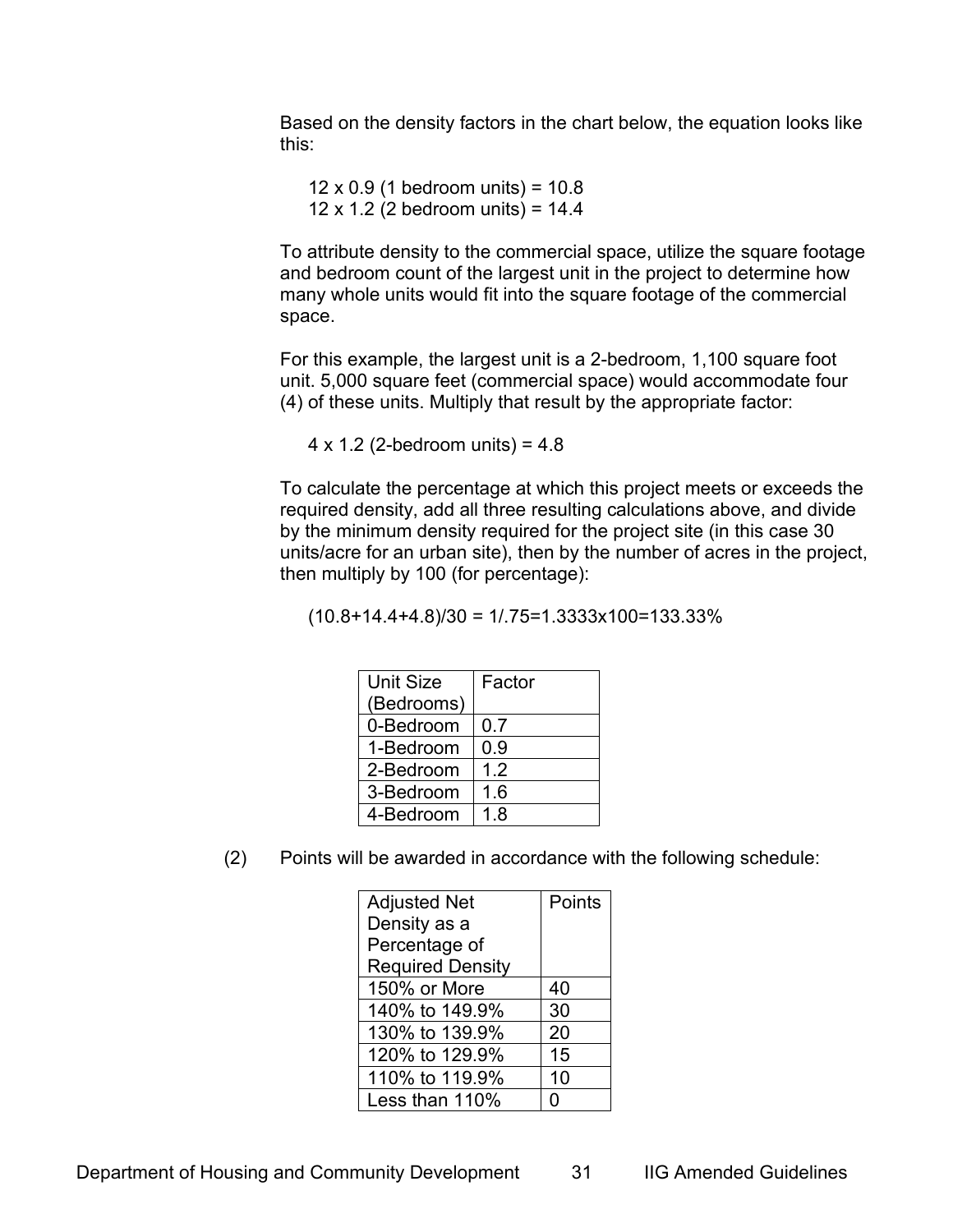(d) Access to Transit – 20 points maximum

Points will be awarded based on the proximity of the Qualifying Infill Project to a Transit Station or Major Transit Stop as follows. The distance to a Transit Station or Major Transit Stop shall be evidenced by a scaled map. For the purposes of this subdivision (d), "walkable route" shall mean a route which after completion of the proposed Project, shall be free of negative environmental conditions that deter pedestrian circulation, such as barriers; stretches without sidewalks or walking paths; noisy vehicular tunnels; streets, arterials or highways without regulated crossings that facilitate pedestrian movement; or stretches without lighted streets.

- (1) 20 points will be awarded to a Qualifying Infill Project within one quarter mile of a Transit Station or Major Transit Stop as defined in Section 302 measured by a walkable route from the nearest boundary of the Qualifying Infill Project to the outer boundary of the site of the Transit Station or Major Transit Stop.
- (2) 10 points will be awarded to a Qualifying Infill Project within one half mile of a Transit Station or a Major Transit Stop as defined in Section 302 measured by a walkable route from the nearest boundary of the Qualifying Infill Project to the outer boundary of the site of the Transit Station or Major Transit Stop.
- (e) Proximity to Amenities 20 points maximum

Applications will be awarded points based on the proximity or accessibility of the Qualifying Infill Project to the following existing amenities or amenities that will be in service when the Qualifying Infill Project is completed. The distance to amenities shall be evidenced by a scaled map.

Applications may receive only one award of points from each of the following subcategories:

- (1) The Qualifying Infill Project is within one-quarter mile of a Park (onehalf mile for Rural Area projects) (not including school grounds unless there is a bona fide, formal joint use agreement between the jurisdiction responsible for the parks/recreational facilities and the school district providing availability to the general public of the school grounds and/or facilities), 6 points, or within one-half mile (one (1) mile for Rural Area projects), 4 points.
- (2) The Qualifying Infill Project is within one (1) mile of a locally recognized employment center with a minimum of fifty (50) full-time employees (two (2) miles for Rural Area projects), 7 points, or within two (2) miles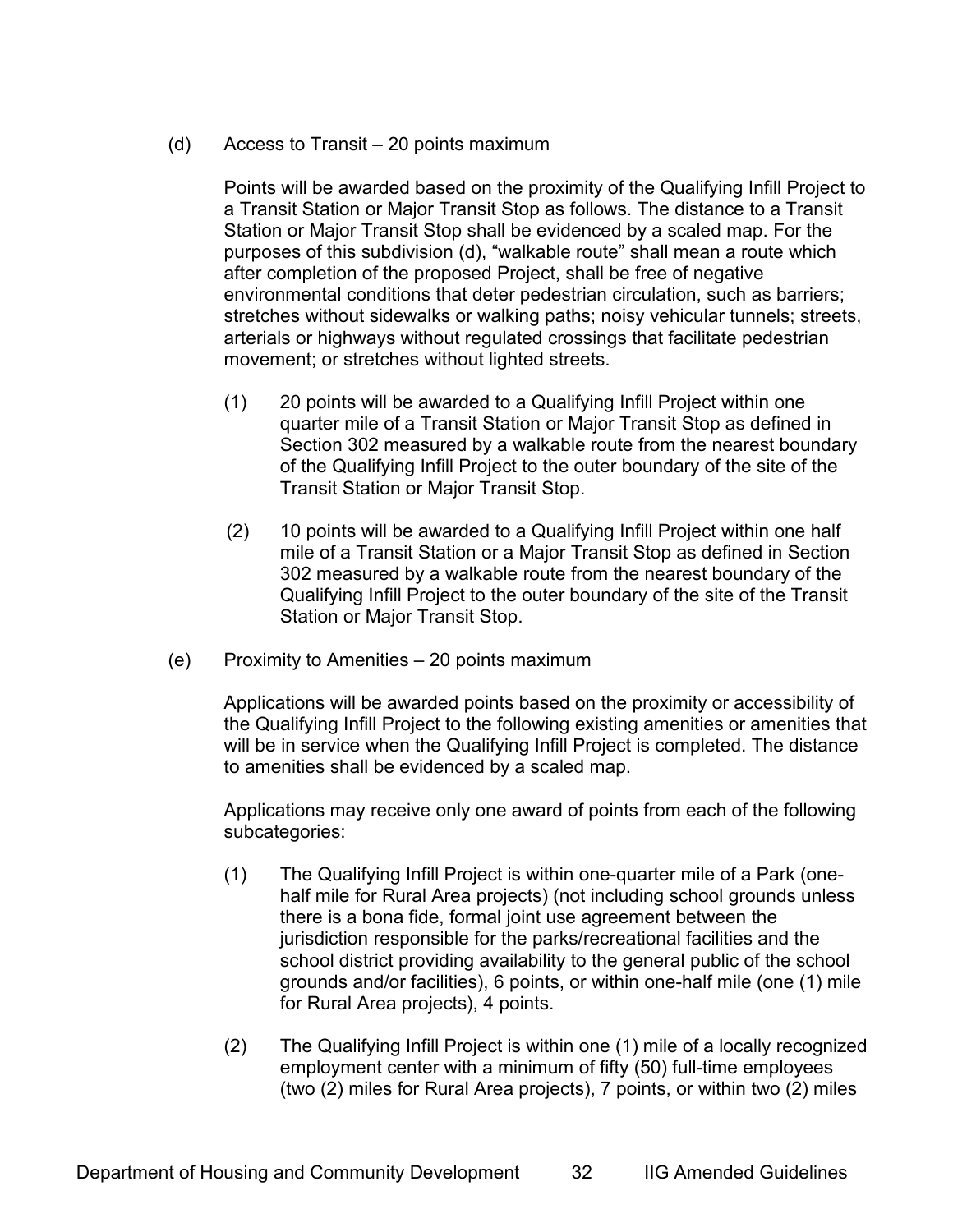(four (4) miles for Rural Area projects), 4 points. An employment center is a locally recognized concentration of employment opportunities practically available to the residents of the proposed Qualifying Infill Project, such as a large hospital, industrial park, commercial district, or office area.

- (3) The Qualifying Infill Project is within one mile of a locally recognized retail center with a minimum of fifty full-time employees (two miles for Rural Area projects), 7 points, or within two miles (four miles for Rural Area projects), 4 points. A retail center is a downtown area or recognized neighborhood or regional shopping mall.
- (4) For Qualifying Infill Projects where at least 50 percent of the units have two or more bedrooms, the Qualifying Infill Project is within onequarter mile of a public school or community college that residents of the Qualifying Infill Project may attend (one-half mile for Rural Area projects), 7 points, or within one-half mile (one mile for Rural Area projects), 4 points.
- (5) For a Qualifying Infill Project that is a special needs or single room occupancy development, as defined by TCAC, or a special needs or supportive housing project, as defined under MHP, the Qualifying Infill Project is located within one-half mile of a social service facility that operates to serve residents of the Qualifying Infill Project, 7 points or within one mile, 4 points.
- (6) For a Qualifying Infill Project that is reserved for qualified senior citizens under Civil Code sections 51.2, 51.3 and 51.4, the Qualifying Infill Project is within one-quarter mile of a senior center or a facility regularly offering services specifically designed for seniors (one-half mile for Rural Area projects), 7 points or within one-half mile (one mile for Rural Area projects), 4 points.
- (7) For a Qualifying Infill Project where at least 25 percent of the units are two bedroom or larger and an additional 25 percent of the units are three bedroom or larger, with no restriction or preference for seniors or special needs populations, and located within the high or highest resource community neighborhoods as indicated at time of application on the currently adopted TCAC/HCD Opportunity Area Map shall receive 20 points.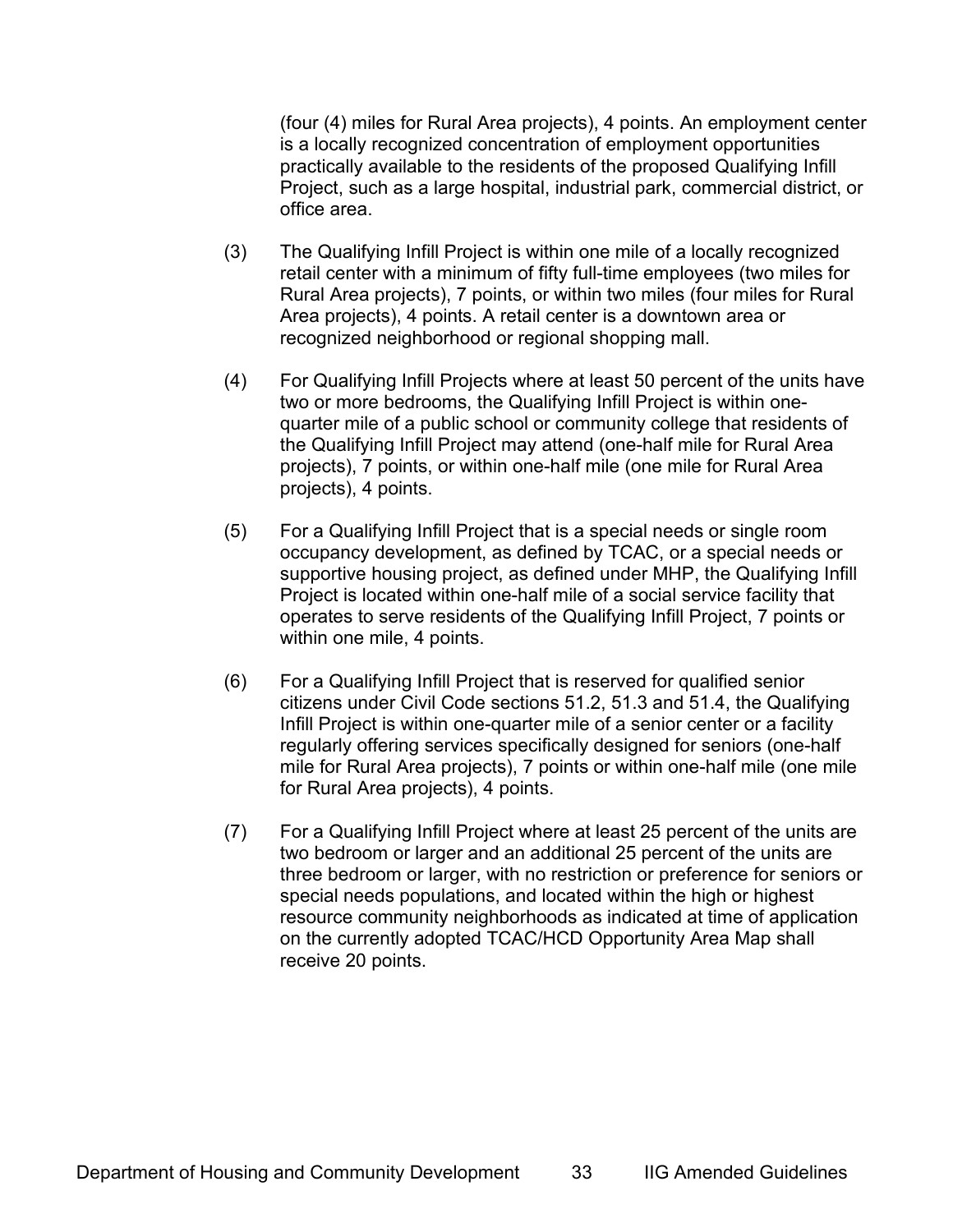- (f) Consistency with Regional Plans –10 points maximum
	- (1) Points will be awarded for each of the following:
		- (A) 5 points will be awarded if the Qualifying Infill Project supports the implementation of a sustainable communities strategy or alternative planning strategy that has been determined by the California Air Resources Board to achieve the region's greenhouse gas emissions target. Consistency with such plans must be demonstrated by a letter or resolution executed by an officer, or an equivalent representative from the metropolitan planning organization, regional transportation agency, planning, or local transportation commission.
		- (B) If a sustainable communities strategy is not required for a region by law, 5 points will be awarded if the Qualifying Infill Project supports a regional plan that includes policies and programs to reduce greenhouse gas emissions. Evidence of consistency with such plans must be demonstrated by a letter or resolution executed by an officer of, or an equivalent representative from the metropolitan planning organization or regional transportation planning agency or local transportation commission.
		- (C) A Qualifying Infill Project in which not less than 50 percent of the land area is within a Transit Priority Area shall receive 5 points. Evidence of Qualifying Infill Project location, or partially within (as defined in this section) a Transit Priority Area must be demonstrated by a letter or resolution executed by an officer of, or an equivalent representative from the metropolitan planning organization, regional transportation planning agency, or local transportation commission.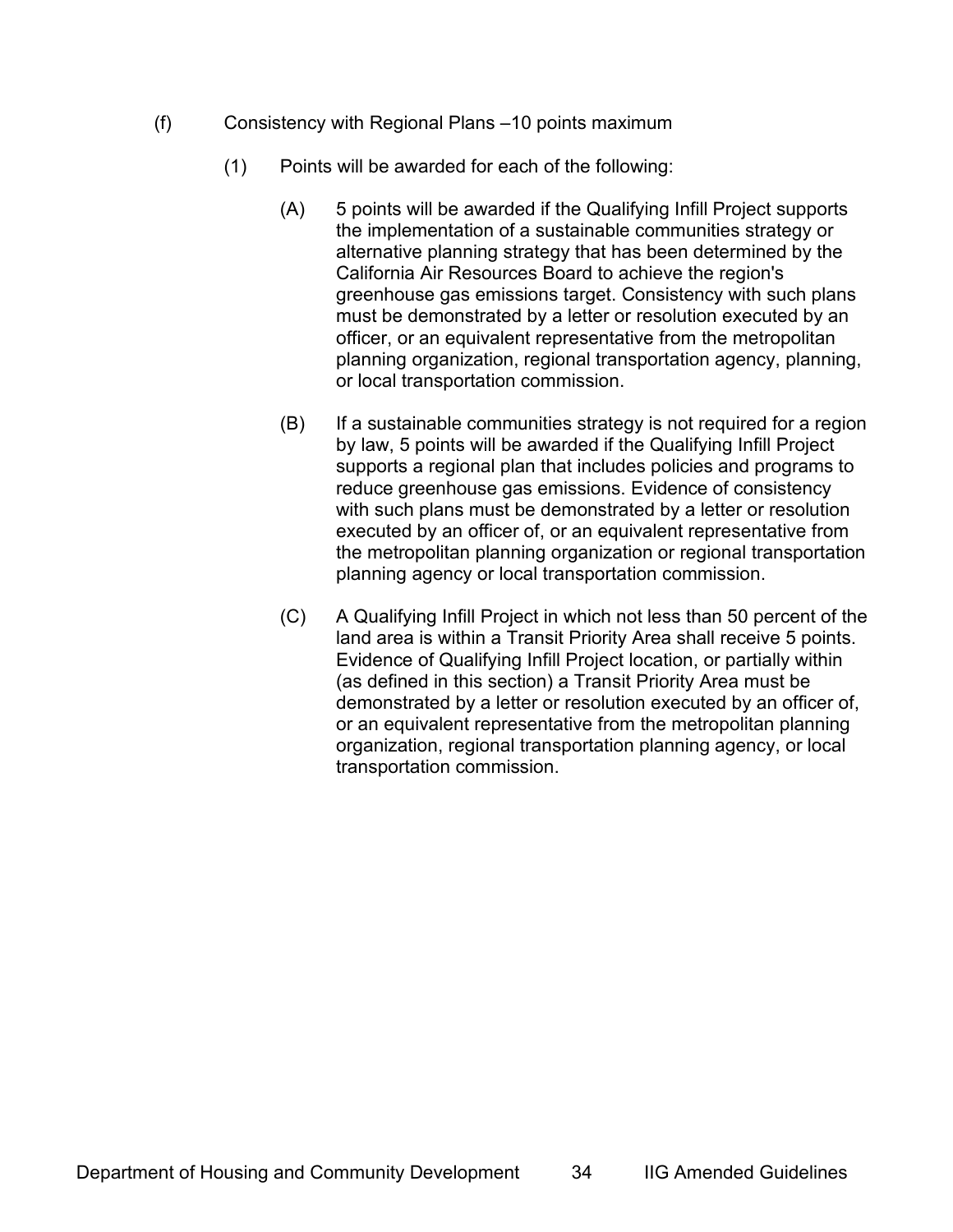#### <span id="page-34-0"></span>**Section 310. Selection Criteria for Qualifying Infill Areas in Large Jurisdictions**

Applications for Capital Improvement Projects associated with Qualifying Infill Areas in Large Jurisdictions shall be awarded points using the criteria detailed below. Eligible Applicants may elect to exclude from consideration discrete phases or portions of the developments within the Qualifying Infill Area, provided that these portions or phases are not included for other purposes under these Guidelines, including rating pursuant to this Section 310 and the maximum grant amount calculated pursuant to Section 305. Points are not cumulative within each subparagraph unless otherwise specified.

| <b>Criterion: Qualifying Infill Areas</b> | <b>Maximum</b><br><b>Score</b> |
|-------------------------------------------|--------------------------------|
| <b>Area Readiness</b>                     | 100                            |
| Affordability                             | 60                             |
| Density                                   | 40                             |
| <b>Access to Transit</b>                  | 20                             |
| <b>Proximity to Amenities</b>             | 20                             |
| <b>Consistency with Regional Plans</b>    | 10                             |
| Total                                     | 250                            |

(a) Area Readiness – 100 points

Readiness points will be awarded as follows:

- (1) Multiple Qualifying Infill Projects 10 points maximum
	- (A) Qualifying Infill Areas with three or more Qualifying Infill Projects that have received all land use entitlements required for construction or that all applications required for construction have been submitted and deemed complete under a Nondiscretionary Local Approval Process will receive 10 points.
	- (B) Qualifying Infill Areas with two Qualifying Infill Projects that have received all land use entitlements required for construction or that all applications required for construction have been submitted and deemed complete under a Nondiscretionary Local Approval Process will receive 5 points.
- (2) Environmental Review Status 25 points maximum
	- (A) Applications with documented compliance with the California Environmental Quality Act and the National Environmental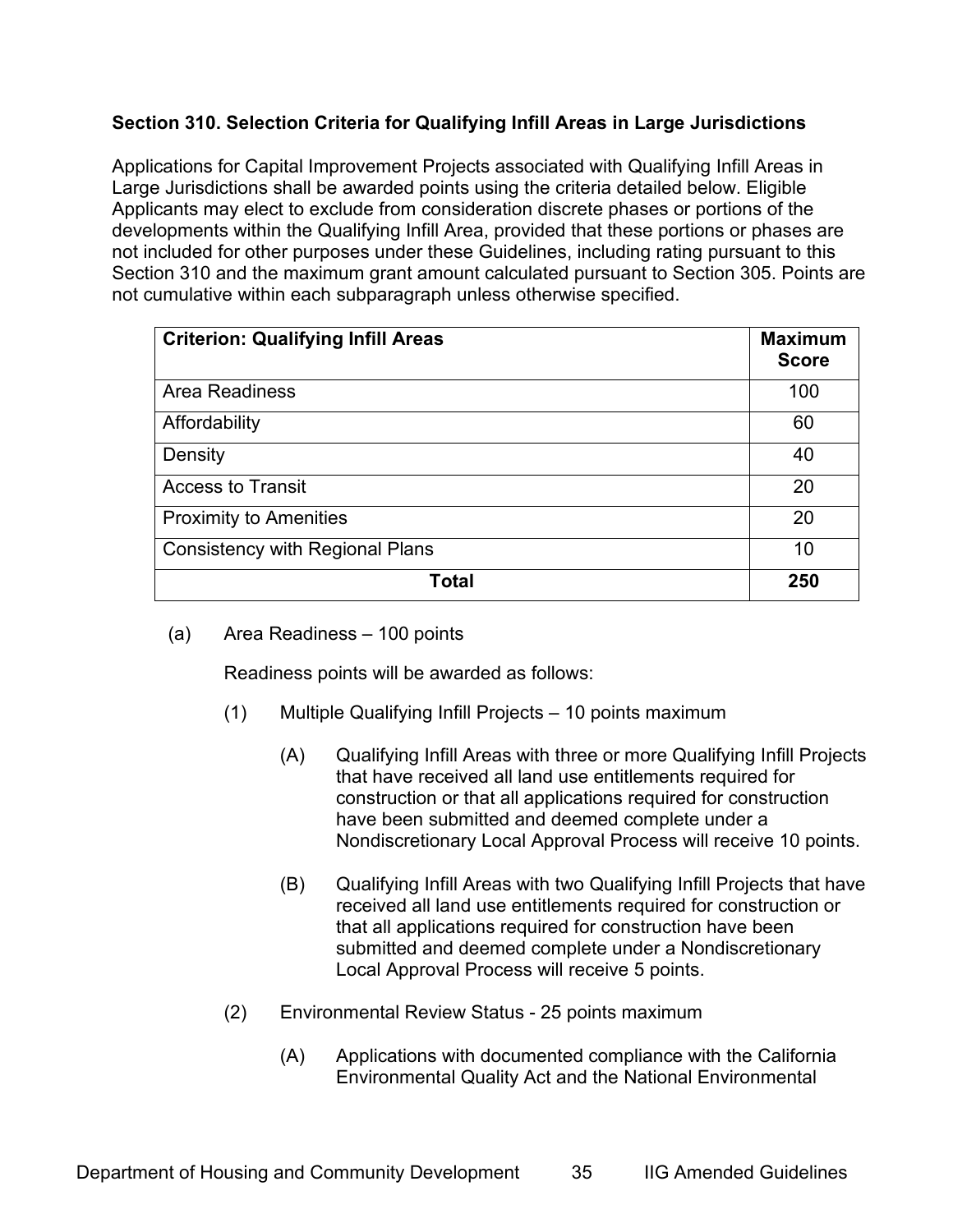Policy Act, if applicable. All applicable time periods for filing appeals or lawsuits must have lapsed will receive 25 points.

- (B) Applications for Qualifying Infill Areas for which a draft of a program, master or tiered environmental impact report has been certified by the appropriate agency and the developments included in the application will constitute subsequent projects subject to environmental review as such pursuant to CEQA Guidelines, Chapter 3, Title 14, CCR, commencing with section 15000 will receive 15 points.
- (C) Applications for Qualifying Infill Areas for which a draft of a program, master or tiered environmental impact report has been completed and filed with the appropriate agency and the developments included in the application will constitute subsequent projects subject to environmental review as such pursuant to CEQA Guidelines, Chapter 3, Title 14, CCR, commencing with section 15000 will receive 5 points.
- (D) Applications for Qualifying Infill Areas in which not less than 50 percent of the land area is on sites that have been subject to a Phase 1 Site Assessment within one year prior to the application due date will receive 5 points.
- (3) Land Use Entitlement Status 25 points maximum

Applications will be awarded points based on the extent that developments within the Qualifying Infill Area can secure necessary entitlements from the local jurisdiction within a reasonable period of time.

- (A) Applications which meet the criteria in Subparagraph (C) and demonstrate that all necessary local land use approvals, excluding design review, for not less than 50 percent of the housing units proposed for development within the Qualifying Infill Area have been granted, as determined by a local land use authority (e.g., planning or community development director or zoning administrator) will receive 25 points.
- (B) Applications which meet the criteria in Subparagraph (C) and demonstrate that all necessary local land use approvals, excluding design review, for not less than one-third of the housing units proposed for development within the Qualifying Infill Area have been granted will receive 20 points.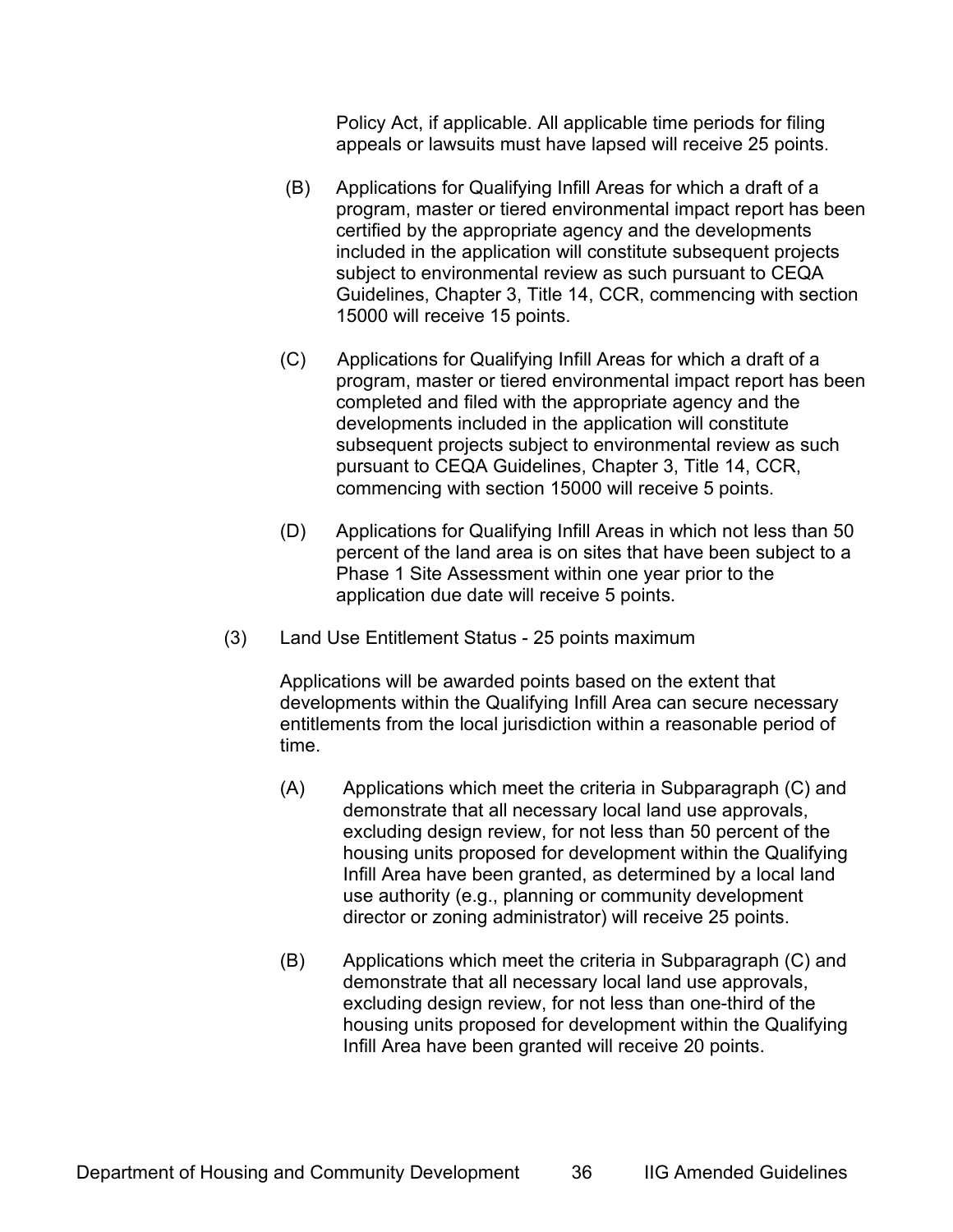- (C) Applications which demonstrate that the Qualifying Infill Area is subject to a general plan, specific plan, community plan or similar area-specific plan, adopted by the Locality in which the Qualifying Infill Area is located and the housing proposed in the application is consistent with such plan will receive 10 points.
- (D) Applications which demonstrate that all approvals by a local land use authority (e.g., planning or community development director or zoning administrator) for the Capital Improvement Project within the Qualifying Infill Area have been granted will receive 5 points.
- (4) Funding Commitments 20 points maximum

Applications will be awarded points based on the extent to which the housing in the Qualifying Infill Area and the Capital Improvement Project can secure sufficient funding in a timely manner, as follows (An application may not receive points under both paragraphs (B) and (C)):

- (A) Up to 10 points shall be awarded based on the percentage of total residential units to be developed in the Qualifying Infill Area that are in developments for which enforceable commitments have been obtained for all necessary construction period funding, in accordance with the following schedule, and excluding tax credit equity, tax-exempt bonds, and funding provided by this and other Department funding program(s) provided that the other Department funding is awarded prior to or simultaneously with the final rating and ranking of the Program application.
	- (i) A Land Donation supported by an appraisal may be considered a commitment. For self-help homeownership developments utilizing USDA 502 loans, those funds shall be considered committed if the active 523 grantee has Site Control and a letter of support from USDA.

| Percentage of Total Residential Units | Points |
|---------------------------------------|--------|
| In Developments with Committed        |        |
| <b>Construction Funding</b>           |        |
| 75% or more                           | 10.0   |
| 50% to 74.9%                          | 7.5    |
| 25% to 49.9%                          | 5.0    |
| 10% to 24.9%                          | 2.5    |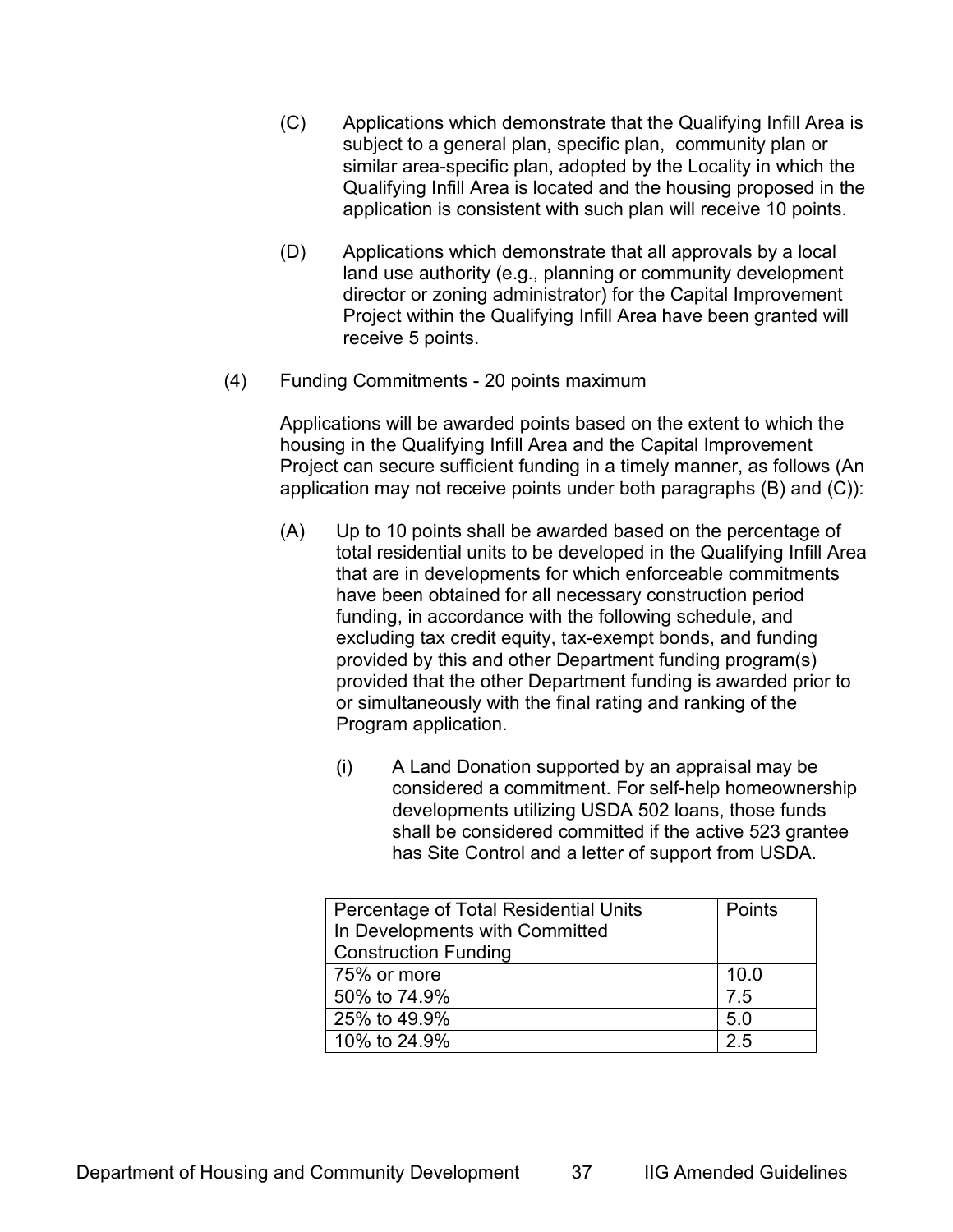- (B) Ten (10) points shall be awarded for obtaining enforceable commitments for all construction period funding for the Capital Improvement Project, excluding funding provided by another Department funding program provided that this funding is awarded prior to or simultaneously with the final rating and ranking of the Program application. A Land Donation supported by an appraisal may be considered an enforceable commitment.
- (C) Five (5) points shall be awarded for obtaining documentation including, but not limited to, letters of intent, executive-approved term sheets, or a letter from a public agency expressing interest and/or intent to fund the Capital Improvement Project.
- (D) Owner equity contributions or developer funds shall not be subsequently substituted with a different funding source or forgone if committed in the application, except that a substitution may be made up to 50 percent of the deferred developer fee. The Department may require the Eligible Applicant to evidence the availability of the proposed amount of owner equity or developer funds.
- (5) Local Support 12 points maximum
	- (A) Obtaining a funding commitment or commitments from a local public agency or agencies for the Qualifying Infill Area or Capital Improvement Project equivalent to at least 25 percent of the Program grant will receive 12 points. A Land Donation supported by an appraisal may be considered an enforceable commitment.
	- (B) Obtaining a funding commitment or commitments from a local public agency or agencies for the Qualifying Infill Area or Capital Improvement Project equivalent to at least 15 percent of the Program grant will be awarded 6 points. A Land Donation supported by an appraisal may be considered an enforceable commitment.
- (C) Three (3) points will be awarded if at least 50 percent of the residential units in the Qualifying Infill Area are located on a site or sites designated or identified in the housing element of the local general plan as suitable for housing development consistent with application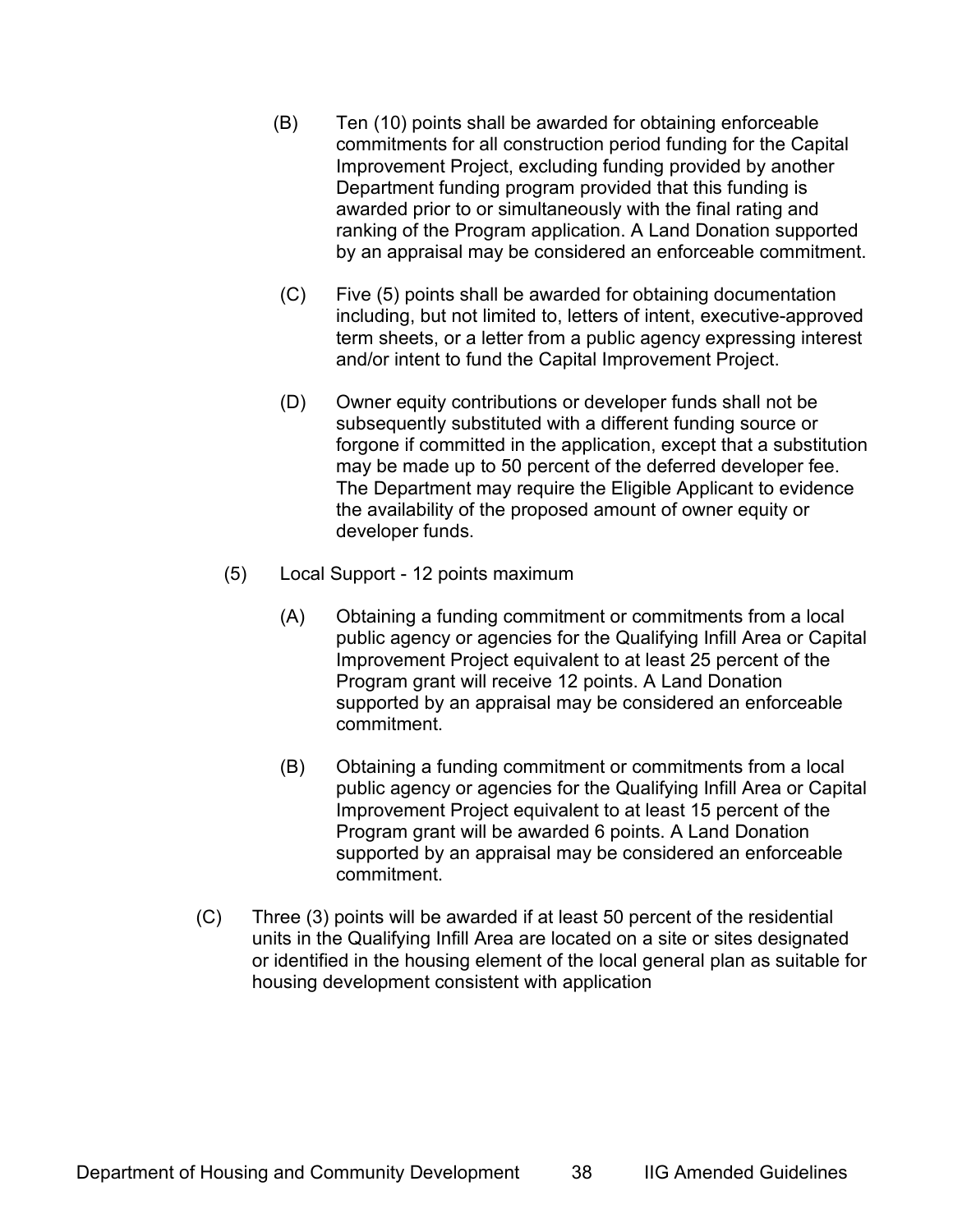- (6) Prohousing Policies 8 points maximum
	- (A) Points will be awarded for each of the following:
		- (i) Four (4) points will be awarded to Projects located in jurisdictions that have implemented programs over the last five years that finance infrastructure with accompanying increased housing capacity or provide local financial incentives for housing, including, but not limited to, a local housing trust fund or fee waivers.
		- (ii) Four (4) points will be awarded to Projects located in jurisdictions that have adopted a Nondiscretionary Local Approval Process for residential and mixed-use development in all zones permitting multifamily housing, established a Workforce Housing Opportunity Zone, as defined in Government Code section 65620, or a housing sustainability district, as defined in Government Code section 66200.
		- (iii) Four (4) points will be awarded to Projects located in jurisdictions that zone more sites for residential development or zoning sites at higher densities than is required to accommodate 150 percent of the minimum regional housing need allocation for the Lower Income allocation in the current housing element cycle.
		- (iv) Four (4) points will be awarded to Projects in jurisdictions that have adopted accessory dwelling unit ordinances or other mechanisms that reduce barriers for property owners to create accessory dwelling units beyond the requirements outlined in Government Code section 65852.2, as follows:
			- parking reductions to 0.75 or less spaces per accessory dwelling unit in areas not already exempt from parking pursuant to Government Code section 65852.2,
			- processing and impact fee waivers or reductions of 50 percent or more,
			- ministerial approval in less than 45 days,
			- reduction or modifications of development standards of side yard setbacks to five feet or less,
			- reduction or modifications of development standards to two story heights,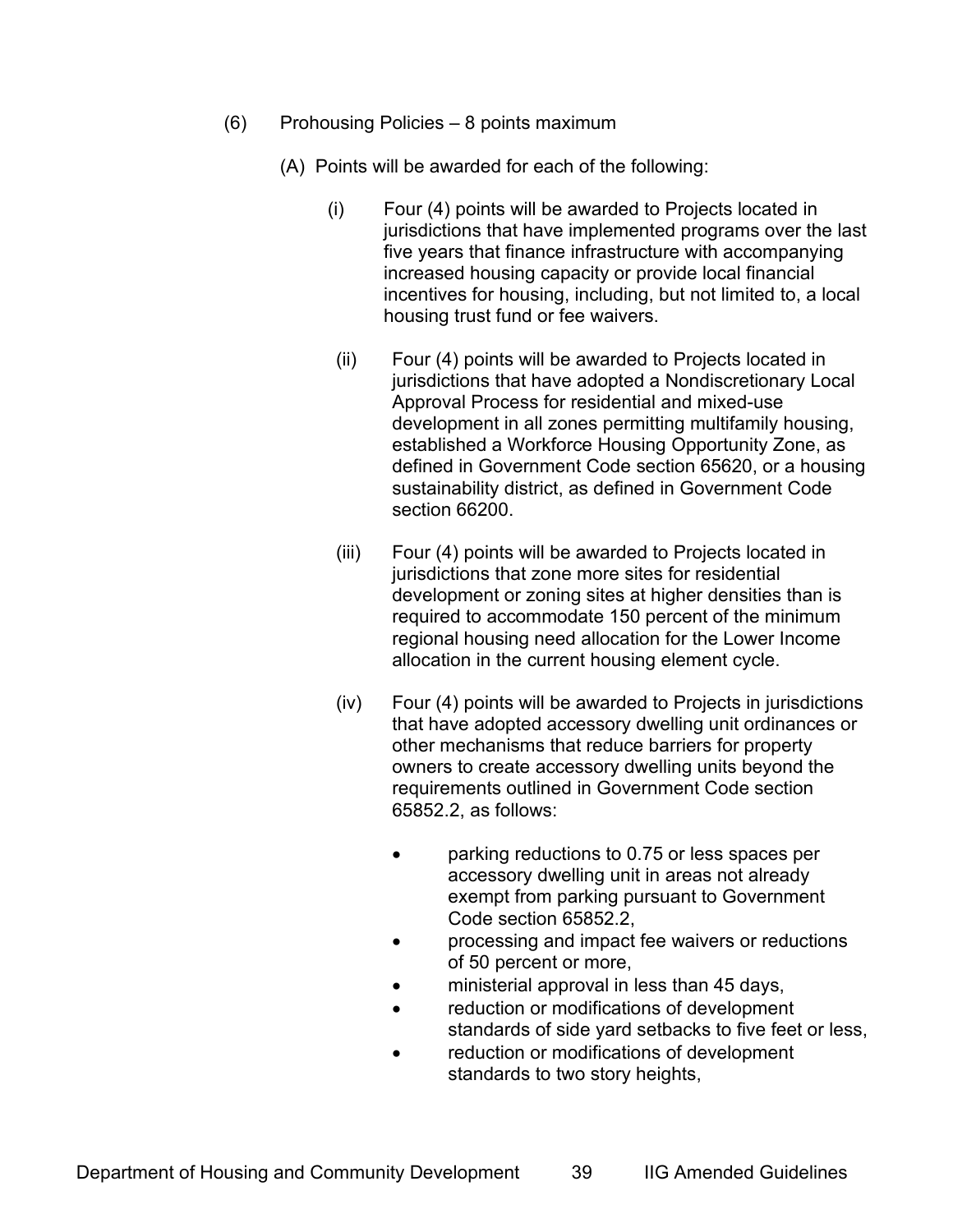- reduction or modifications of development standards to allow 60 percent or more lot coverage,
- no minimum lot size requirement,
- provisions for affordability, or
- offering support programs such as a user-friendly website.
- (v) Four (4) points will be awarded to Projects located in jurisdictions that only use objective design standards for multifamily residential development or adopt fee transparency measures including publicly available fee calculators.
- (b) Affordability 60 points maximum

Applications will be awarded points based on the percentage of units to be developed in the Qualifying Infill Area that will be restricted to occupancy by various income groups, in accordance with the following schedule.

- (1) 2.0 points will be awarded for each percent of total units that are owner-occupied and restricted to occupancy by households with incomes not exceeding the Moderate-Income limit.
- (2) 2.4 points will be awarded for each percent of total units that are owner-occupied and restricted to occupancy by households with incomes not exceeding the Lower Income limit.
- (3) 2.0 points will be awarded for each percent of total units that are rental units restricted to occupancy by households with incomes less than or equal to 60 percent of Area Median Income.
- (4) 4.0 points will be awarded for each percent of total units that are rental units restricted to occupancy by households with incomes less than or equal to 30 percent of Area Median Income.
- (5) Owner-occupied units proposed for points under this category shall be subject to a recorded covenant with a duration of at least 30 years that includes either a resale restriction or a requirement for sharing equity upon resale.
- (6) For rental units used as the basis for point scores in the application, rent limits for initial occupancy, and for each subsequent occupancy shall be based on unit type, applicable income limit, and area in which the Qualifying Infill Area is located, following the calculation procedures used by TCAC. Rents shall be restricted in accordance with the rent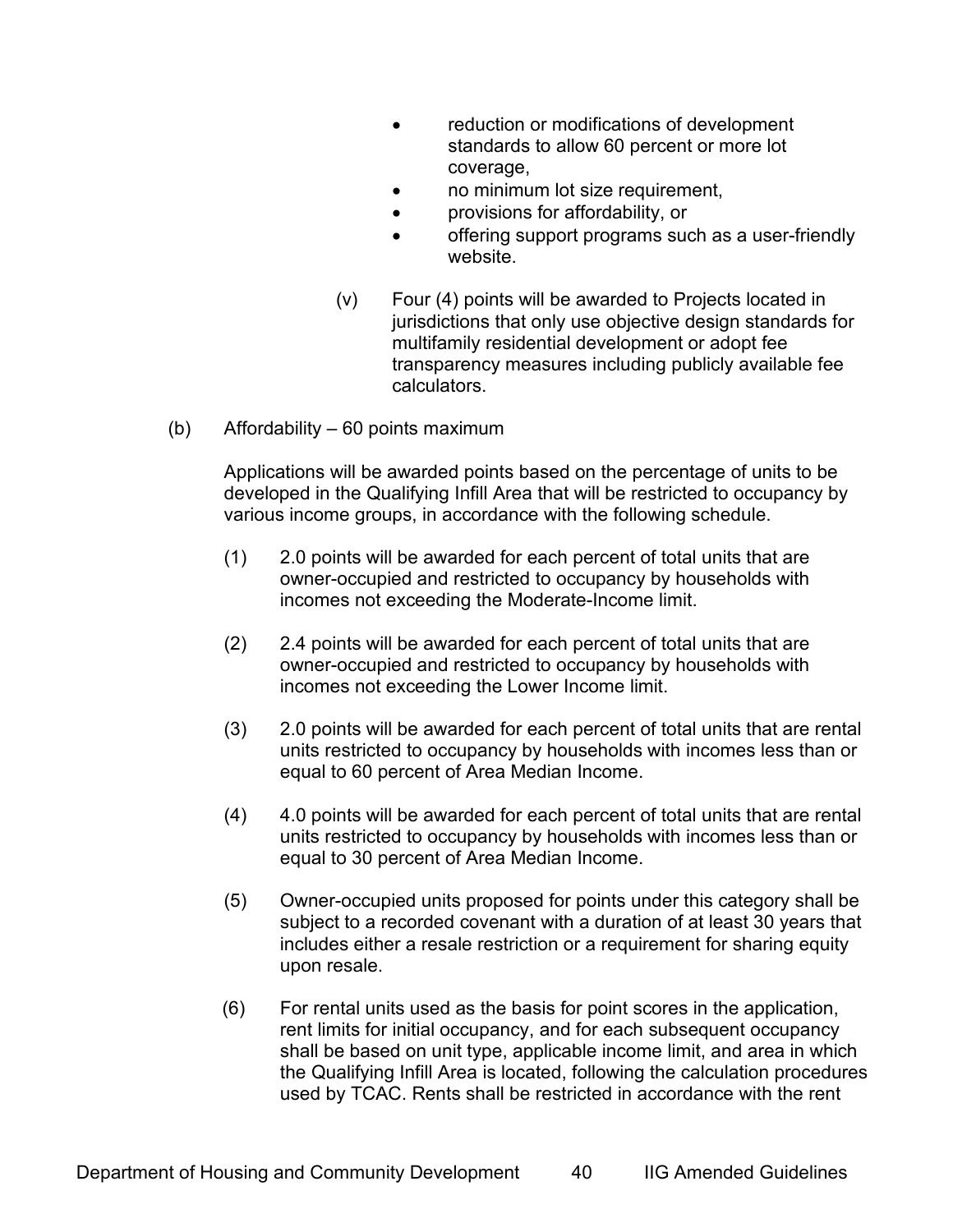and income limits specified in the application and approved by the Department and set forth in a legally binding agreement recorded against housing developments in the Qualifying Infill Area with a duration of at least 55 years. Rents shall not exceed 30 percent of the applicable income eligibility level.

#### (c) **Density – 40 points maximum**

Applications will be awarded points based on the extent to which the average Net Density of the Qualifying Infill Area, adjusted by unit size, exceeds the required density specified in Section 303(a)(4).

(1) Net Density will be adjusted for unit size by multiplying the factors shown below by the total number of units in each unit size category, then summing the resulting products then dividing by the net area of all projects. Net Density calculations shall be evidenced by a date stamped map certified by a licensed State of California professional such as an architect, engineer, or surveyor. For a suburban three-site Qualifying Infill Area:

|            | Project $# 1 \mid 7$ 2-Bedroom Units  | 5 3-Bedroom Units   .75 Acre |          |
|------------|---------------------------------------|------------------------------|----------|
| Project #2 | 6 2-Bedroom Units   8 3-Bedroom Units |                              | .65 Acre |
| Project #3 | 9 2-Bedroom Units   7 3-Bedroom Units |                              | .50 Acre |

The adjusted Net Density would be 22 two-bedroom units times 1.2 plus 20 three-bedroom units times 1.6) or 58.4. Dividing this by 20 (suburban Minimum Density) and 1.9 acres (net area of the 3 sites) and multiplied by 100 results in an adjusted Net Density as a Percentage of Required Density of 153.7 percent which yields 15 points for Density.

| <b>Unit Size</b> | Factor |
|------------------|--------|
| (Bedrooms)       |        |
| 0-Bedroom        | 0.7    |
| 1-Bedroom        | 0.9    |
| 2-Bedroom        | 1.2    |
| 3-Bedroom        | 1.6    |
| 4-Bedroom        | 1 8    |

(2) Points will be awarded in accordance with the following schedule: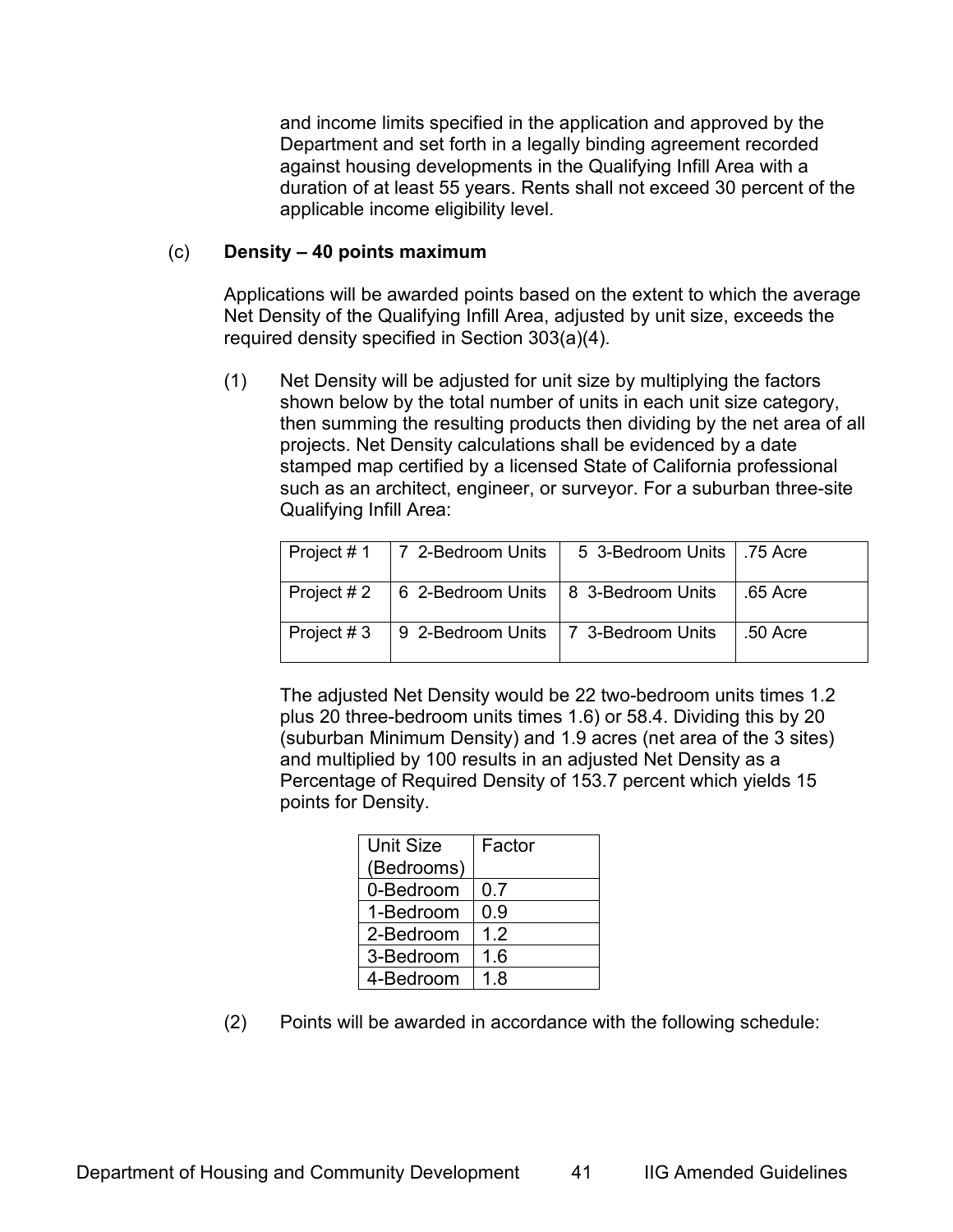| <b>Adjusted Net Density as</b> | Points |
|--------------------------------|--------|
| a Percentage of                |        |
| <b>Required Density</b>        |        |
| 200% or more                   | 40     |
| 175% to 199.9%                 | 30     |
| 150% to 174.9%                 | 20     |
| 125% to 149.9%                 | 15     |
| 110% to 124.9%                 | 10     |
| Less than 110%                 | n      |

(d) Access to Transit – 20 points maximum

Points will be awarded based on the percentage of residential units in the Qualifying Infill Area which are in developments which meet the criteria for proximity to a Transit Station or Major Transit Stop set forth in paragraph 309(d) relative to the total number of housing units in the Qualifying Infill Area**.**  Two (2) points will be awarded for each 10 percent of such housing units. Percentages shall be rounded off to the nearest whole tenth.

(e) Proximity to Amenities – 20 points maximum

Applications will be awarded points based on the amenities in the Qualifying Infill Area or within one-half mile of its boundary, including amenities that will be in service when construction of the Qualifying Infill Project for the Qualifying Infill Area is completed.

The one-half mile radius will be measured from the established boundaries of the Qualifying Infill Area, as defined in local planning documents.

Points shall be awarded per amenity as follows:

Amenities serving Qualifying Infill Areas consisting of fewer than 200 residential units will yield 4 points each. Amenities serving Qualifying Infill Areas consisting of 200 or more residential units will yield 2 points each. Each distinct amenity may be counted only once. The Eligible Applicant shall designate the specific subcategory for each amenity identified. No more than 25 percent of a Qualifying Infill Area's amenities may be from any one subcategory. Applications may receive only one award of points from each of the following categories. Total points for this category may not exceed 20 points.

- (1) Amenities include:
	- (A) Parks (not including school grounds unless there is a bona fide, formal joint use agreement between the jurisdiction responsible for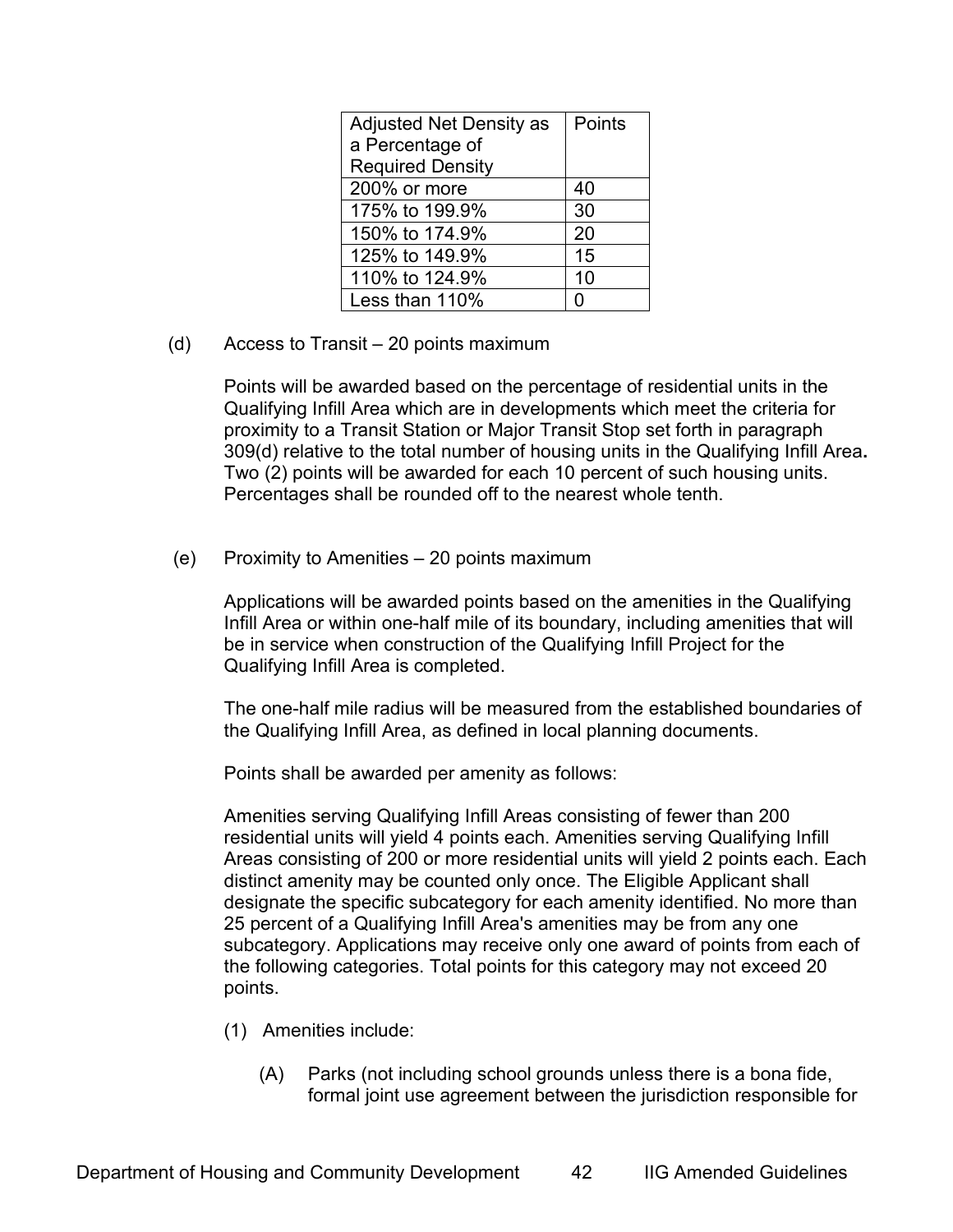the parks and recreational facilities and the school district providing availability to the general public of the school grounds and/or facilities), 4 points.

- (B) Locally recognized employment center with a minimum of fifty fulltime employees. An employment center is a locally recognized concentration of employment opportunities such as a large hospital, industrial park, commercial district, or office area, 4 points.
- (C) Locally recognized retail center with a minimum of fifty full-time employees. A retail center is a downtown area or recognized neighborhood or regional shopping mall, 4 points.
- (D) Where at least 50 percent of the units designated in this application have two or more bedrooms, public schools or community colleges available for residents of the Qualifying Infill Area to attend, 4 points.
- (E) Where designated units in this application which qualify for special needs or single room occupancy use, as defined by TCAC, or has a special needs or supportive housing component, as defined under MHP, social service facilities available to serve the residents living in the Qualifying Infill Area, 4 points.
- (F) Where designated units in this application are reserved for qualified senior citizens under sections 51.2, 51.3 and 51.4 of the Civil Code, senior centers or facilities regularly offering services designed for seniors and available to the seniors residing in the Qualifying Infill Area, 4 points.
- (G) Where at least 25 percent of the total units are two bedroom or larger and an additional 25 percent of the total units are three bedroom or larger, with no restriction or preference for seniors or special needs populations, and the housing developments including these units are located within the high or highest resource community neighborhoods as indicated at time of application on the currently adopted TCAC/HCD Opportunity Area Map shall receive 20 points.

#### **(f) Consistency with Regional Plans –10 points maximum**

- (1) Points will be awarded for each of the following:
	- (A) Five (5) points will be awarded if the Qualifying Infill Area supports the implementation of either a sustainable communities strategy or alternative planning strategy that has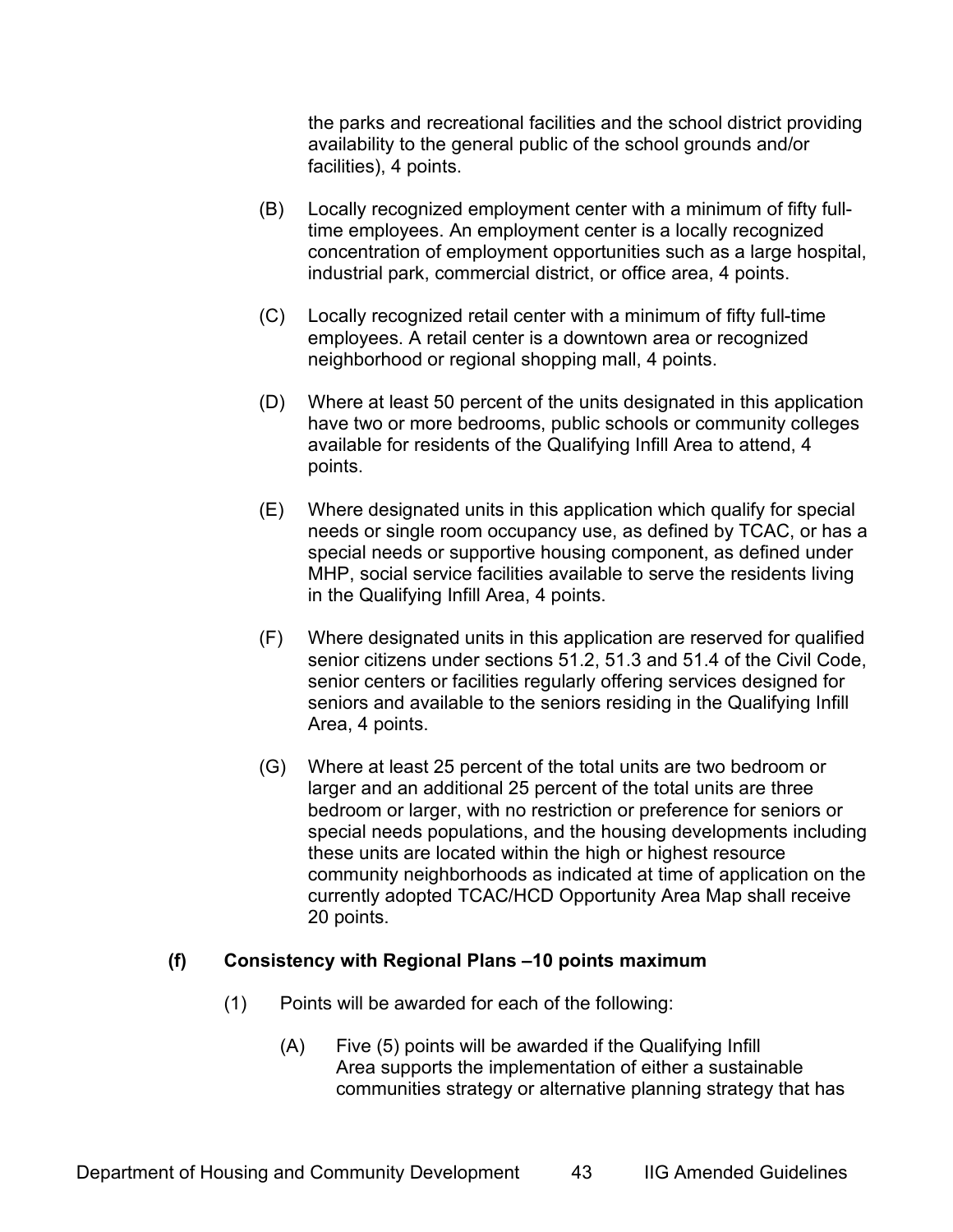been determined by the California Air Resources Board to achieve the region's greenhouse gas emissions target. Consistency with such plans must be demonstrated by a letter or resolution executed by an officer of, or an equivalent representative from the metropolitan planning organization, regional transportation planning agency, or local transportation commission.

- (B) If a sustainable communities strategy is not required for a region by law, 5 points will be awarded if the Qualifying Infill Area supports a regional plan that includes policies and programs to reduce greenhouse gas emissions. Consistency with plans must be demonstrated by a letter or resolution executed by an officer, or equivalent representative from the metropolitan planning organization or regional transportation planning agency, or local transportation commission.
- (C) Applications for Qualifying Infill Areas in which not less than 50 percent of the land area is within a Transit Priority Area will receive 5 points. Evidence of a Qualifying Infill Area within, or partially within (as defined in this section) a Transit Priority Area must be demonstrated by a letter or resolution executed by an officer of, or an equivalent representative from the metropolitan planning organization, regional transportation planning agency, or local transportation commission.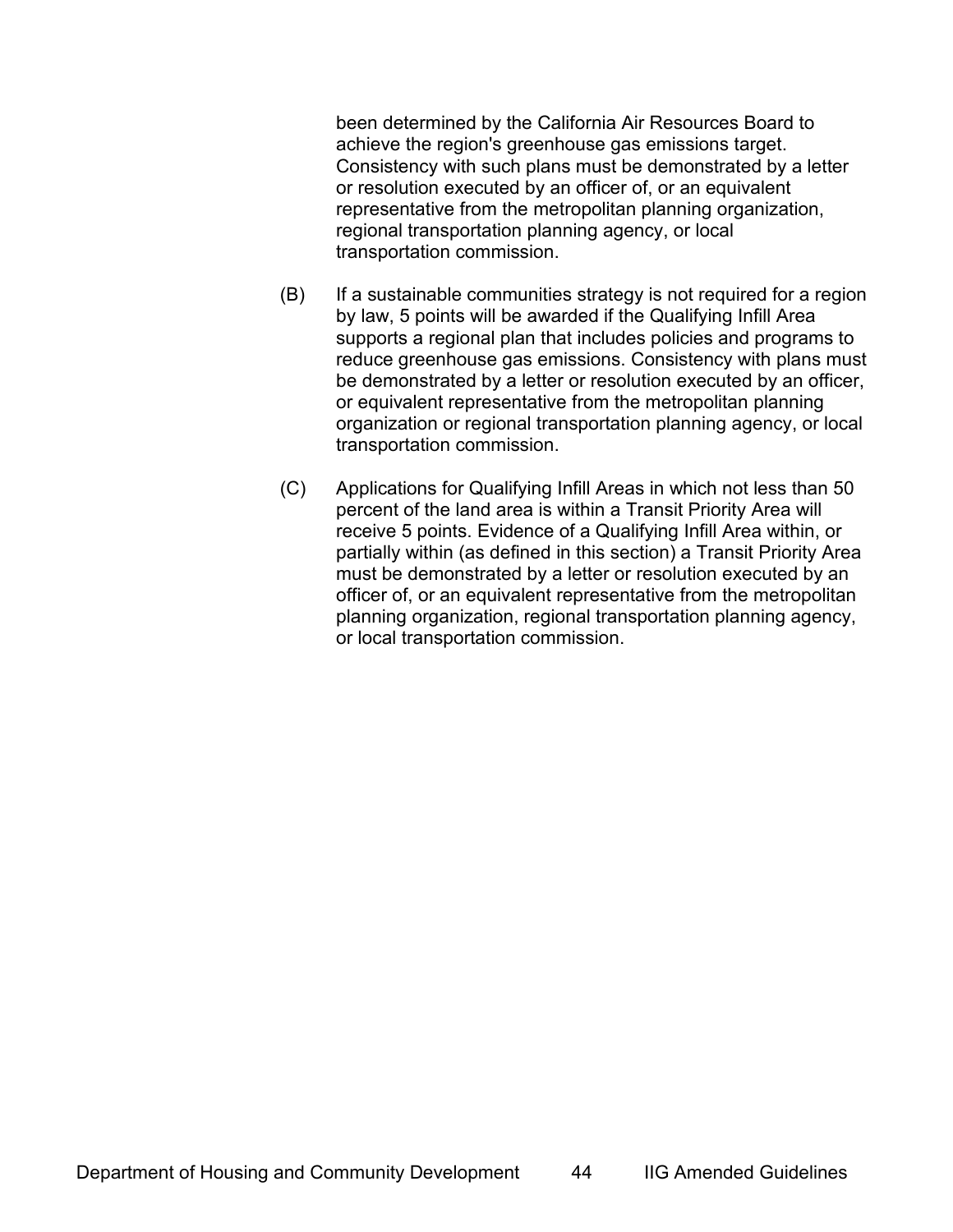#### **ARTICLE 4. PROGRAM OPERATIONS**

#### <span id="page-44-1"></span><span id="page-44-0"></span>**Section 311. Legal Documents**

Upon the award of Program funds, the Department shall enter into a Standard Agreement with the Recipient constituting a conditional commitment of funds. This contract shall require the parties to comply with the requirements and provisions of these Guidelines. The Standard Agreement shall encumber funds in an amount sufficient to fund the approved project, subject to limits established in the NOFA and consistent with the application. The Standard Agreement shall contain, but not be limited to, the following as appropriate for the activity:

- (a) A description of the approved Capital Improvement Project and the approved Qualifying Infill Project, Qualifying Infill Area, or both, and the permitted uses of Program funds;
- (b) Provisions governing the amount, terms and conditions of the Program grant;
- (c) Provisions governing the construction work and, as applicable, the acquisition and preparation of the site of the Capital Improvement Project, and the manner, timing, and conditions of the disbursement of grant funds;
- (d) The Recipient's responsibilities for the development of the approved Capital Improvement Project, including, but not limited to, construction management, maintaining files, accounts, and other records, and reporting requirements;
- (e) Provisions relating to the development, construction, affordability and occupancy of the Qualifying Infill Project supported by the Capital Improvement Project and the development, construction and occupancy of housing designated for development in the application for funding of a Qualifying Infill Area;
- (f) Provisions relating to the placement on, or in the vicinity of, the Project site, a sign indicating that the Department has provided funding for the Capital Improvement Project. The Department may also arrange for publicity of the Department grant in its sole discretion;
- (f) Remedies available to the Department in the event of a violation, breach or default of the Standard Agreement;
- (h) Requirements that the Recipient permit the Department or its designated agents and employees the right to inspect the Project and all books, records and documents maintained by the Recipient in connection with the Program grant;
- (i) Special conditions imposed as part of Department approval of the project;
- (j) Terms and conditions required by federal or state law; and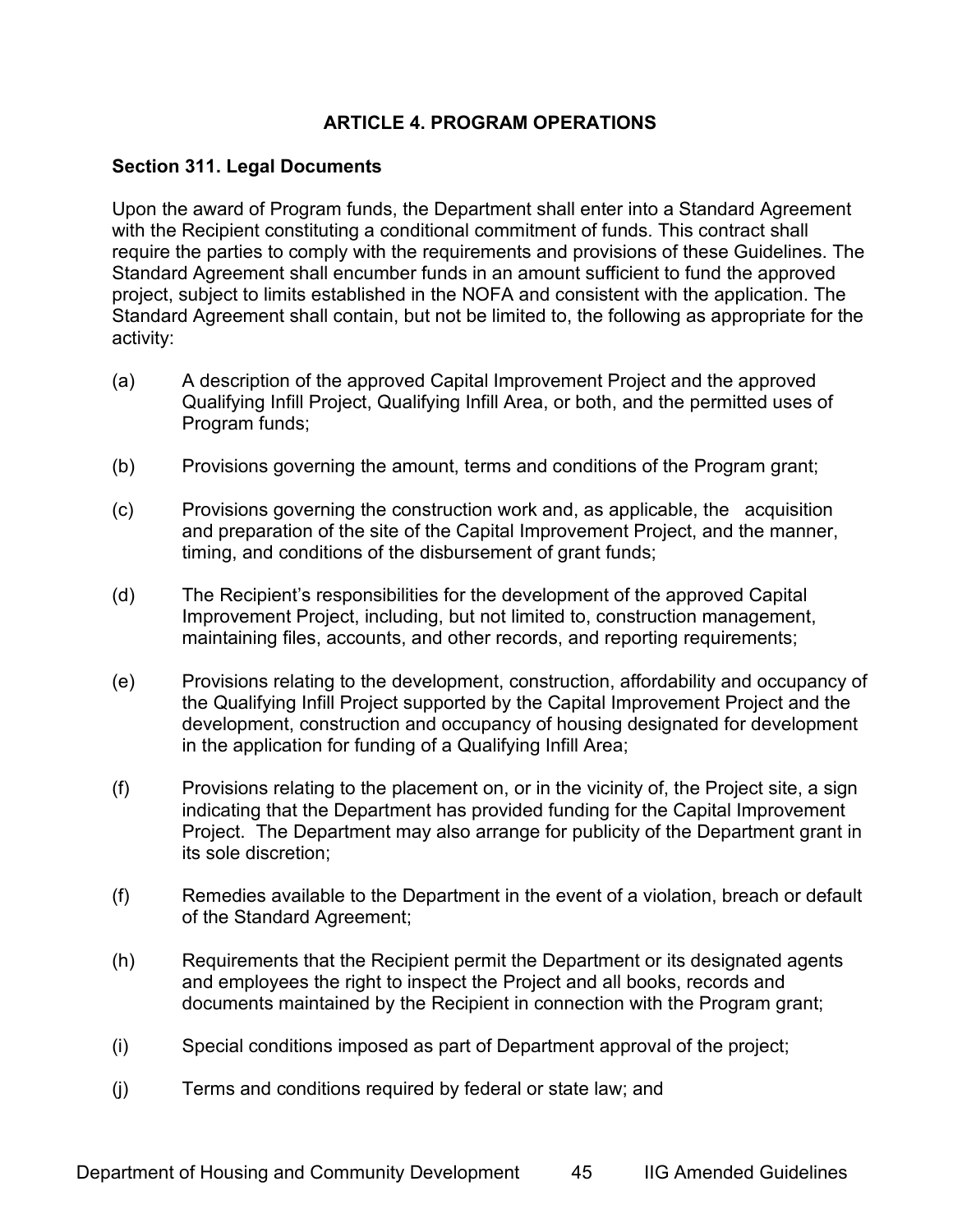(k) Other provisions necessary to ensure compliance with the requirements of the Program.

#### <span id="page-45-0"></span>**Section 312. Reporting Requirements**

- (a) During the full term of the Standard Agreement and covenant and according to the deadlines identified in the Standard Agreement and the Covenant, the Recipient shall submit, upon request of the Department, an annual performance report regarding the construction of the Capital Improvement Project; and upon receipt of the certificate of occupancy, an annual monitoring report regarding the affordability and occupancy of the housing Project designated in the application.
- (b) At any time during the term of the Standard Agreement and/or Covenant, the Department may perform or cause to be performed a financial audit of any and all phases of the Recipient's Project. At the Department's request, the Recipient shall provide, at its own expense, a financial audit prepared by a certified public accountant.
- (c) The Recipient and owner agree to regular monitoring of the housing development by the Department or such designee the Department may name at any time during the term of the Standard Agreement and/or Covenant, to verify compliance with the requirements of the Program. The Recipient and owner, or designee, shall submit annual reports as required by the Department on forms approved or provided by the Department, detailing components of the on-going operations of the housing development, as noted in this subsection. The components of annual operations for which reporting is required, which the Department retains the right to inspect, or cause to be inspected, include, and are not limited to:
	- (1) The Qualifying Infill Project or the housing designated in the Qualifying Infill Area, including interior of units, common areas, and exterior of the development;
	- (2) Tenant files, demonstrating compliance with Program affordability standards;
	- (3) Financial records, including the right to request a certified financial audit of the revenue, expenses, and operations of the housing development; and
	- (4) Insurance records to ensure continuous insurance coverage in accordance with Department and Program requirements.

The Department retains the authority to compel the Recipient and owner to comply with Program requirements as detailed in the IIG restrictive Covenant recorded against the property.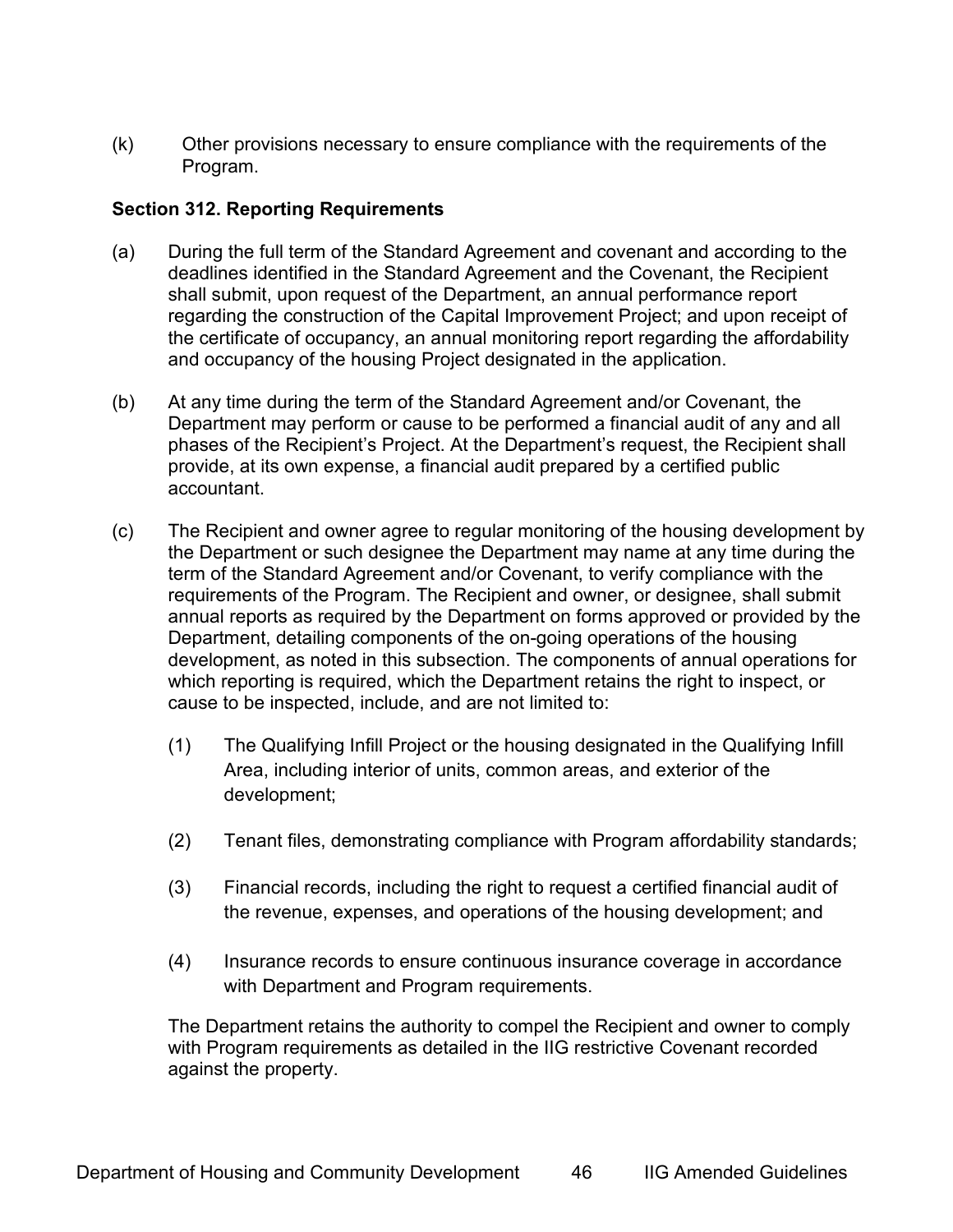#### <span id="page-46-0"></span>**Section 313. Defaults and Cancellations**

- (a) In the event of a breach or violation by the Recipient of any of the provisions of the Standard Agreement, the Department may give written notice to the sponsor to cure the breach or violation within a period of not less than 15 days. If the breach or violation is not cured to the satisfaction of the Department within the specified time period, the Department, at its option, may declare a default under the Standard Agreement and may seek legal remedies for the default including the following:
	- (1) The Department may seek, in a court of competent jurisdiction, an order for specific performance of the defaulted obligation or the appointment of a receiver to complete the Project in accordance with Program requirements.
	- (2) The Department may seek such other remedies as may be available under the relevant agreement or any law.
- (b) Funding commitments and Standard Agreements may be canceled by the Department under any of the following conditions:
	- (1) The objectives and requirements of the Program cannot be met by continuing the commitment or Standard Agreement;
	- (2) Construction of the Capital Improvement Project cannot proceed in a timely fashion in accordance with the timeframes established in the Standard Agreement; or
	- (3) Funding conditions have not been or cannot be fulfilled within required time periods.
- (c) Upon receipt of a notice of intent to cancel the grant from the Department, the Recipient shall have the right to appeal to the Director of the Department.

#### <span id="page-46-1"></span>**Section 314. Prevailing Wages**

For the purposes of California's prevailing wage law (Lab. Code, § 1720 et seq.), an IIG Capital Improvement Project (i.e., the construction, rehabilitation, demolition, relocation, preservation, acquisition, or other physical improvement of a Capital Asset) shall be considered a public work that is paid for in whole or in part out of public funds. As such, it is subject to California's prevailing wage law. Program funding of a Capital Improvement Project shall not necessarily, in and of itself, be considered public funding of a Qualifying Infill Project or the Qualifying Infill Area unless such funding is considered public funding under California's prevailing wage law.

It is not the intent of the Department in these Guidelines to subject Qualifying Infill Projects or Qualifying Infill Areas to California's prevailing wage law by reason of Program funding of